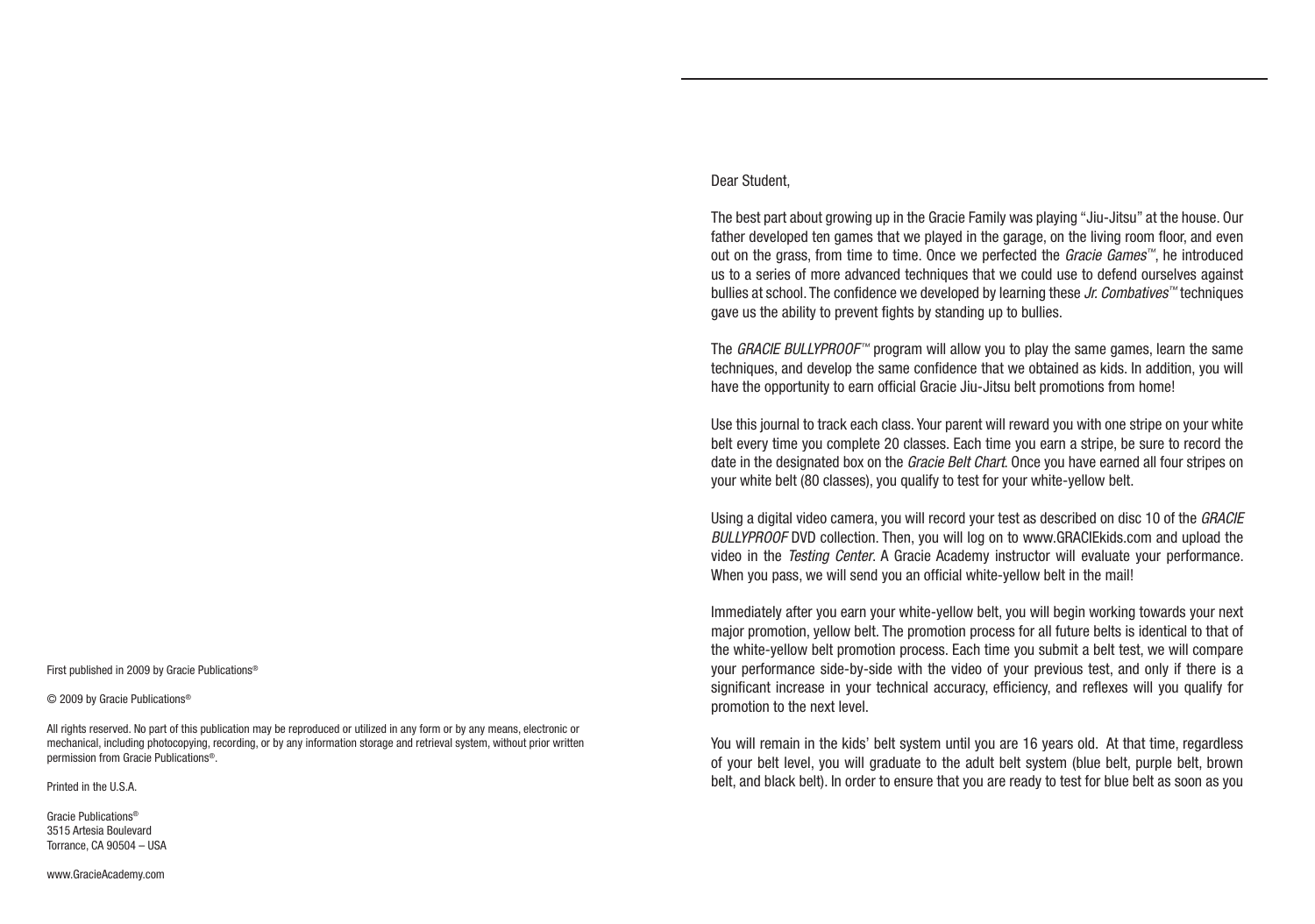turn 16, we recommend that you begin working exclusively on the *Gracie Combatives®* adult techniques as soon as you turn 15 years old. Upon earning your blue belt, you will move on to the *Master Cycle®* program in which you will learn the 600+ techniques required for promotion to purple belt, brown belt, and, eventually, black belt!

The journey will be long, and the techniques will be many, but, if you don't give up, we promise you'll make it to the top.

We'll be with you every technique of the way!

Ryron and Rener Gracie



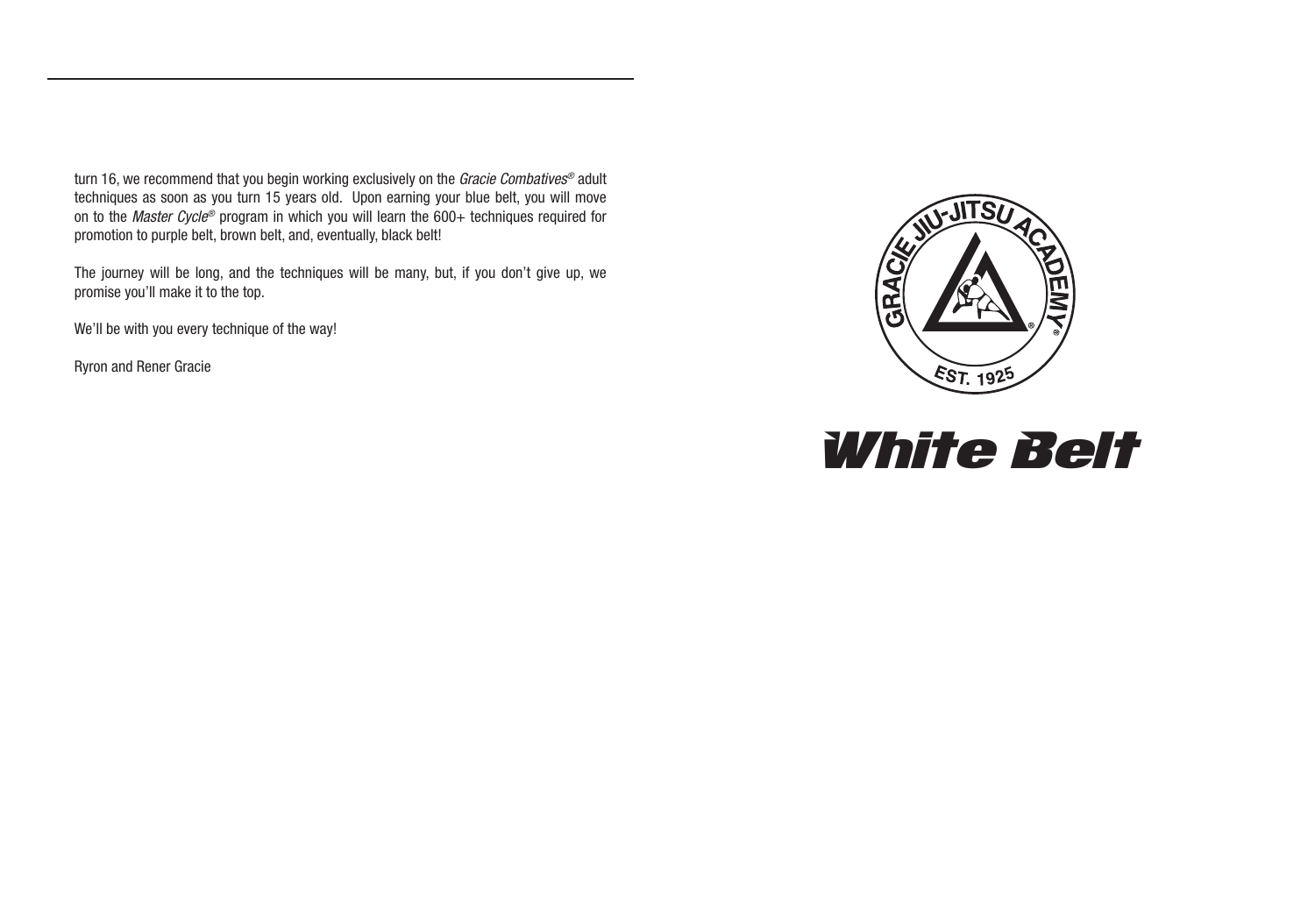| <b>Lesson#</b>          | <b>Date</b> | <b>Description</b> |
|-------------------------|-------------|--------------------|
| 1                       |             |                    |
| $\mathbf 2$             |             |                    |
| $\overline{\mathbf{3}}$ |             |                    |
| $\overline{\mathbf{4}}$ |             |                    |
| $\overline{\mathbf{5}}$ |             |                    |
| $6\phantom{1}$          |             |                    |
| $\overline{7}$          |             |                    |
| 8                       |             |                    |
| 9                       |             |                    |
| 10                      |             |                    |

| <b>Lesson#</b> | <b>Date</b> | <b>Description</b> |
|----------------|-------------|--------------------|
| 11             |             |                    |
| 12             |             |                    |
| 13             |             |                    |
| 14             |             |                    |
| 15             |             |                    |
| 16             |             |                    |
| 17             |             |                    |
| 18             |             |                    |
| 19             |             |                    |
| 20             |             |                    |

#### Fight Philosophy

Learning how to fight gives you confidence. Once a bully sees that you have confidence, they'll leave you alone. So, the more you learn how to fight, the less likely you will ever need to fight.

## *Congratulations on Your First Stripe!*

You have successfully completed 20 lessons; therefore, we authorize your parents to award you your first stripe on behalf of the Gracie Jiu-Jitsu Academy. **Turn the page to begin working on your second stripe!**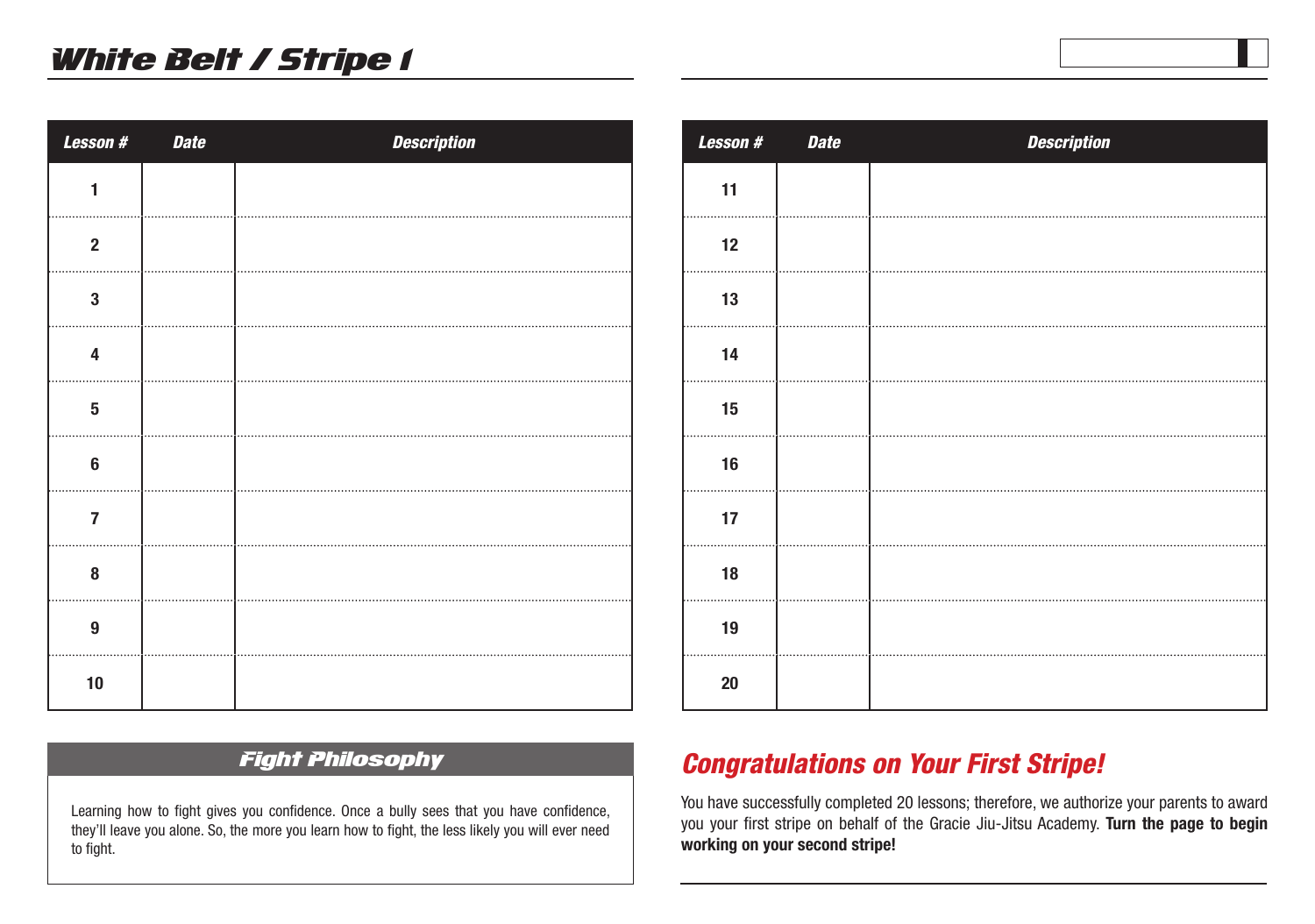| <b>Lesson#</b> | <b>Date</b> | <b>Description</b> |
|----------------|-------------|--------------------|
| 21             |             |                    |
| 22             |             |                    |
| 23             |             |                    |
| 24             |             |                    |
| 25             |             |                    |
| 26             |             |                    |
| 27             |             |                    |
| 28             |             |                    |
| 29             |             |                    |
| $30\,$         |             |                    |

| <b>Lesson#</b> | <b>Date</b> | <b>Description</b> |
|----------------|-------------|--------------------|
| 31             |             |                    |
| 32             |             |                    |
| 33             |             |                    |
| 34             |             |                    |
| 35             |             |                    |
| $36\,$         |             |                    |
| 37             |             |                    |
| 38             |             |                    |
| 39             |             |                    |
| 40             |             |                    |

#### Silly Story

As kids, Ryron and Rener had several pets. They even had an alligator once, but had to give it away when it grew dangerously large.

## *Congratulations on Your Second Stripe!*

You have successfully completed 40 lessons; therefore, we authorize your parents to award you your second stripe on behalf of the Gracie Jiu-Jitsu Academy. **Turn the page to begin working on your third stripe!**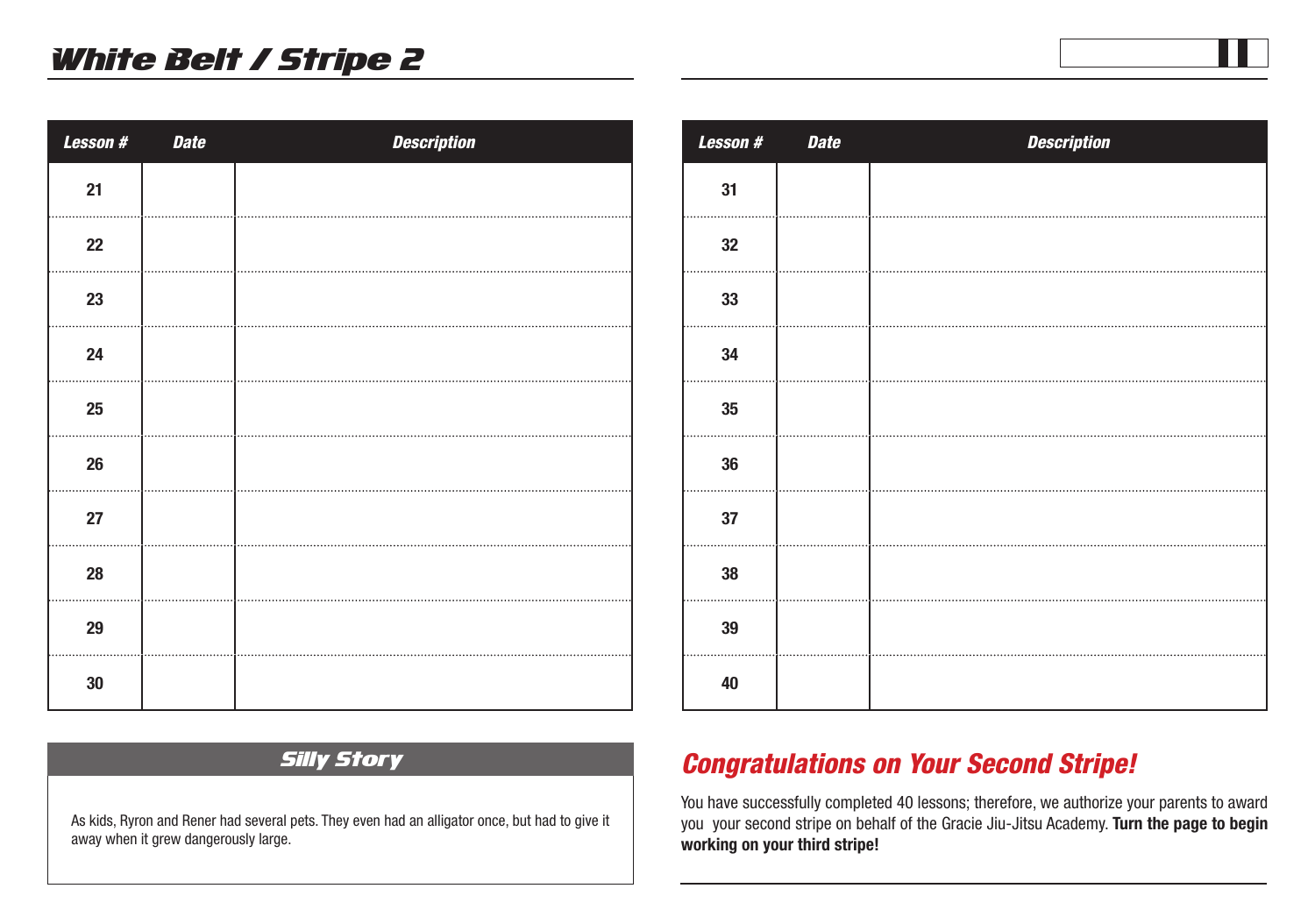| Lesson # | <b>Date</b> | <b>Description</b> |
|----------|-------------|--------------------|
| 41       |             |                    |
| 42       |             |                    |
| 43       |             |                    |
| 44       |             |                    |
| 45       |             |                    |
| 46       |             |                    |
| 47       |             |                    |
| 48       |             |                    |
| 49       |             |                    |
| 50       |             |                    |

| <b>Lesson#</b> | <b>Date</b> | <b>Description</b> |
|----------------|-------------|--------------------|
| 51             |             |                    |
| 52             |             |                    |
| 53             |             |                    |
| 54             |             |                    |
| 55             |             |                    |
| 56             |             |                    |
| 57             |             |                    |
| 58             |             |                    |
| 59             |             |                    |
| 60             |             |                    |

## Family Fact

When Grand Master Helio Gracie was a kid, he was so weak that he wasn't allowed to practice jiu-jitsu, so he spent several years learning the techniques just by watching his brothers teach.

## *Congratulations on Your Third Stripe!*

You have successfully completed 60 lessons; therefore, we authorize your parents to award you your third stripe on behalf of the Gracie Jiu-Jitsu Academy. **Turn the page to begin working on your fourth stripe!**

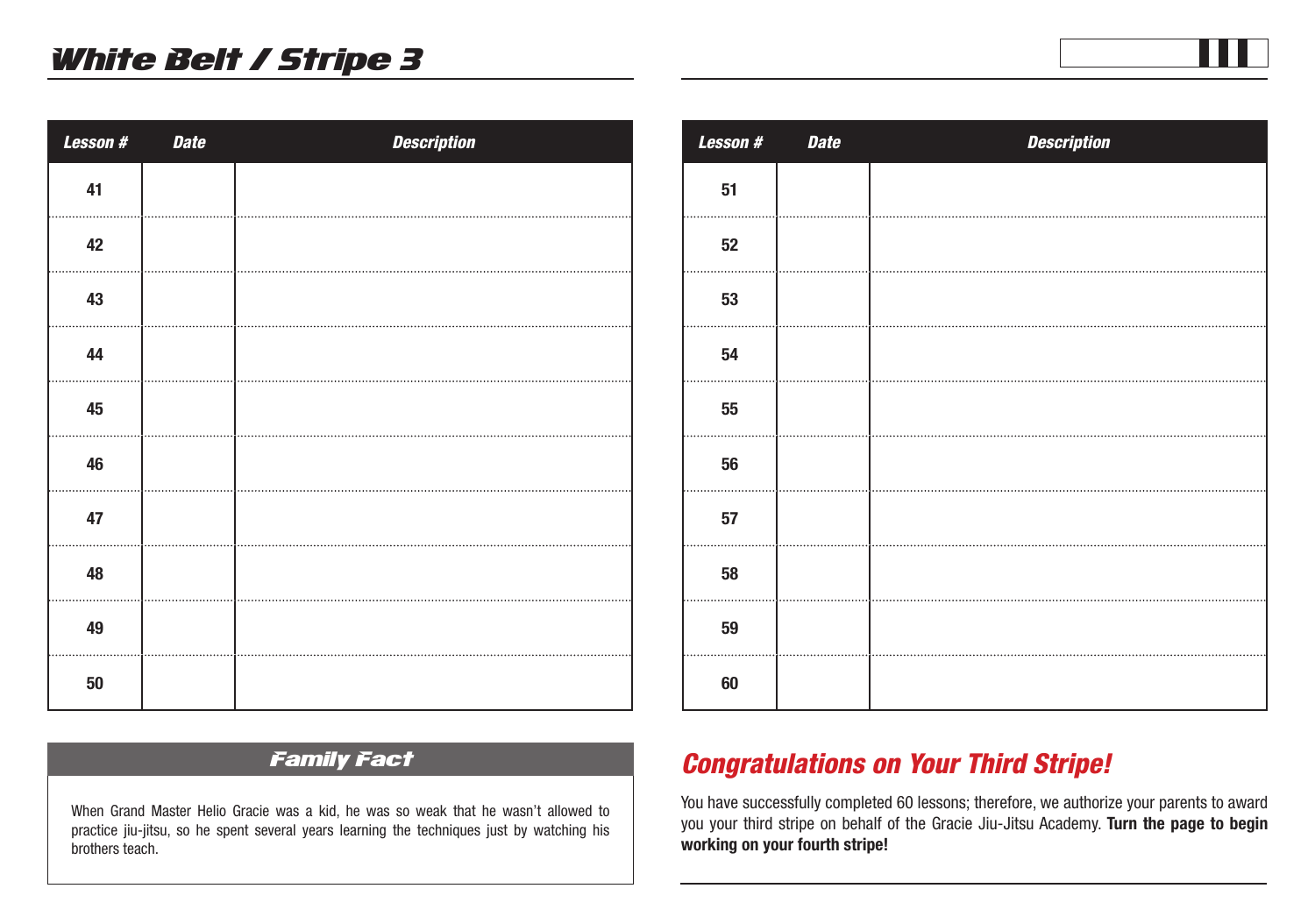| Lesson #   | <b>Date</b> | <b>Description</b> |
|------------|-------------|--------------------|
| 61         |             |                    |
| 62         |             |                    |
| 63         |             |                    |
| 64         |             |                    |
| 65         |             |                    |
| 66         |             |                    |
| 67         |             |                    |
| 68         |             |                    |
| 69         |             |                    |
| ${\bf 70}$ |             |                    |

| Lesson #   | <b>Date</b> | <b>Description</b> |
|------------|-------------|--------------------|
| $71$       |             |                    |
| ${\bf 72}$ |             |                    |
| 73         |             |                    |
| 74         |             |                    |
| 75         |             |                    |
| 76         |             |                    |
| ${\bf 77}$ |             |                    |
| 78         |             |                    |
| 79         |             |                    |
| 80         |             |                    |

## *Congratulations on Your Fourth Stripe!*

You have successfully completed 80 lessons; therefore, we authorize your parents to award you your fourth stripe on behalf of the Gracie Jiu-Jitsu Academy, and you now qualify to test for your white-yellow belt! **Turn the page for testing instructions.** 

Critical Question

What is the only guaranteed way to avoid drug addiction?

Answer: Never try drugs in the first place.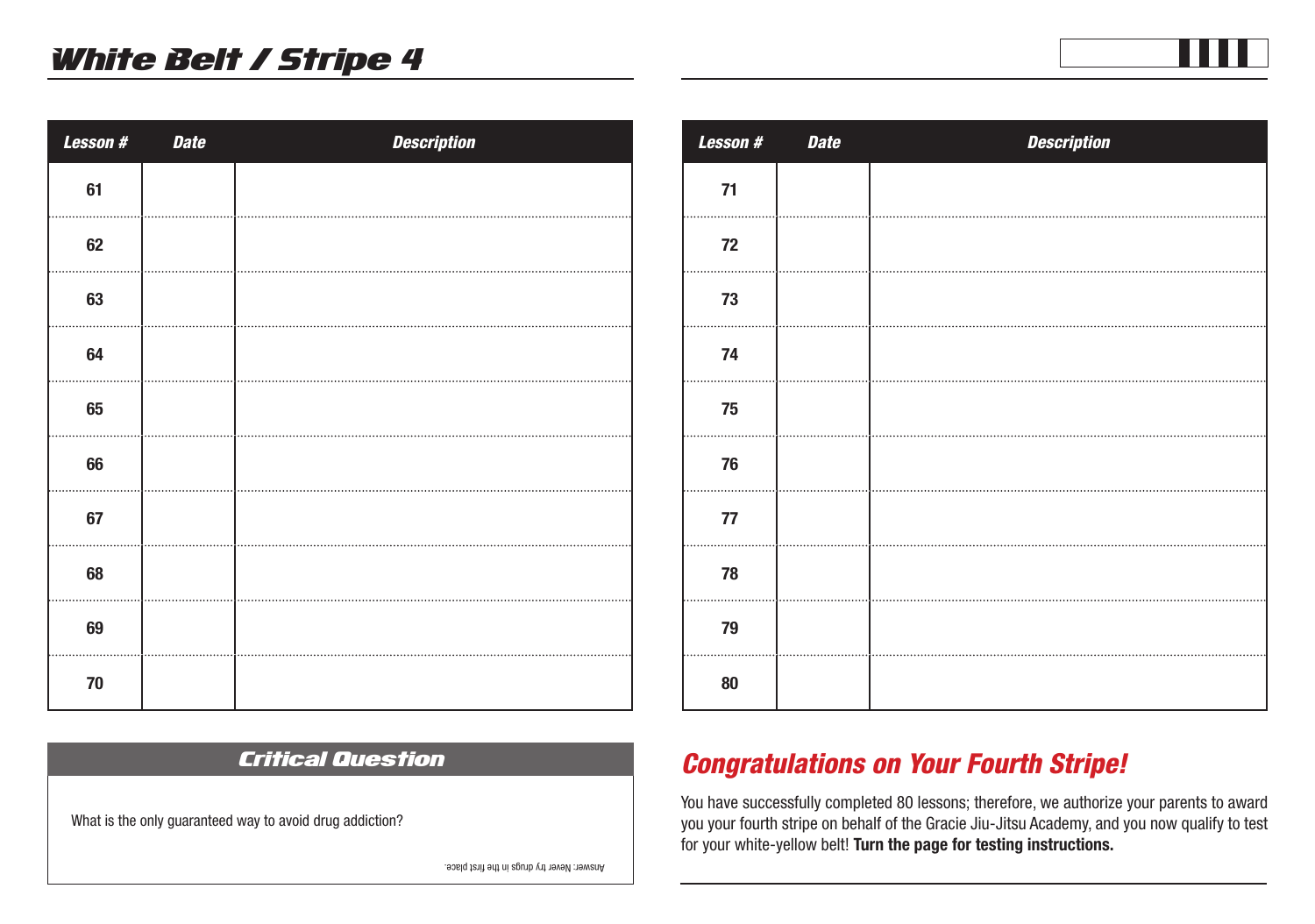# Belt Testing Process

## *White-Yellow Belt Testing Instructions*

By earning four stripes on your white belt, you qualify to test for your white-yellow belt. Use a digital video camera to record your test in one continuous shot. Your test must include the following three parts:

#### *Part 1: BULLYPROOF Intro*

"My name is \_\_\_\_\_\_\_\_\_\_. I am \_\_\_\_ years old, and I'm BULLYPROOF!"

#### *Part 2: Three-Minute Bully Battle*

 Demonstrate all techniques in a three-minute, non-stop bully battle at level 3 intensity.

#### *Part 3: Rules of Engagement*

Recite the Rules of Engagement, word for word.

Once you have digitally recorded your white-yellow belt test, watch it to ensure that you have met all of the testing requirements. Then, log on to **www.GRACIEkids.com** and upload the video in the Testing Center. A Gracie Academy instructor will evaluate your video and, once you pass, we will send you an official white-yellow belt in the mail and add your name to the list of BULLYPROOF Belt Holders!

If you do not pass the test this time, then train hard and try again. If you do pass the test, record the date in the designated box on the belt chart, and then turn the page to begin working on your yellow belt.

Keep up the good work!



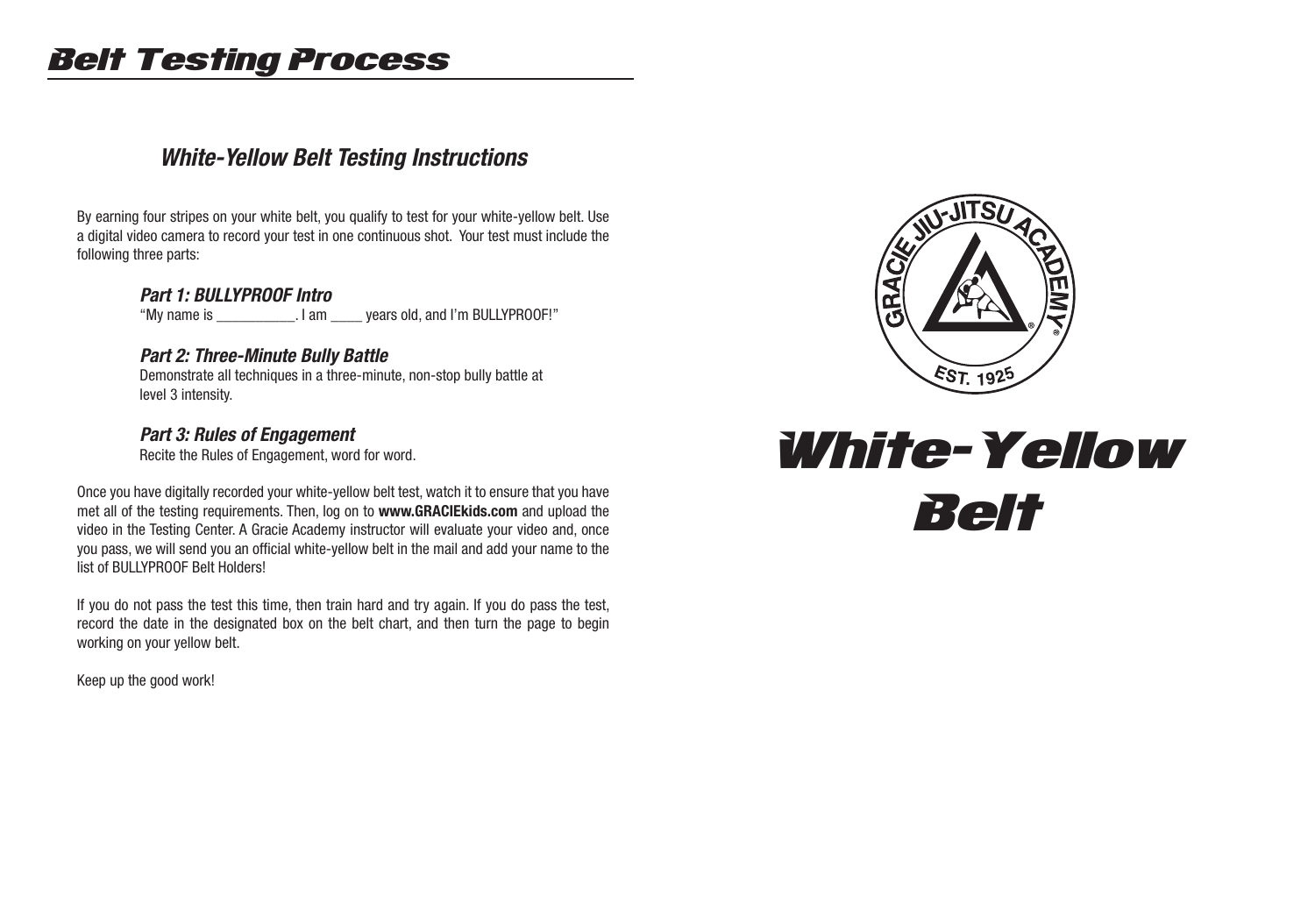| Lesson # | <b>Date</b> | <b>Description</b> |
|----------|-------------|--------------------|
| 81       |             |                    |
| 82       |             |                    |
| 83       |             |                    |
| 84       |             |                    |
| 85       |             |                    |
| 86       |             |                    |
| 87       |             |                    |
| 88       |             |                    |
| 89       |             |                    |
| $90\,$   |             |                    |

# *Lesson # Date Description*

### Fight Philosophy

Always focus on controlling the bully and avoiding punches. Eventually the bully will get tired, and that is when they lose, and you win.

## *Congratulations on Your First Stripe!*

You have successfully completed 100 lessons; therefore, we authorize your parents to award you your first stripe on behalf of the Gracie Jiu-Jitsu Academy. **Turn the page to begin working on your second stripe!**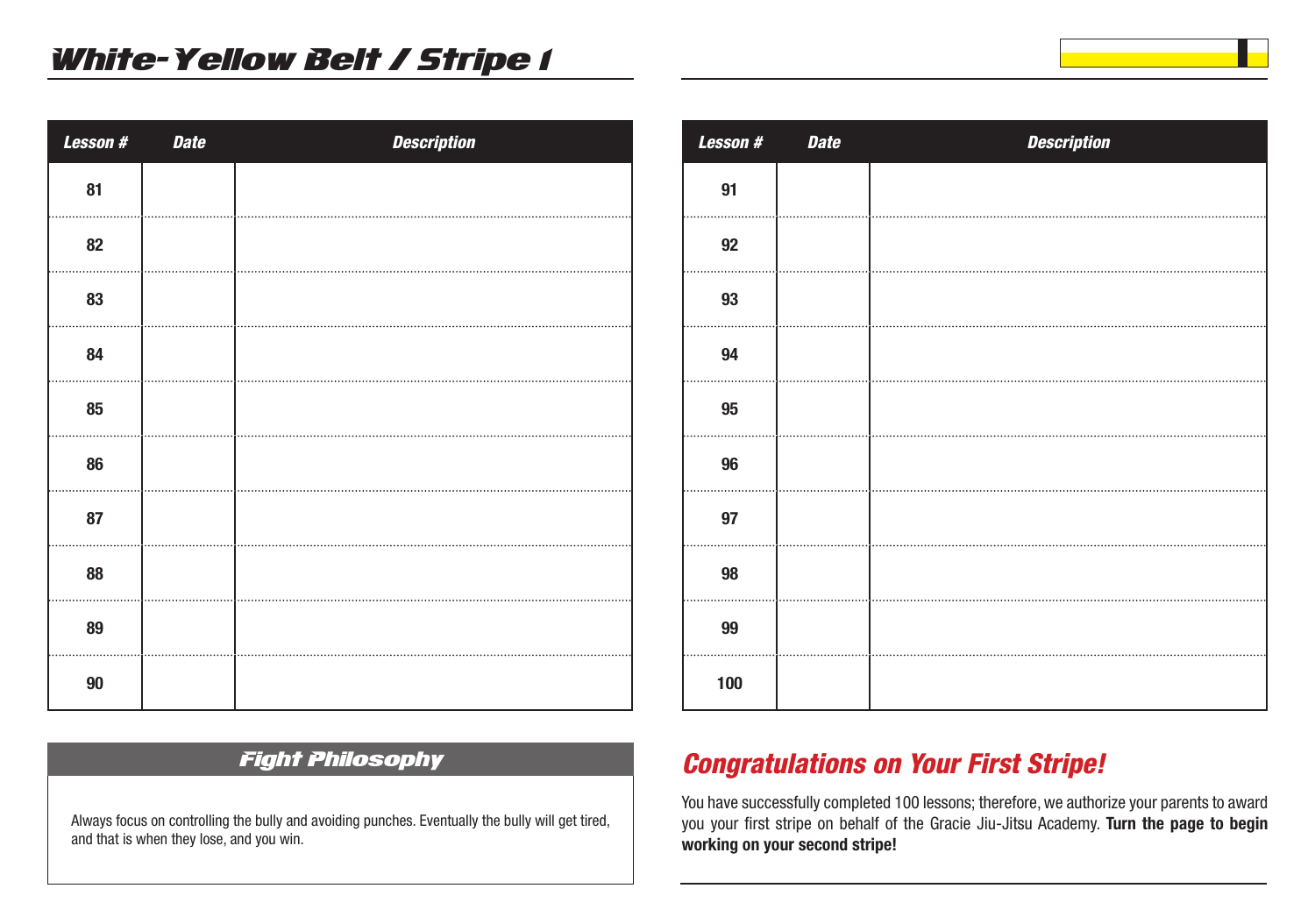| Lesson # | <b>Date</b> | <b>Description</b> |
|----------|-------------|--------------------|
| 101      |             |                    |
| 102      |             |                    |
| 103      |             |                    |
| 104      |             |                    |
| 105      |             |                    |
| 106      |             |                    |
| 107      |             |                    |
| 108      |             |                    |
| 109      |             |                    |
| 110      |             |                    |

| <b>Lesson#</b> | <b>Date</b> | <b>Description</b> |
|----------------|-------------|--------------------|
| 111            |             |                    |
| 112            |             |                    |
| 113            |             |                    |
| 114            |             |                    |
| 115            |             |                    |
| 116            |             |                    |
| 117            |             |                    |
| 118            |             |                    |
| 119            |             |                    |
| 120            |             |                    |

### Silly Story

Even though Ryron has caught Rener in thousands of armlocks, the only time Rener ever broke his arm was when he fell down during a soccer game.

## *Congratulations on Your Second Stripe!*

You have successfully completed 120 lessons; therefore, we authorize your parents to award you your second stripe on behalf of the Gracie Jiu-Jitsu Academy. **Turn the page to begin working on your third stripe!**

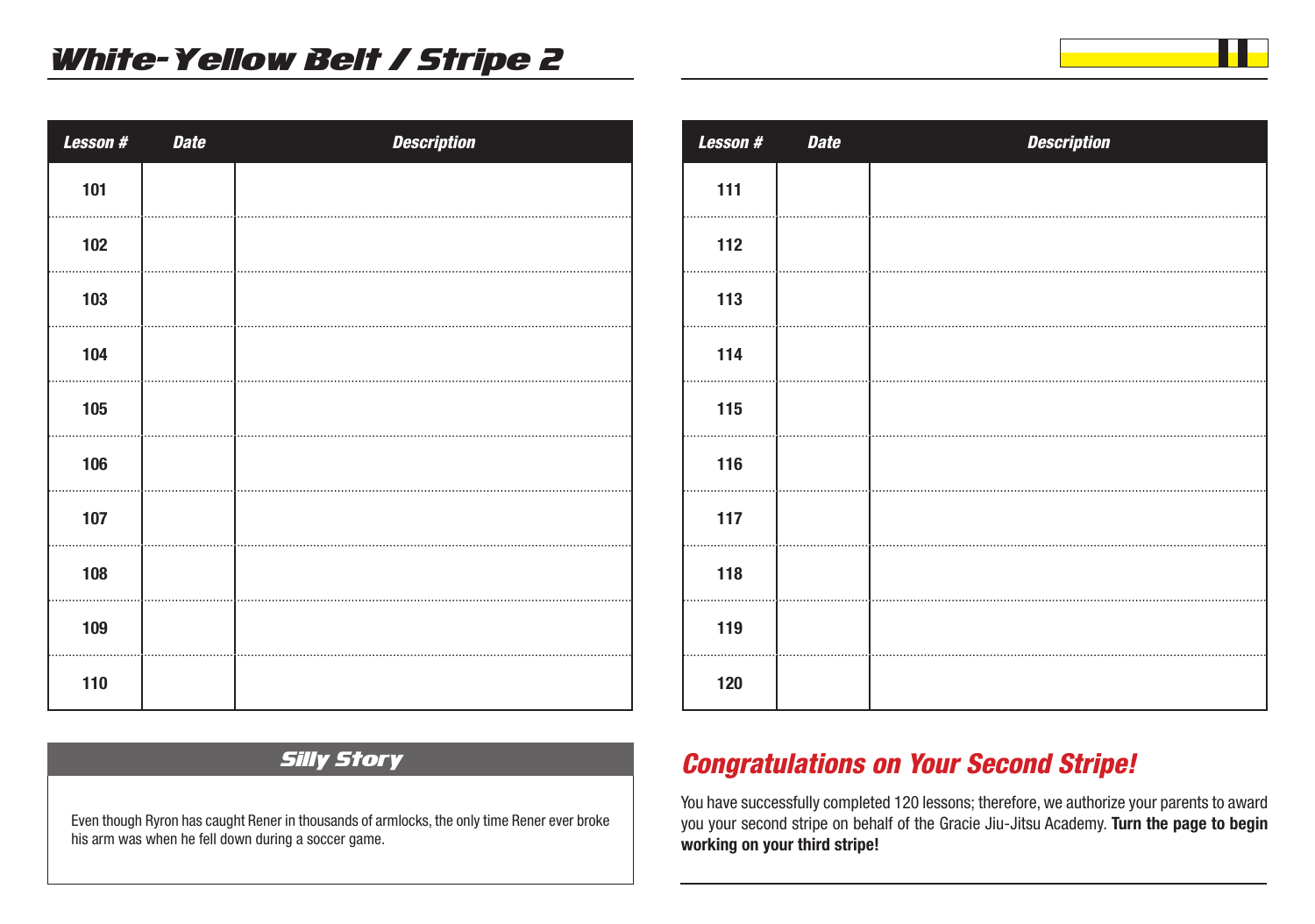| Lesson # | <b>Date</b> | <b>Description</b> |
|----------|-------------|--------------------|
| 121      |             |                    |
| 122      |             |                    |
| 123      |             |                    |
| 124      |             |                    |
| 125      |             |                    |
| 126      |             |                    |
| 127      |             |                    |
| 128      |             |                    |
| 129      |             |                    |
| 130      |             |                    |

| <b>Lesson#</b> | <b>Date</b> | <b>Description</b> |
|----------------|-------------|--------------------|
| 131            |             |                    |
| 132            |             |                    |
| 133            |             |                    |
| 134            |             |                    |
| 135            |             |                    |
| 136            |             |                    |
| 137            |             |                    |
| 138            |             |                    |
| 139            |             |                    |
| 140            |             |                    |

### Family Fact

Former Brazilian president, João Baptista de Figueiredo, was a student at the Gracie Jiu-Jitsu Academy in Rio de Janeiro, Brazil.

## *Congratulations on Your Third Stripe!*

You have successfully completed 140 lessons; therefore, we authorize your parents to award you your third stripe on behalf of the Gracie Jiu-Jitsu Academy. **Turn the page to begin working on your fourth stripe!**

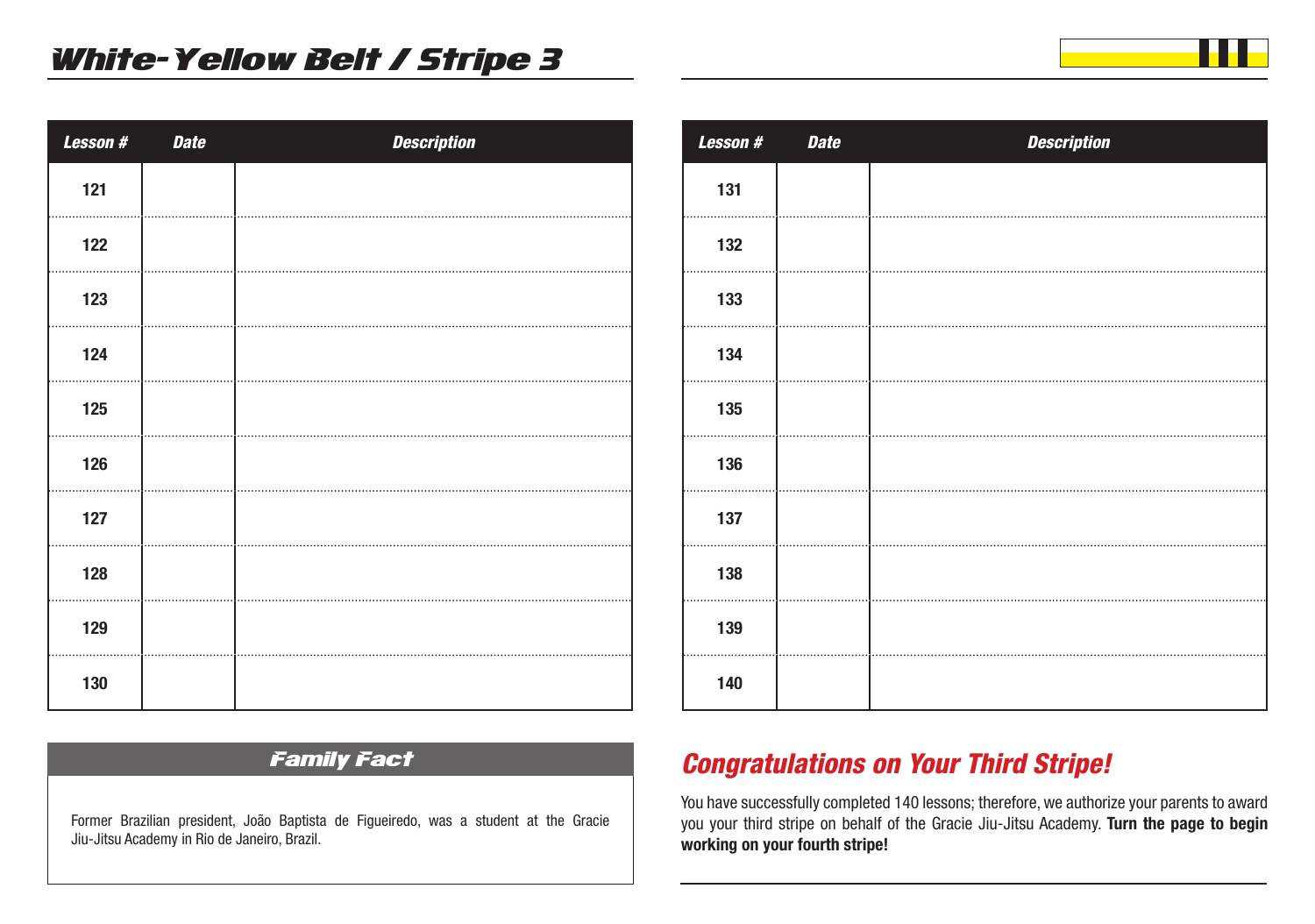| Lesson# | <b>Date</b> | <b>Description</b> |
|---------|-------------|--------------------|
| 141     |             |                    |
| 142     |             |                    |
| 143     |             |                    |
| 144     |             |                    |
| 145     |             |                    |
| 146     |             |                    |
| 147     |             |                    |
| 148     |             |                    |
| 149     |             |                    |
| 150     |             |                    |

## Critical Question

If you see a big bully picking on a helpless kid who doesn't know jiu-jitsu, what should you do?

Answer: Tell the bully to stop. If they don't listen, find a grownup and ask for help.

| <b>Lesson#</b> | <b>Date</b> | <b>Description</b> |
|----------------|-------------|--------------------|
| 151            |             |                    |
| 152            |             |                    |
| 153            |             |                    |
| 154            |             |                    |
| 155            |             |                    |
| 156            |             |                    |
| 157            |             |                    |
| 158            |             |                    |
| 159            |             |                    |
| 160            |             |                    |

## *Congratulations on Your Fourth Stripe!*

You have successfully completed 160 lessons; therefore, we authorize your parents to award you your fourth stripe on behalf of the Gracie Jiu-Jitsu Academy, and you now qualify to test for your yellow belt! **Turn the page for testing instructions.** 

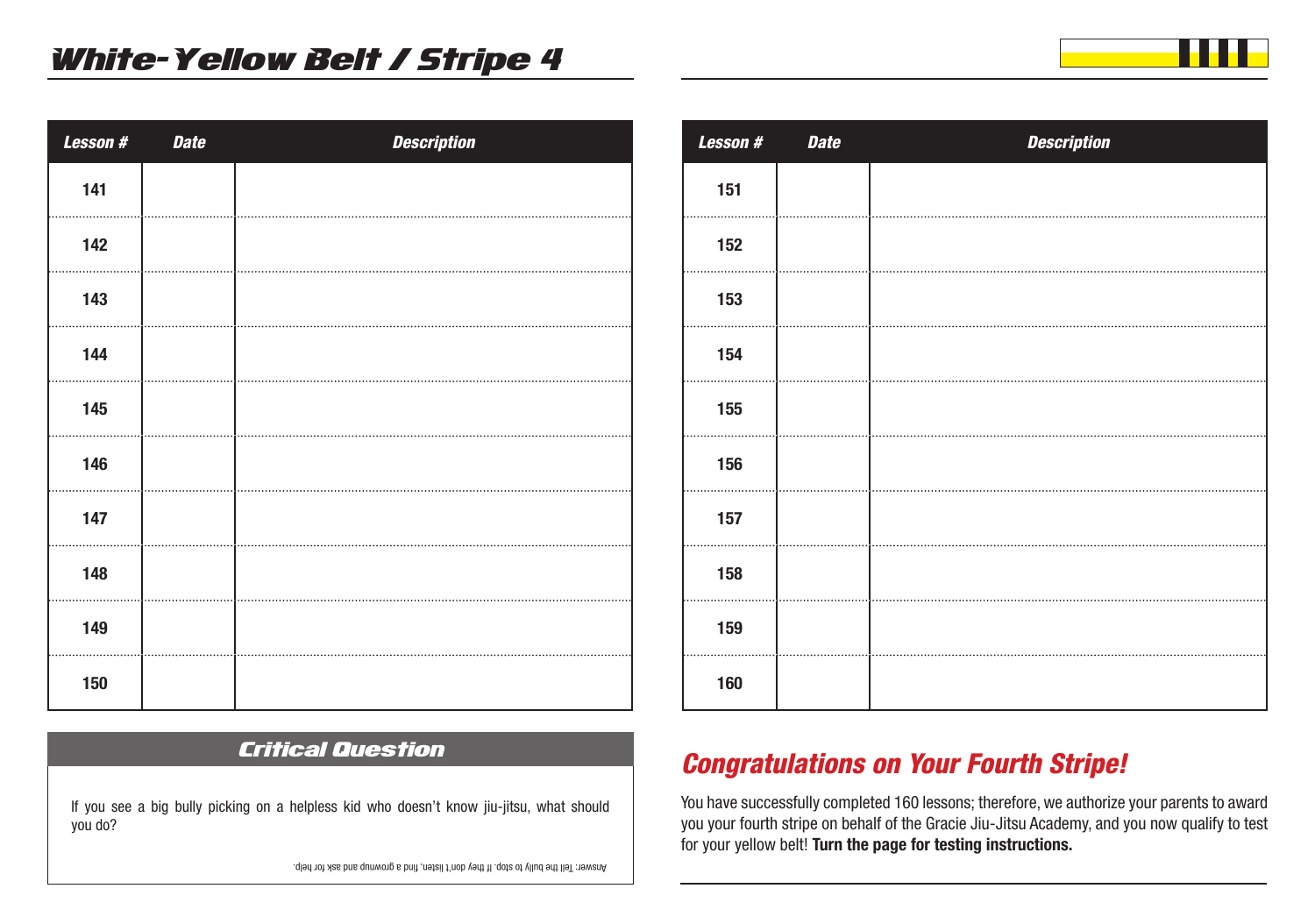# Belt Testing Process

## *Yellow Belt Testing Instructions*

By earning four stripes on your white-yellow belt, you qualify to test for your yellow belt. Use a digital video camera to record your test in one continuous shot. Your test must include the following three parts:

#### *Part 1: BULLYPROOF Intro*

"My name is \_\_\_\_\_\_\_\_\_\_. I am \_\_\_\_ years old, and I'm BULLYPROOF!"

#### *Part 2: Three-Minute Bully Battle*

 Demonstrate all techniques in a three-minute, non-stop bully battle at level 3 intensity.

#### *Part 3: Rules of Engagement*

Recite the Rules of Engagement, word for word.

Once you have digitally recorded your yellow belt test, watch it to ensure that you have met all of the testing requirements. Then, log on to **www.GRACIEkids.com** and upload the video in the Testing Center. A Gracie Academy instructor will evaluate your video and, once you pass, we will send you an official yellow belt in the mail and update your rank on the list of BULLYPROOF Belt Holders!

If you do not pass the test this time, then train hard and try again. If you do pass the test, record the date in the designated box on the belt chart, and then turn the page to begin working on your white-orange belt.

Keep up the good work!



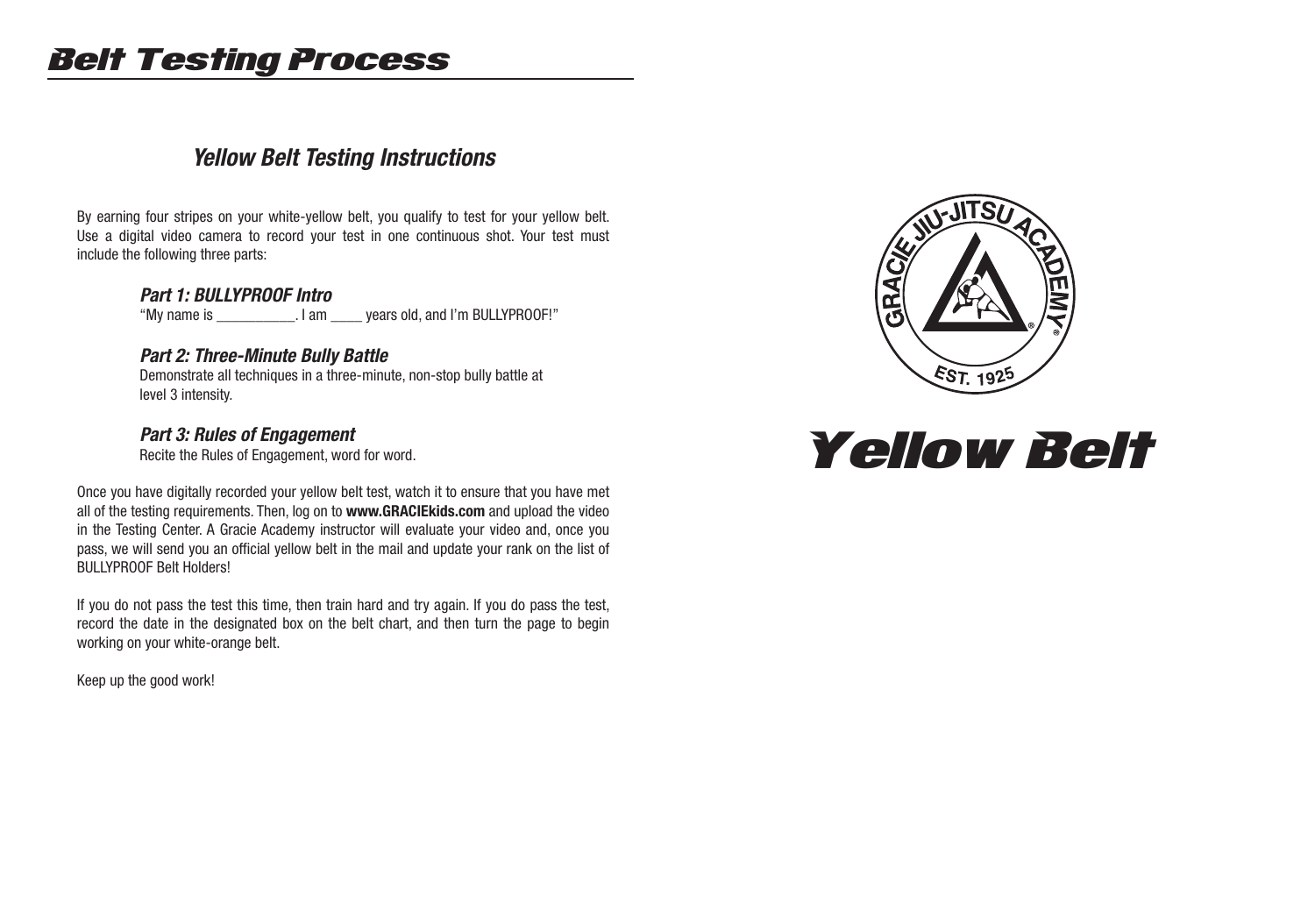| <b>Lesson#</b> | <b>Date</b> | <b>Description</b> |
|----------------|-------------|--------------------|
| 161            |             |                    |
| 162            |             |                    |
| 163            |             |                    |
| 164            |             |                    |
| 165            |             |                    |
| 166            |             |                    |
| 167            |             |                    |
| 168            |             |                    |
| 169            |             |                    |
| 170            |             |                    |

# *Lesson # Date Description*

#### Fight Philosophy

Each time you review a technique or game, try to do it a little faster and a little tighter than before.

## *Congratulations on Your First Stripe!*

You have successfully completed 180 lessons; therefore, we authorize your parents to award you your first stripe on behalf of the Gracie Jiu-Jitsu Academy. **Turn the page to begin working on your second stripe!**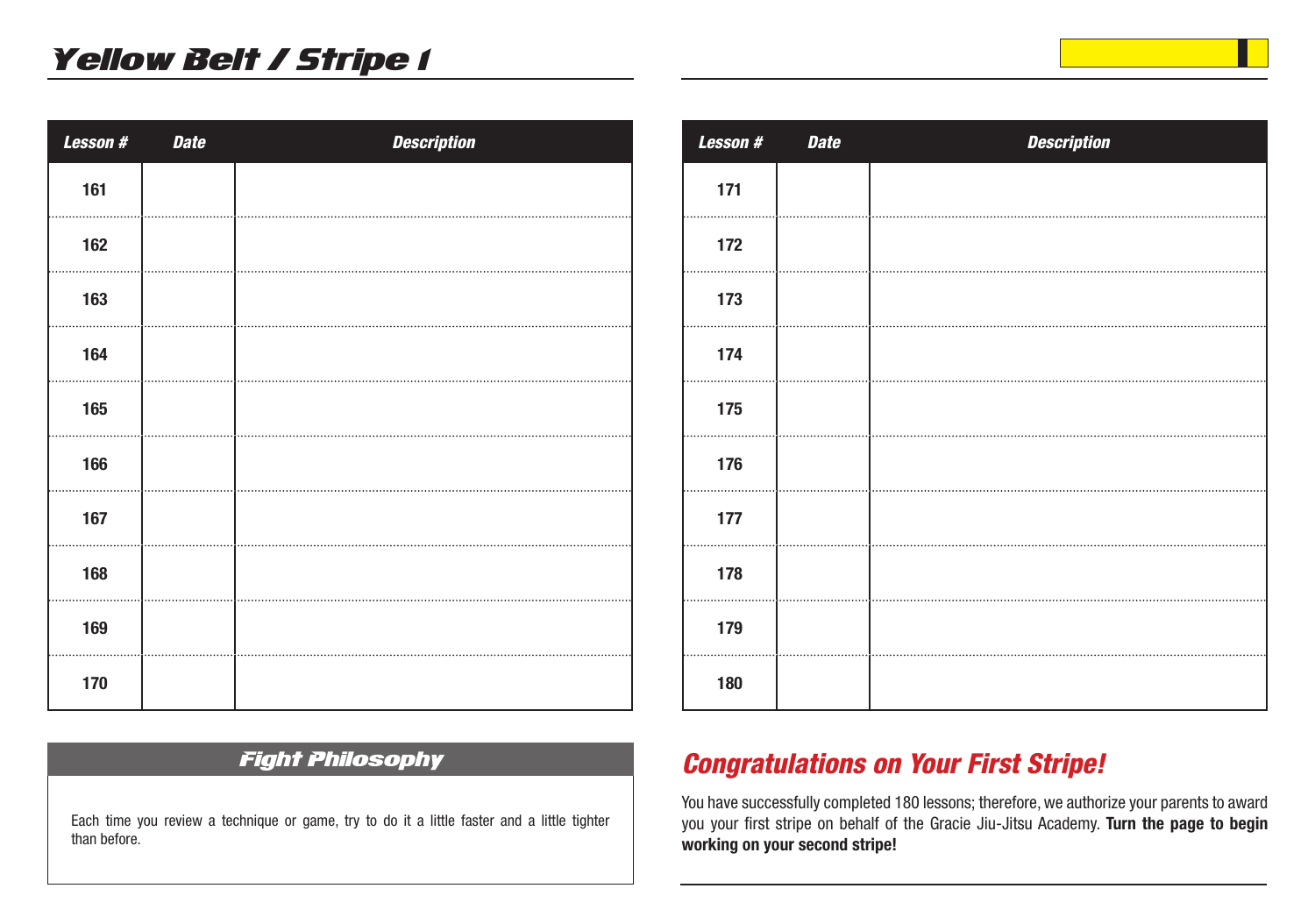| Lesson# | <b>Date</b> | <b>Description</b> |
|---------|-------------|--------------------|
| 181     |             |                    |
| 182     |             |                    |
| 183     |             |                    |
| 184     |             |                    |
| 185     |             |                    |
| 186     |             |                    |
| 187     |             |                    |
| 188     |             |                    |
| 189     |             |                    |
| 190     |             |                    |

| <b>Lesson#</b> | <b>Date</b> | <b>Description</b> |
|----------------|-------------|--------------------|
| 191            |             |                    |
| 192            |             |                    |
| 193            |             |                    |
| 194            |             |                    |
| 195            |             |                    |
| 196            |             |                    |
| 197            |             |                    |
| 198            |             |                    |
| 199            |             |                    |
| 200            |             |                    |

### Silly Story

Rorion never fed his children candy. Once, in his early childhood, someone gave Ralek a lollipop and, not knowing what to do with it, he started using it as a drumstick.

## *Congratulations on Your Second Stripe!*

You have successfully completed 200 lessons; therefore, we authorize your parents to award you your second stripe on behalf of the Gracie Jiu-Jitsu Academy. **Turn the page to begin working on your third stripe!**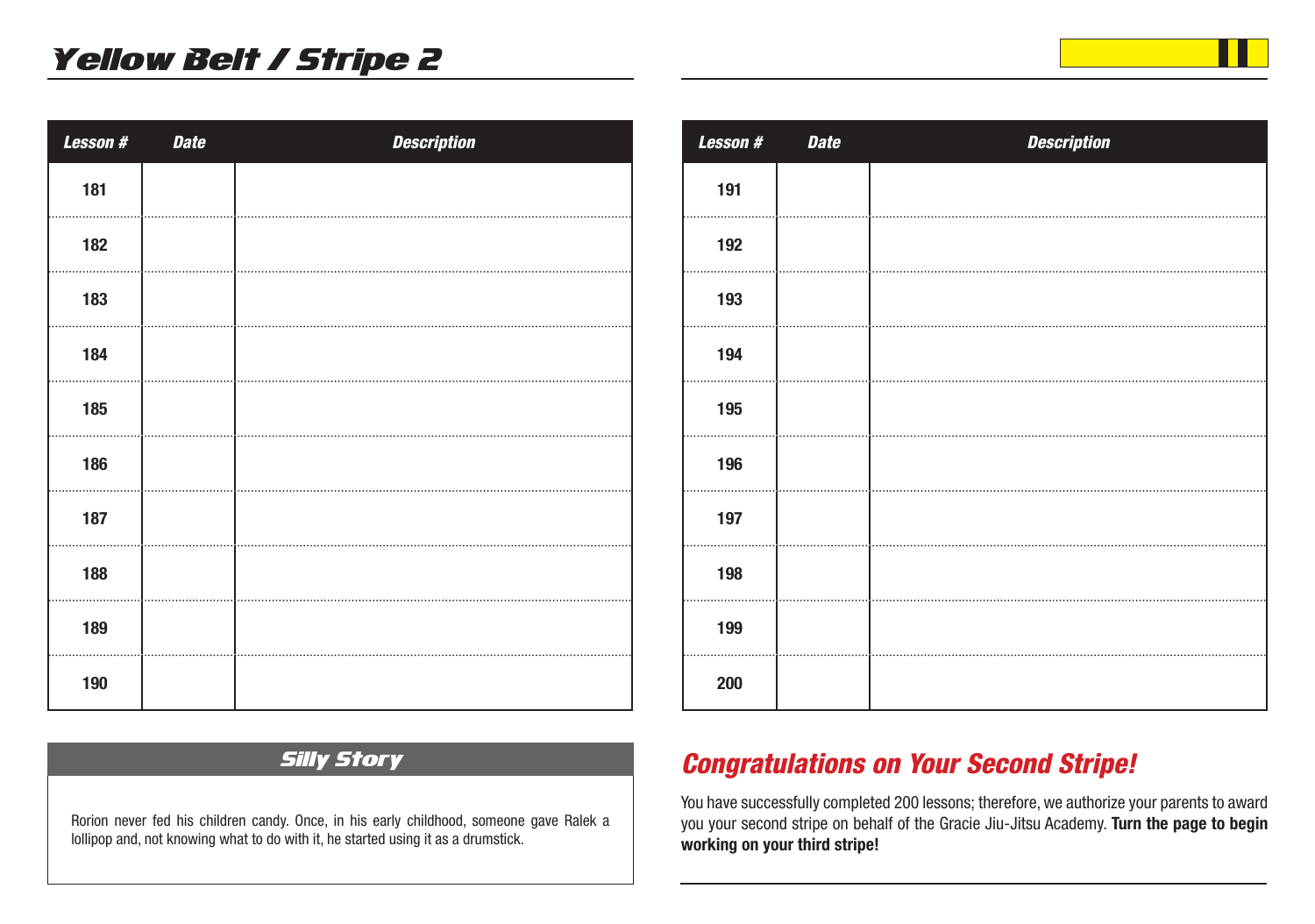| <b>Lesson#</b> | <b>Date</b> | <b>Description</b> |
|----------------|-------------|--------------------|
| 201            |             |                    |
| 202            |             |                    |
| 203            |             |                    |
| 204            |             |                    |
| 205            |             |                    |
| 206            |             |                    |
| 207            |             |                    |
| 208            |             |                    |
| 209            |             |                    |
| 210            |             |                    |

# *Lesson # Date Description*

#### Family Fact

In 1946, Grand Master Helio Gracie jumped into shark-infested waters to save a drowning man's life.

# *Congratulations on Your Third Stripe!*

You have successfully completed 220 lessons; therefore, we authorize your parents to award you your third stripe on behalf of the Gracie Jiu-Jitsu Academy. **Turn the page to begin working on your fourth stripe!**

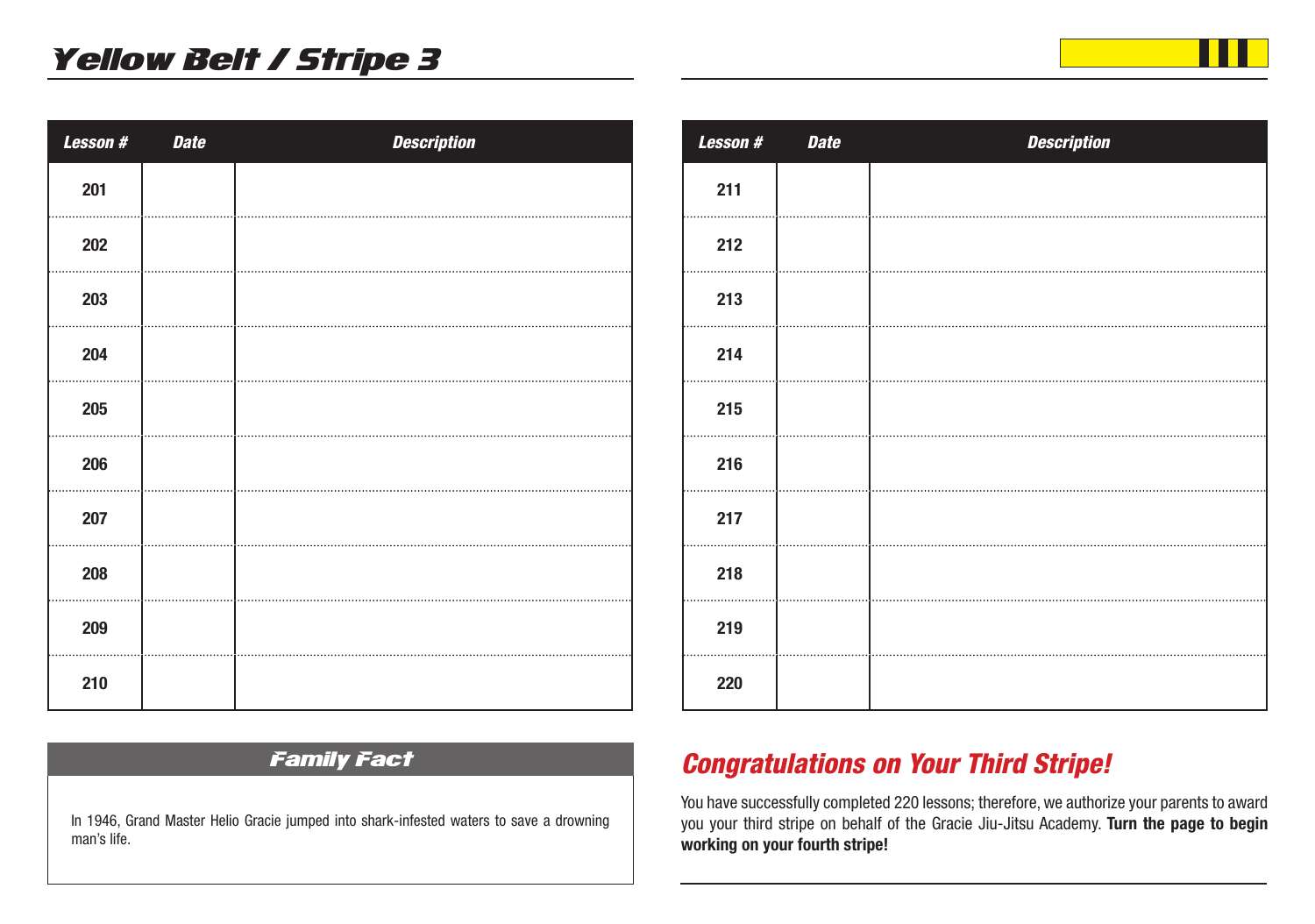| Lesson # | <b>Date</b> | <b>Description</b> |
|----------|-------------|--------------------|
| 221      |             |                    |
| 222      |             |                    |
| 223      |             |                    |
| 224      |             |                    |
| 225      |             |                    |
| 226      |             |                    |
| 227      |             |                    |
| 228      |             |                    |
| 229      |             |                    |
| 230      |             |                    |

| <b>Lesson#</b> | <b>Date</b> | <b>Description</b> |
|----------------|-------------|--------------------|
| 231            |             |                    |
| 232            |             |                    |
| 233            |             |                    |
| 234            |             |                    |
| 235            |             |                    |
| 236            |             |                    |
| 237            |             |                    |
| 238            |             |                    |
| 239            |             |                    |
| 240            |             |                    |

## *Congratulations on Your Fourth Stripe!*

You have successfully completed 240 lessons; therefore, we authorize your parents to award you your fourth stripe on behalf of the Gracie Jiu-Jitsu Academy, and you now qualify to test for your white-orange belt! **Turn the page for testing instructions.** 

Answer: You have the opportunity of befriending the bully after the fight, and you are less likely to get into trouble.

Critical Question

What are the two primary benefits of NOT hurting the bully during a fight?

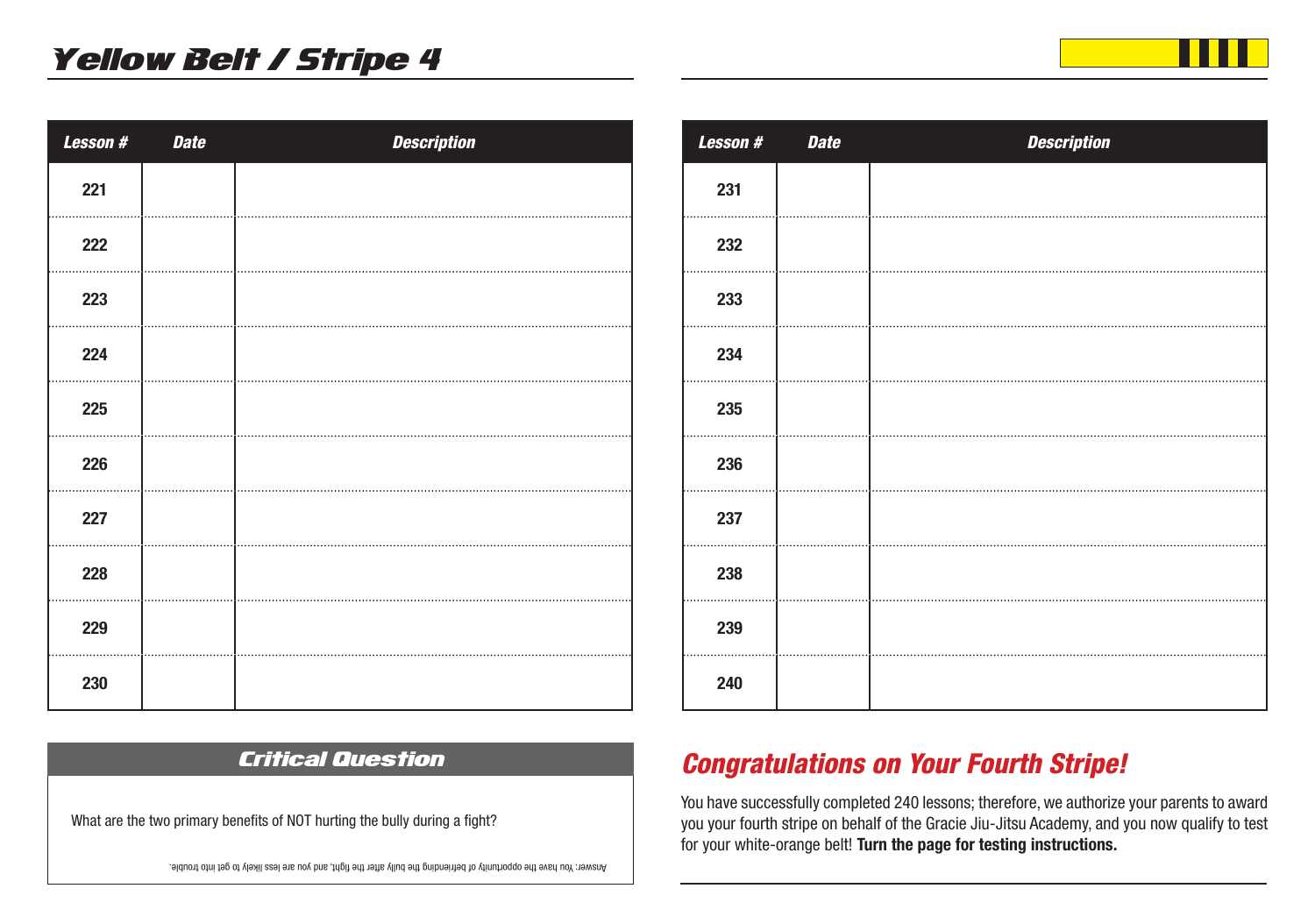# Belt Testing Process

## *White-Orange Belt Testing Instructions*

By earning four stripes on your yellow belt, you qualify to test for your white-orange belt. Use a digital video camera to record your test in one continuous shot. Your test must include the following three parts:

#### *Part 1: BULLYPROOF Intro*

"My name is \_\_\_\_\_\_\_\_\_\_. I am \_\_\_\_ years old, and I'm BULLYPROOF!"

#### *Part 2: Three-Minute Bully Battle*

 Demonstrate all techniques in a three-minute, non-stop bully battle at level 3 intensity.

#### *Part 3: Rules of Engagement*

Recite the Rules of Engagement, word for word.

Once you have digitally recorded your white-orange belt test, watch it to ensure that you have met all of the testing requirements. Then, log on to **www.GRACIEkids.com** and upload the video in the Testing Center. A Gracie Academy instructor will evaluate your video and, once you pass, we will send you an official white-orange belt in the mail and update your rank on the list of BULLYPROOF Belt Holders!

If you do not pass the test this time, then train hard and try again. If you do pass the test, record the date in the designated box on the belt chart, and then turn the page to begin working on your yellow-orange belt.

Keep up the good work!



# White-Orange Belt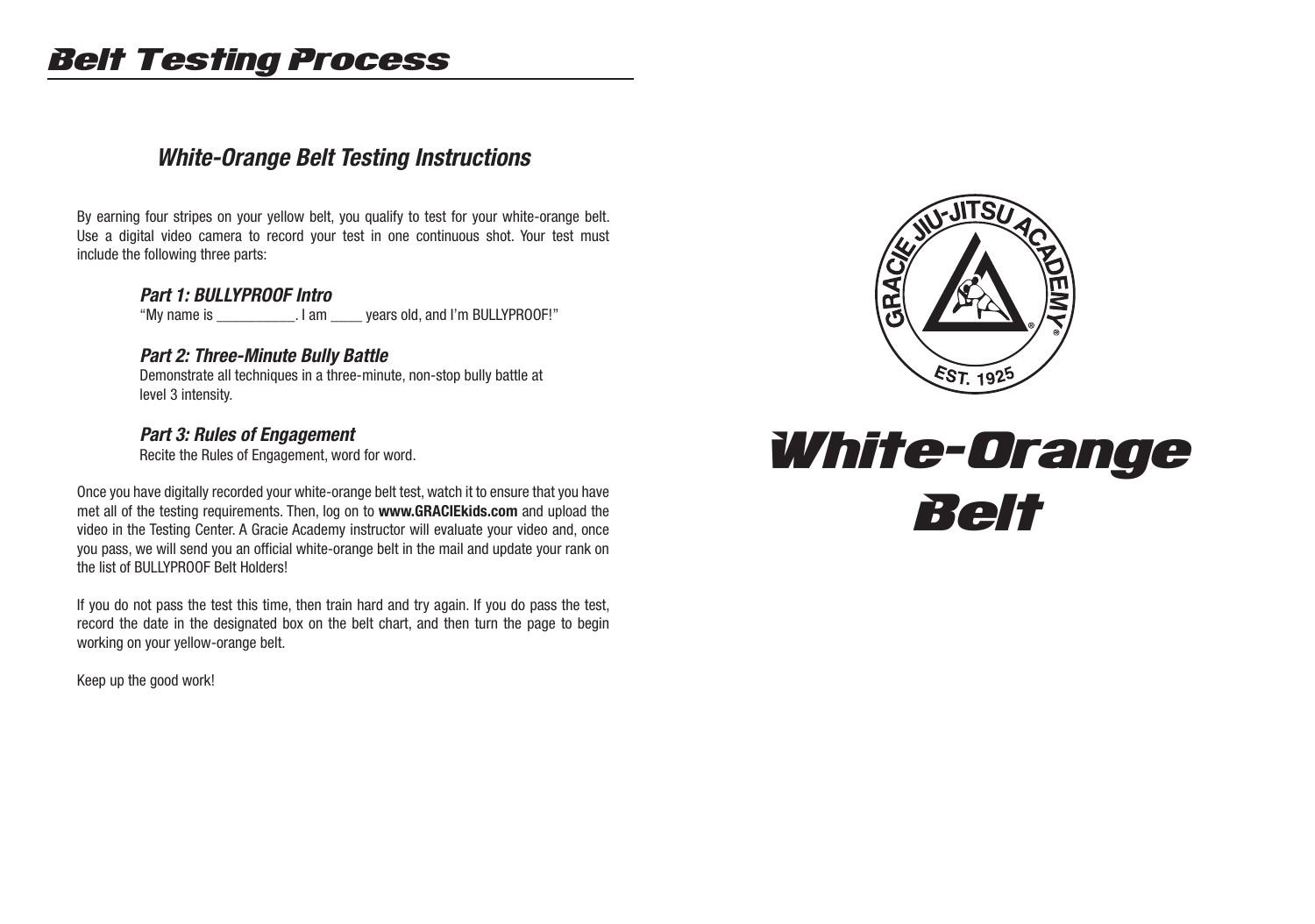| <b>Lesson#</b> | <b>Date</b> | <b>Description</b> |
|----------------|-------------|--------------------|
| 241            |             |                    |
| 242            |             |                    |
| 243            |             |                    |
| 244            |             |                    |
| 245            |             |                    |
| 246            |             |                    |
| 247            |             |                    |
| 248            |             |                    |
| 249            |             |                    |
| 250            |             |                    |

| <b>Lesson#</b> | <b>Date</b> | <b>Description</b> |
|----------------|-------------|--------------------|
| 251            |             |                    |
| 252            |             |                    |
| 253            |             |                    |
| 254            |             |                    |
| 255            |             |                    |
| 256            |             |                    |
| 257            |             |                    |
| 258            |             |                    |
| 259            |             |                    |
| 260            |             |                    |

#### Fight Philosophy

The goal in any fight is to tame the bully, not to hurt them.

## *Congratulations on Your First Stripe!*

You have successfully completed 260 lessons; therefore, we authorize your parents to award you your first stripe on behalf of the Gracie Jiu-Jitsu Academy. **Turn the page to begin working on your second stripe!**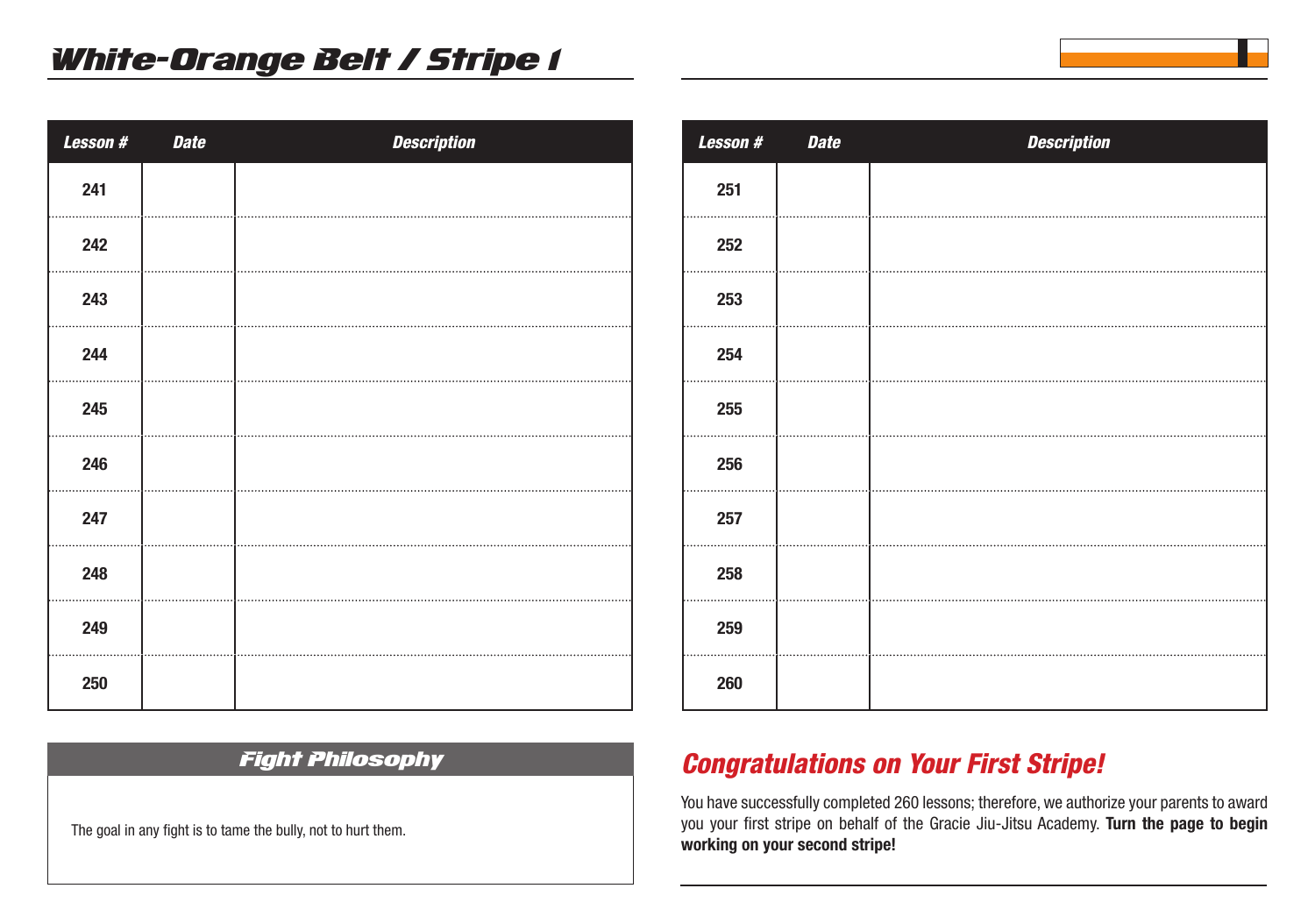| Lesson # | <b>Date</b> | <b>Description</b> |
|----------|-------------|--------------------|
| 261      |             |                    |
| 262      |             |                    |
| 263      |             |                    |
| 264      |             |                    |
| 265      |             |                    |
| 266      |             |                    |
| 267      |             |                    |
| 268      |             |                    |
| 269      |             |                    |
| 270      |             |                    |

| <b>Lesson#</b> | <b>Date</b> | <b>Description</b> |
|----------------|-------------|--------------------|
| 271            |             |                    |
| 272            |             |                    |
| 273            |             |                    |
| 274            |             |                    |
| 275            |             |                    |
| 276            |             |                    |
| 277            |             |                    |
| 278            |             |                    |
| 279            |             |                    |
| 280            |             |                    |
|                |             |                    |

### Silly Story

Renon was born prematurely weighing only 2 pounds 8 ounces. He was smaller than a bottle of drinking water.

## *Congratulations on Your Second Stripe!*

You have successfully completed 280 lessons; therefore, we authorize your parents to award you your second stripe on behalf of the Gracie Jiu-Jitsu Academy. **Turn the page to begin working on your third stripe!**

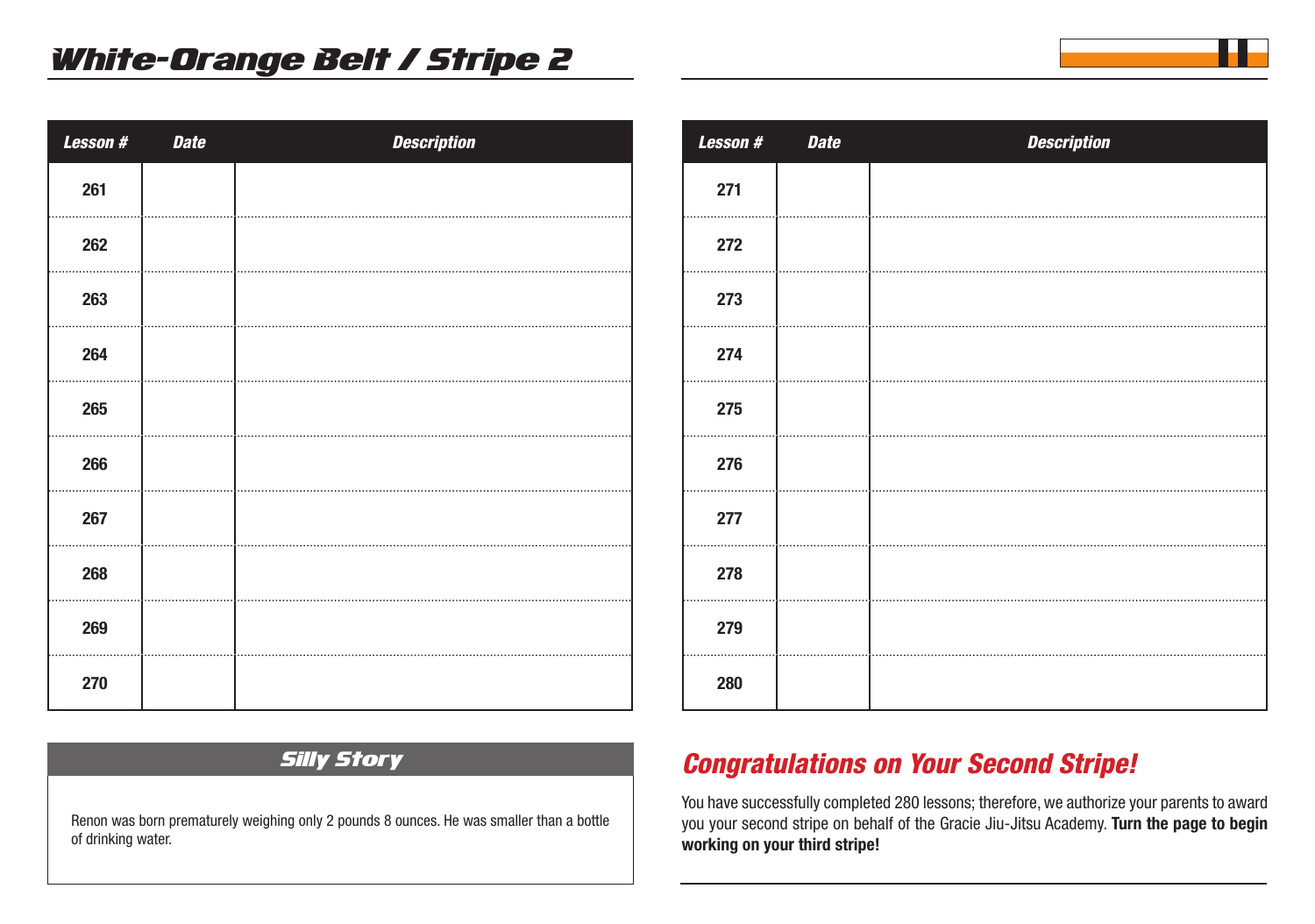| Lesson # | <b>Date</b> | <b>Description</b> |
|----------|-------------|--------------------|
| 281      |             |                    |
| 282      |             |                    |
| 283      |             |                    |
| 284      |             |                    |
| 285      |             |                    |
| 286      |             |                    |
| 287      |             |                    |
| 288      |             |                    |
| 289      |             |                    |
| 290      |             |                    |

| Lesson # | <b>Date</b> | <b>Description</b> |
|----------|-------------|--------------------|
| 291      |             |                    |
| 292      |             |                    |
| 293      |             |                    |
| 294      |             |                    |
| 295      |             |                    |
| 296      |             |                    |
| 297      |             |                    |
| 298      |             |                    |
| 299      |             |                    |
| 300      |             |                    |

### Family Fact

In 1947, Helio Gracie challenged Joe Louis, the world heavyweight boxing champion, to a noholds-barred fight. Louis declined.

## *Congratulations on Your Third Stripe!*

You have successfully completed 300 lessons; therefore, we authorize your parents to award you your third stripe on behalf of the Gracie Jiu-Jitsu Academy. **Turn the page to begin working on your fourth stripe!**

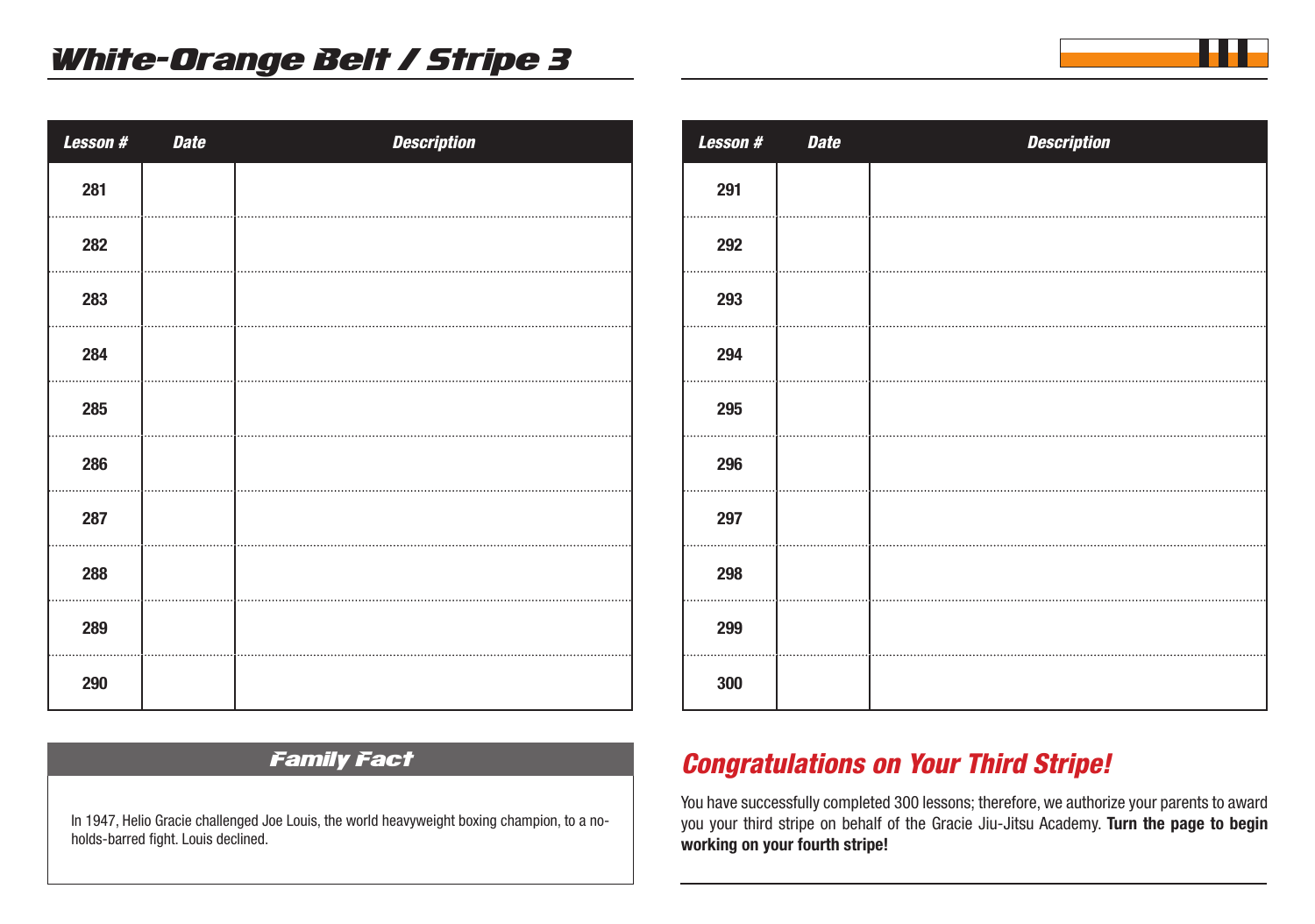| Lesson # | <b>Date</b> | <b>Description</b> |
|----------|-------------|--------------------|
| 301      |             |                    |
| 302      |             |                    |
| 303      |             |                    |
| 304      |             |                    |
| 305      |             |                    |
| 306      |             |                    |
| 307      |             |                    |
| 308      |             |                    |
| 309      |             |                    |
| 310      |             |                    |

Critical Question

| <b>Lesson#</b> | <b>Date</b> | <b>Description</b> |
|----------------|-------------|--------------------|
| 311            |             |                    |
| 312            |             |                    |
| 313            |             |                    |
| 314            |             |                    |
| 315            |             |                    |
| 316            |             |                    |
| 317            |             |                    |
| 318            |             |                    |
| 319            |             |                    |
| 320            |             |                    |

## *Congratulations on Your Fourth Stripe!*

You have successfully completed 320 lessons; therefore, we authorize your parents to award you your fourth stripe on behalf of the Gracie Jiu-Jitsu Academy, and you now qualify to test for your yellow-orange belt! **Turn the page for testing instructions.** 

Why is it that bullies usually pick on smaller kids?

Answer: Because they think that smaller kids will not stand up for themselves.

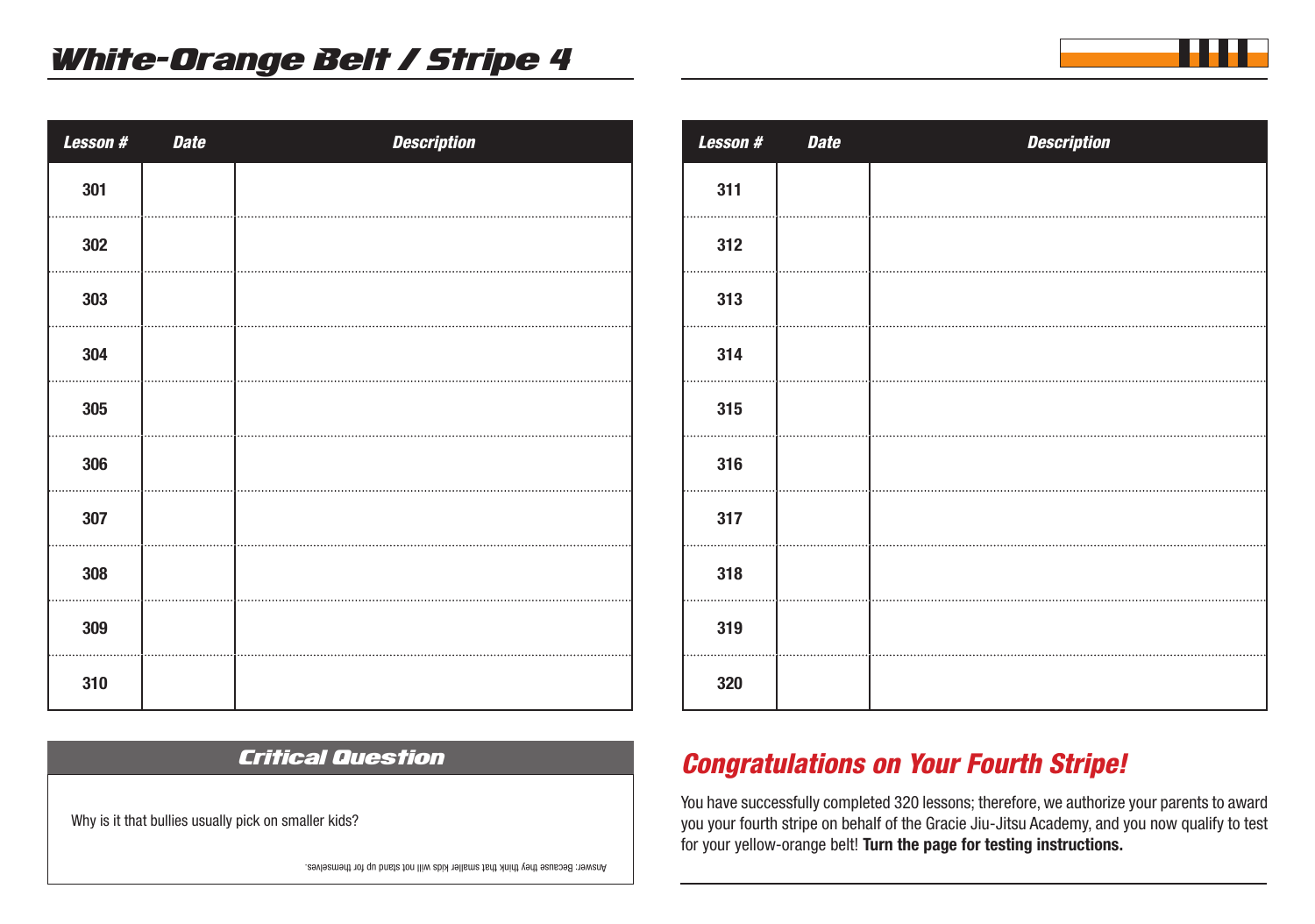# Belt Testing Process

## *Yellow-Orange Belt Testing Instructions*

By earning four stripes on your white-orange belt, you qualify to test for your yellow-orange belt. Use a digital video camera to record your test in one continuous shot. Your test must include the following three parts:

#### *Part 1: BULLYPROOF Intro*

"My name is \_\_\_\_\_\_\_\_\_\_. I am \_\_\_\_ years old, and I'm BULLYPROOF!"

#### *Part 2: Three-Minute Bully Battle*

 Demonstrate all techniques in a three-minute, non-stop bully battle at level 3 intensity.

#### *Part 3: Rules of Engagement*

Recite the Rules of Engagement, word for word.

Once you have digitally recorded your yellow-orange belt test, watch it to ensure that you have met all of the testing requirements. Then, log on to **www.GRACIEkids.com** and upload the video in the Testing Center. A Gracie Academy instructor will evaluate your video and, once you pass, we will send you an official yellow-orange belt in the mail and update your rank on the list of BULLYPROOF Belt Holders!

If you do not pass the test this time, then train hard and try again. If you do pass the test, record the date in the designated box on the belt chart, and then turn the page to begin working on your orange belt.

Keep up the good work!



# Yellow-Orange Belt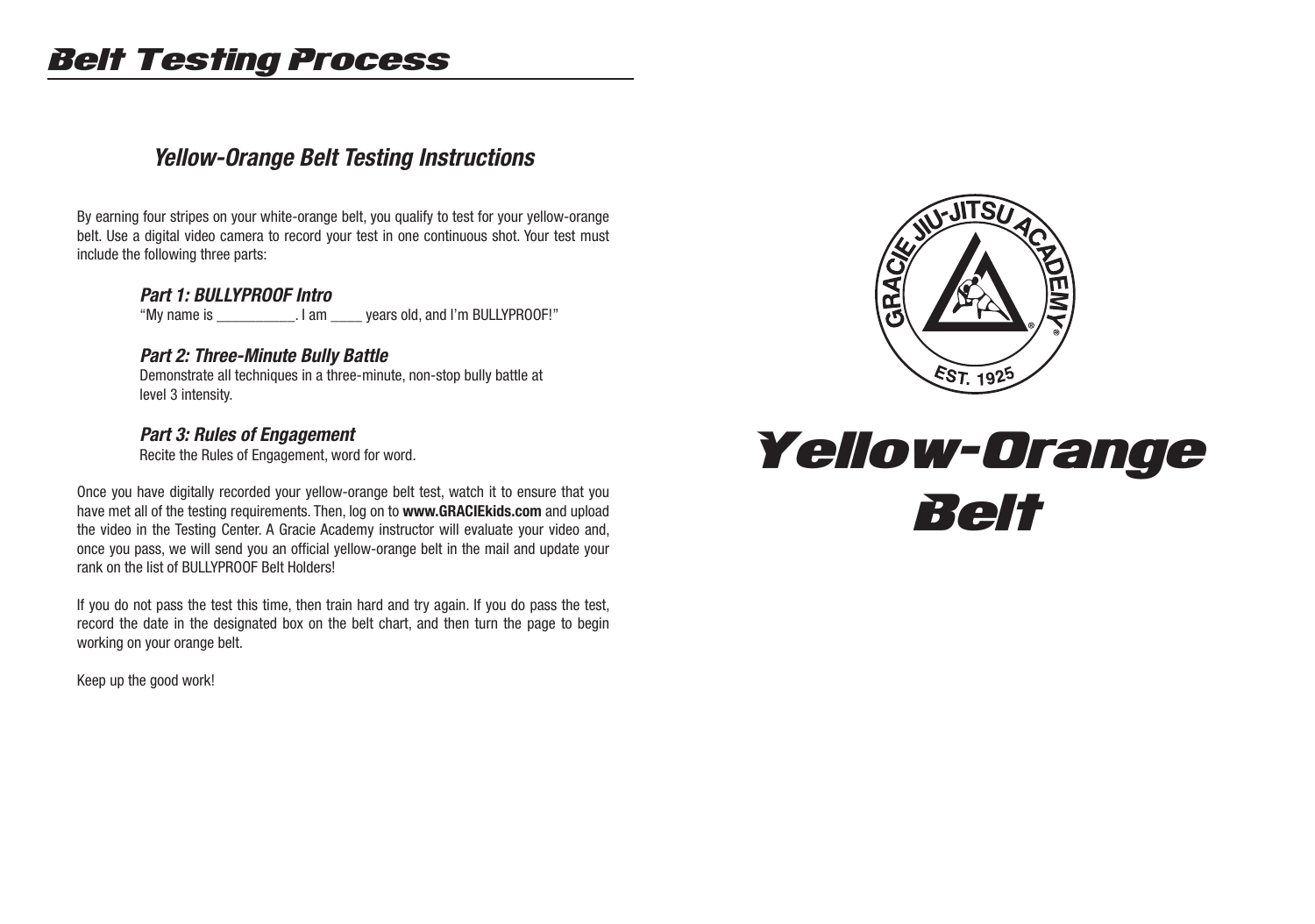| <b>Lesson#</b> | <b>Date</b> | <b>Description</b> |
|----------------|-------------|--------------------|
| 321            |             |                    |
| 322            |             |                    |
| 323            |             |                    |
| 324            |             |                    |
| 325            |             |                    |
| 326            |             |                    |
| 327            |             |                    |
| 328            |             |                    |
| 329            |             |                    |
| 330            |             |                    |

| <b>Lesson#</b> | <b>Date</b> | <b>Description</b> |
|----------------|-------------|--------------------|
| 331            |             |                    |
| 332            |             |                    |
| 333            |             |                    |
| 334            |             |                    |
| 335            |             |                    |
| 336            |             |                    |
| 337            |             |                    |
| 338            |             |                    |
| 339            |             |                    |
| 340            |             |                    |

## Fight Philosophy

Concentrate on relaxing and breathing, otherwise you will quickly burn all of your energy. The best time to relax is when you are in a control position like the mount or side mount.

## *Congratulations on Your First Stripe!*

You have successfully completed 340 lessons; therefore, we authorize your parents to award you your first stripe on behalf of the Gracie Jiu-Jitsu Academy. **Turn the page to begin working on your second stripe!**

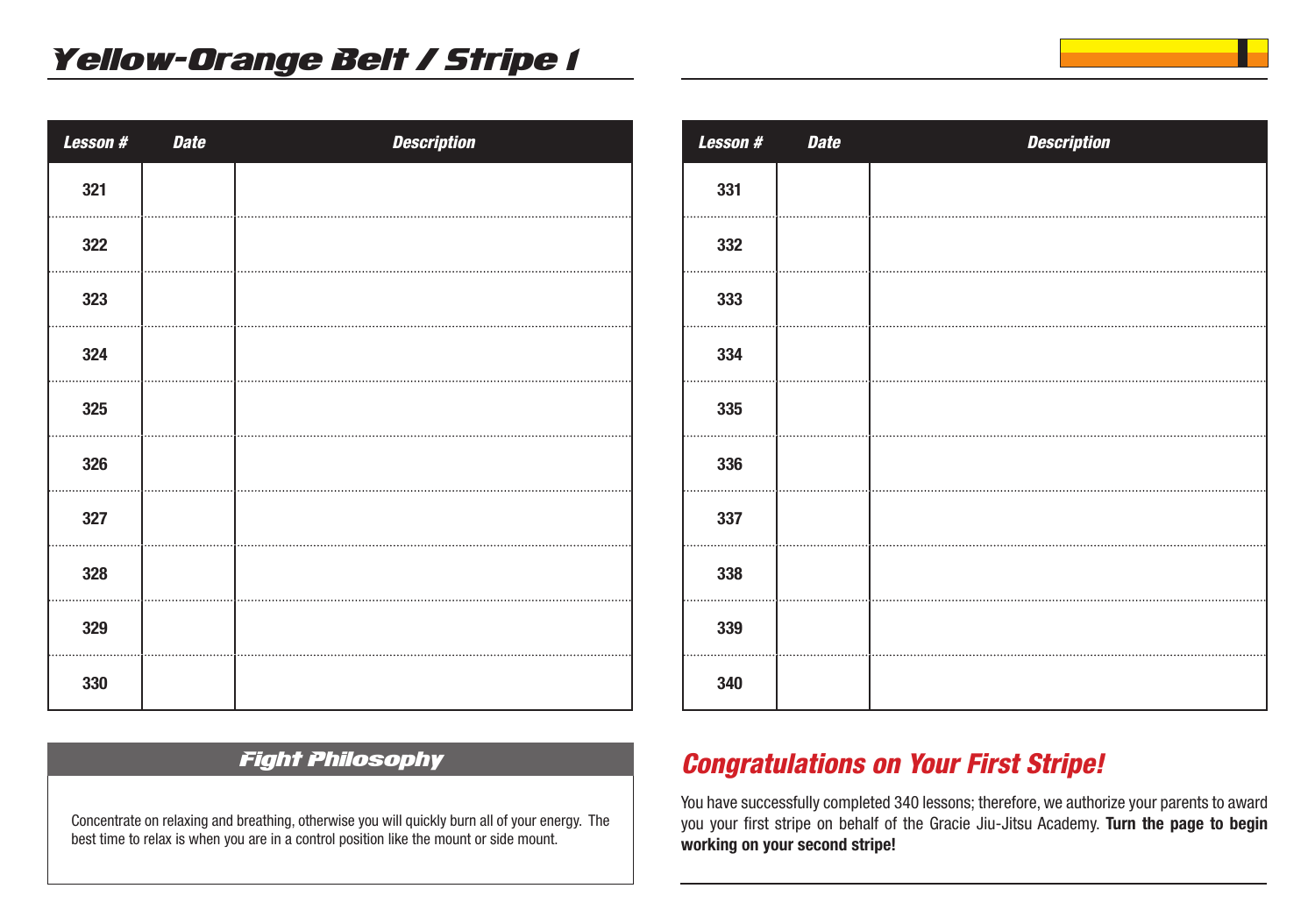| Lesson # | <b>Date</b> | <b>Description</b> |
|----------|-------------|--------------------|
| 341      |             |                    |
| 342      |             |                    |
| 343      |             |                    |
| 344      |             |                    |
| 345      |             |                    |
| 346      |             |                    |
| 347      |             |                    |
| 348      |             |                    |
| 349      |             |                    |
| 350      |             |                    |

| <b>Lesson#</b> | <b>Date</b> | <b>Description</b> |
|----------------|-------------|--------------------|
| 351            |             |                    |
| 352            |             |                    |
| 353            |             |                    |
| 354            |             |                    |
| 355            |             |                    |
| 356            |             |                    |
| 357            |             |                    |
| 358            |             |                    |
| 359            |             |                    |
| 360            |             |                    |

## Silly Story

When Roran was 3 years old, he fell 15 feet from the top of the bleachers of a high school gymnasium and landed on a hardwood floor. He had no bruises, cuts, or broken bones. He must have done the correct break-fall!

## *Congratulations on Your Second Stripe!*

You have successfully completed 360 lessons; therefore, we authorize your parents to award you your second stripe on behalf of the Gracie Jiu-Jitsu Academy. **Turn the page to begin working on your third stripe!**

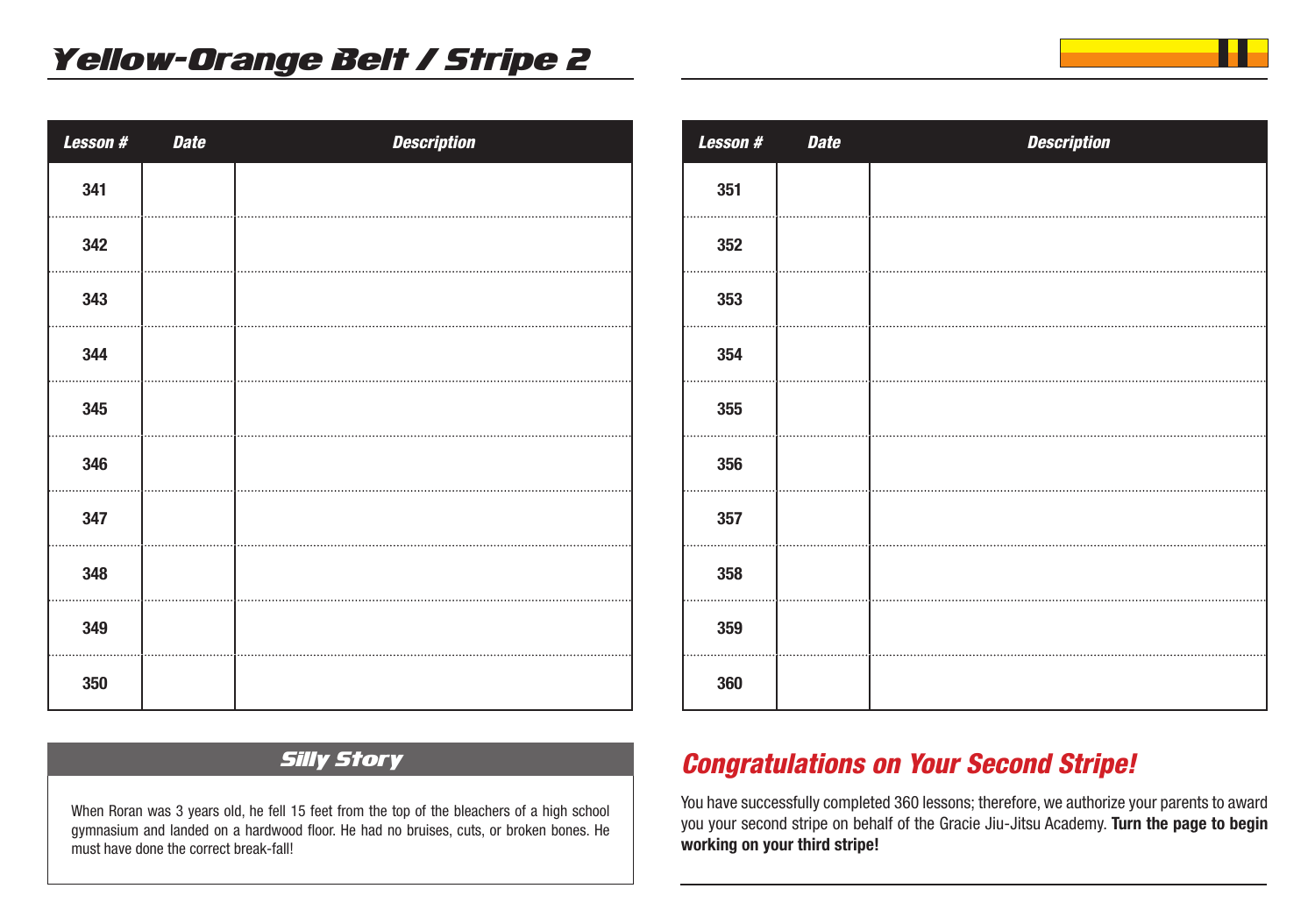| <b>Lesson#</b> | <b>Date</b> | <b>Description</b> |
|----------------|-------------|--------------------|
| 361            |             |                    |
| 362            |             |                    |
| 363            |             |                    |
| 364            |             |                    |
| 365            |             |                    |
| 366            |             |                    |
| 367            |             |                    |
| 368            |             |                    |
| 369            |             |                    |
| 370            |             |                    |

| Lesson # | <b>Date</b> | <b>Description</b> |
|----------|-------------|--------------------|
| 371      |             |                    |
| 372      |             |                    |
| 373      |             |                    |
| 374      |             |                    |
| 375      |             |                    |
| 376      |             |                    |
| 377      |             |                    |
| 378      |             |                    |
| 379      |             |                    |
| 380      |             |                    |

### Family Fact

Aside from Gracie Jiu-Jitsu, Grand Master Helio Gracie's favorite hobby was to ride wild horses.

## *Congratulations on Your Third Stripe!*

You have successfully completed 380 lessons; therefore, we authorize your parents to award you your third stripe on behalf of the Gracie Jiu-Jitsu Academy. **Turn the page to begin working on your fourth stripe!**

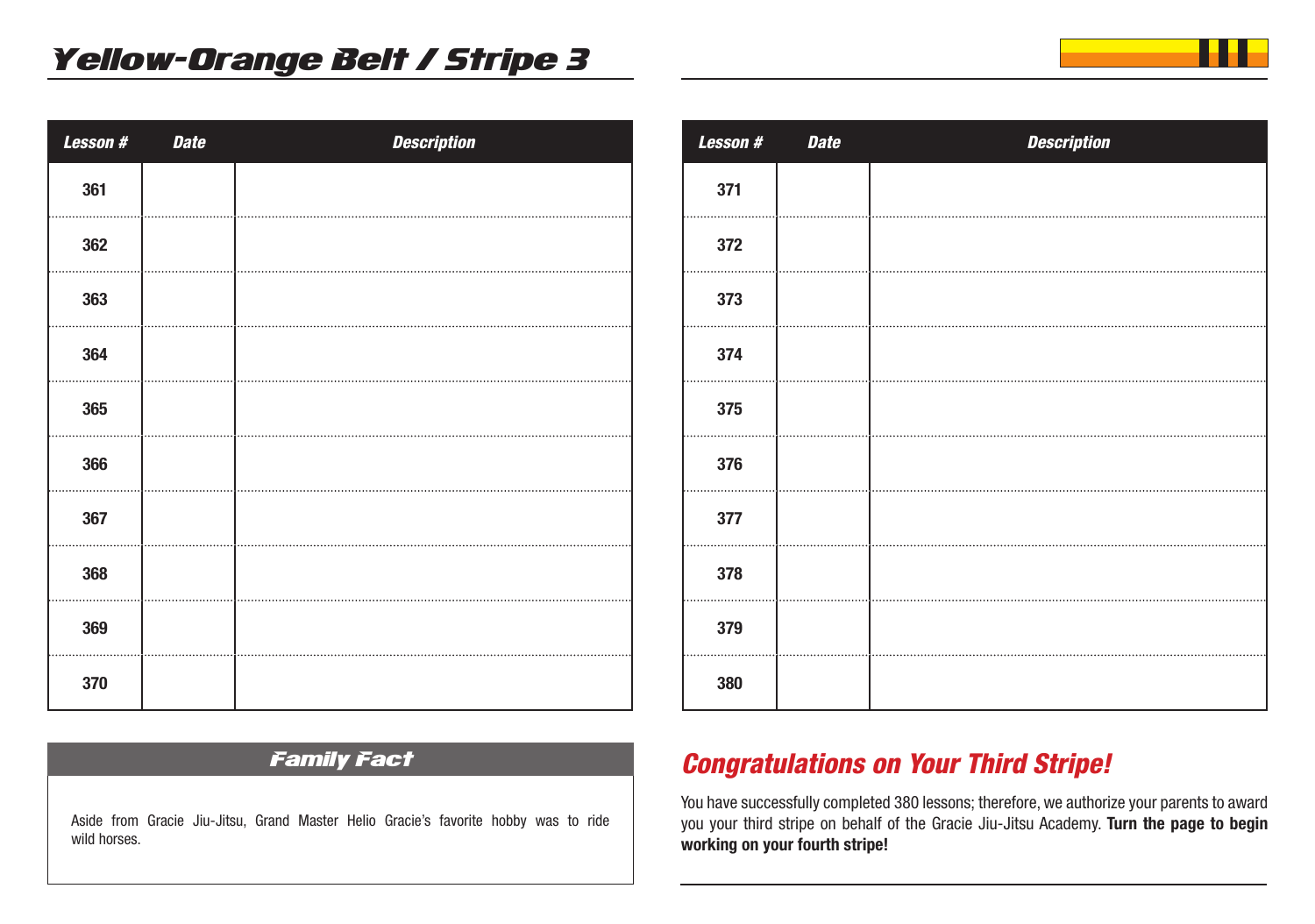| Lesson # | <b>Date</b> | <b>Description</b> |
|----------|-------------|--------------------|
| 381      |             |                    |
| 382      |             |                    |
| 383      |             |                    |
| 384      |             |                    |
| 385      |             |                    |
| 386      |             |                    |
| 387      |             |                    |
| 388      |             |                    |
| 389      |             |                    |
| 390      |             |                    |

| Lesson # | <b>Date</b> | <b>Description</b> |
|----------|-------------|--------------------|
| 391      |             |                    |
| 392      |             |                    |
| 393      |             |                    |
| 394      |             |                    |
| 395      |             |                    |
| 396      |             |                    |
| 397      |             |                    |
| 398      |             |                    |
| 399      |             |                    |
| 400      |             |                    |

### Critical Question

Why is it so important that you tell your parents if someone is bullying you?

Answer: So they can help you stop the bulying.

## *Congratulations on Your Fourth Stripe!*

You have successfully completed 400 lessons; therefore, we authorize your parents to award you your fourth stripe on behalf of the Gracie Jiu-Jitsu Academy, and you now qualify to test for your orange belt! **Turn the page for testing instructions.** 

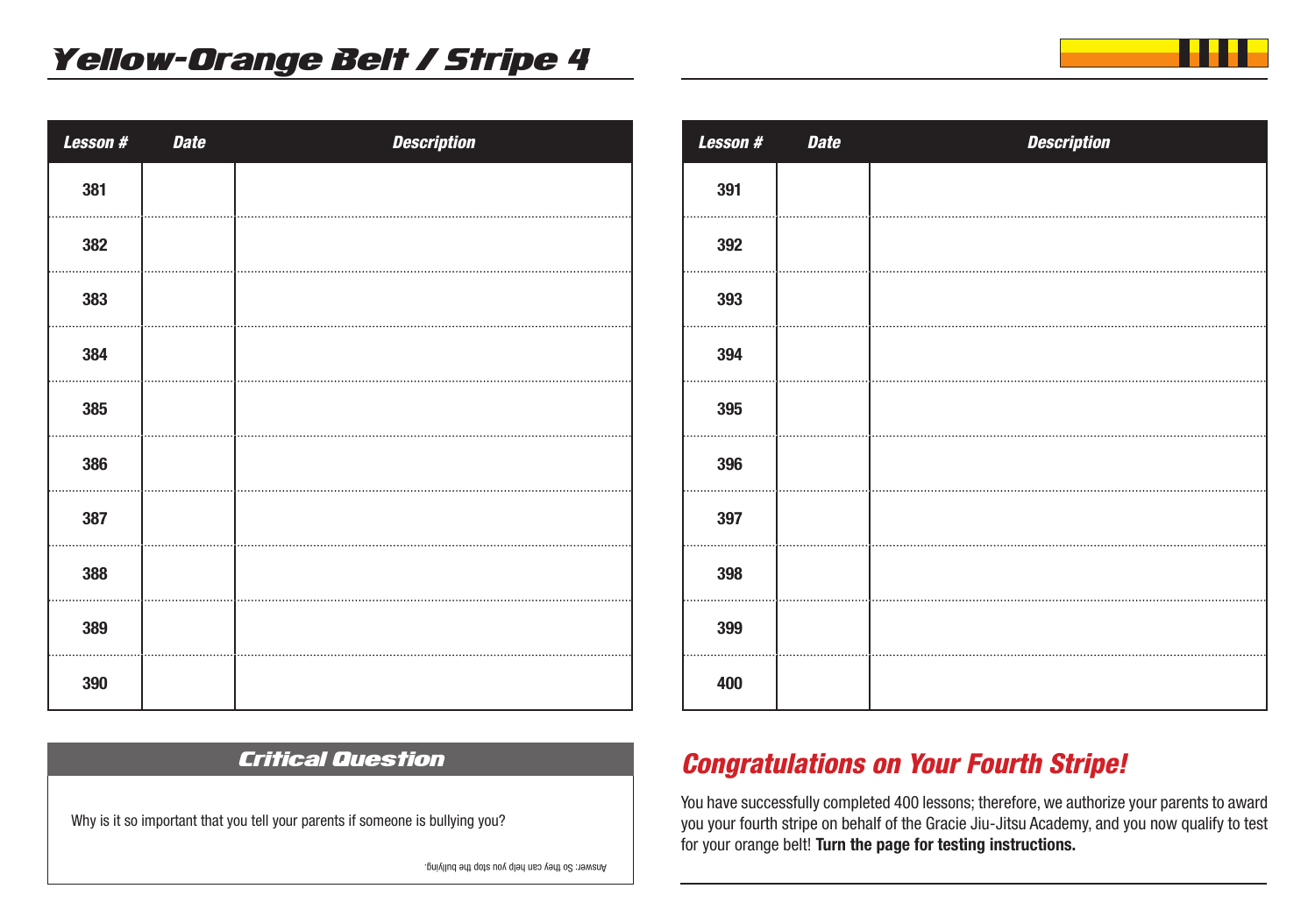# Belt Testing Process

## *Orange Belt Testing Instructions*

By earning four stripes on your yellow-orange belt, you qualify to test for your orange belt. Use a digital video camera to record your test in one continuous shot. Your test must include the following three parts:

#### *Part 1: BULLYPROOF Intro*

"My name is \_\_\_\_\_\_\_\_\_\_. I am \_\_\_\_ years old, and I'm BULLYPROOF!"

#### *Part 2: Three-Minute Bully Battle*

 Demonstrate all techniques in a three-minute, non-stop bully battle at level 3 intensity.

#### *Part 3: Rules of Engagement*

Recite the Rules of Engagement, word for word.

Once you have digitally recorded your orange belt test, watch it to ensure that you have met all of the testing requirements. Then, log on to **www.GRACIEkids.com** and upload the video in the Testing Center. A Gracie Academy instructor will evaluate your video and, once you pass, we will send you an official orange belt in the mail and update your rank on the list of BULLYPROOF Belt Holders!

If you do not pass the test this time, then train hard and try again. If you do pass the test, record the date in the designated box on the belt chart, and then turn the page to begin working on your white-green belt.

Keep up the good work!



# Orange Belt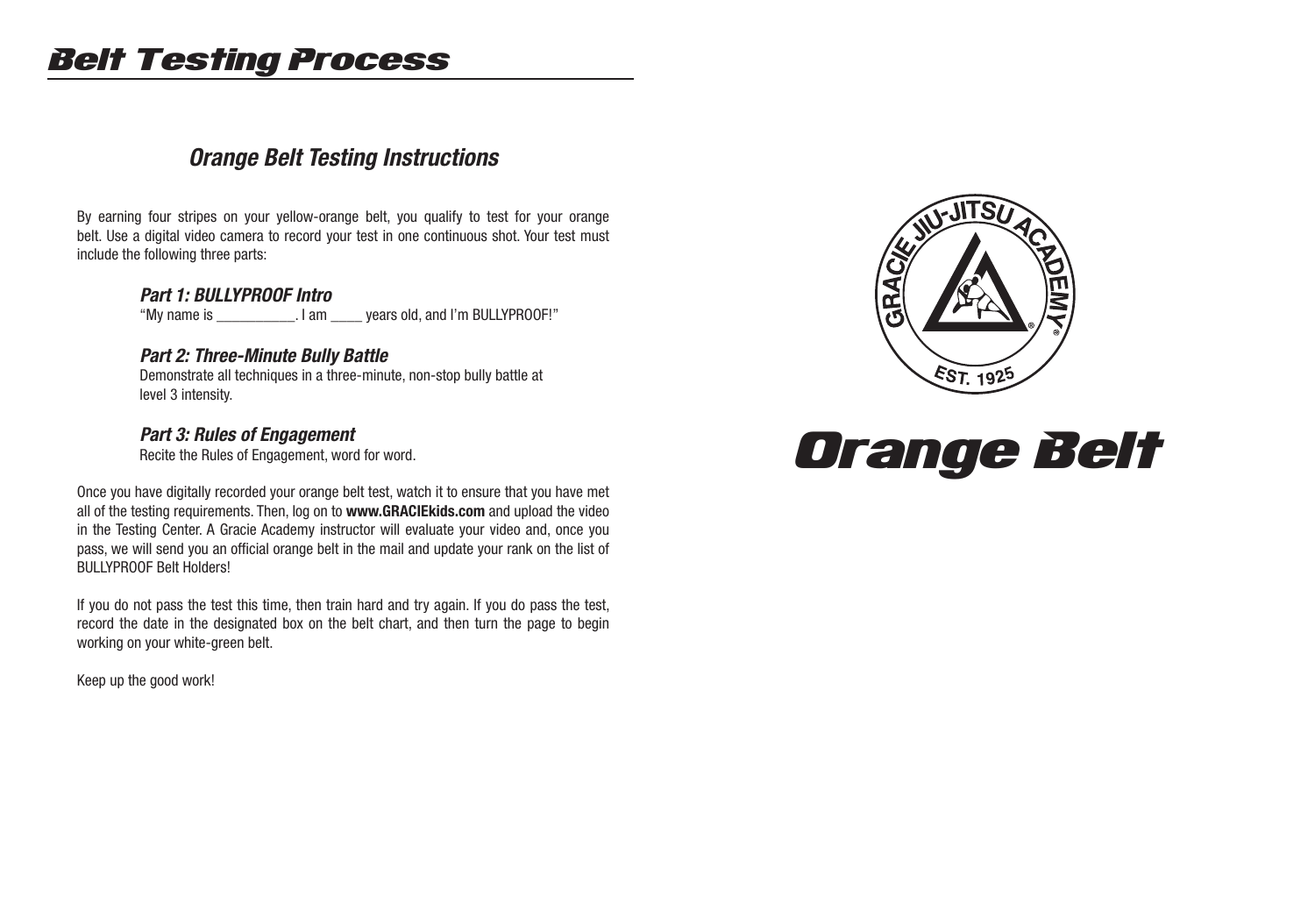| Lesson # | <b>Date</b> | <b>Description</b> |
|----------|-------------|--------------------|
| 401      |             |                    |
| 402      |             |                    |
| 403      |             |                    |
| 404      |             |                    |
| 405      |             |                    |
| 406      |             |                    |
| 407      |             |                    |
| 408      |             |                    |
| 409      |             |                    |
| 410      |             |                    |

| Lesson # | <b>Date</b> | <b>Description</b> |
|----------|-------------|--------------------|
| 411      |             |                    |
| 412      |             |                    |
| 413      |             |                    |
| 414      |             |                    |
| 415      |             |                    |
| 416      |             |                    |
| 417      |             |                    |
| 418      |             |                    |
| 419      |             |                    |
| 420      |             |                    |

### Fight Philosophy

In a fight, the bully's behavior determines which techniques you use. Perfect them all and you're good to go.

## *Congratulations on Your First Stripe!*

You have successfully completed 420 lessons; therefore, we authorize your parents to award you your first stripe on behalf of the Gracie Jiu-Jitsu Academy. **Turn the page to begin working on your second stripe!**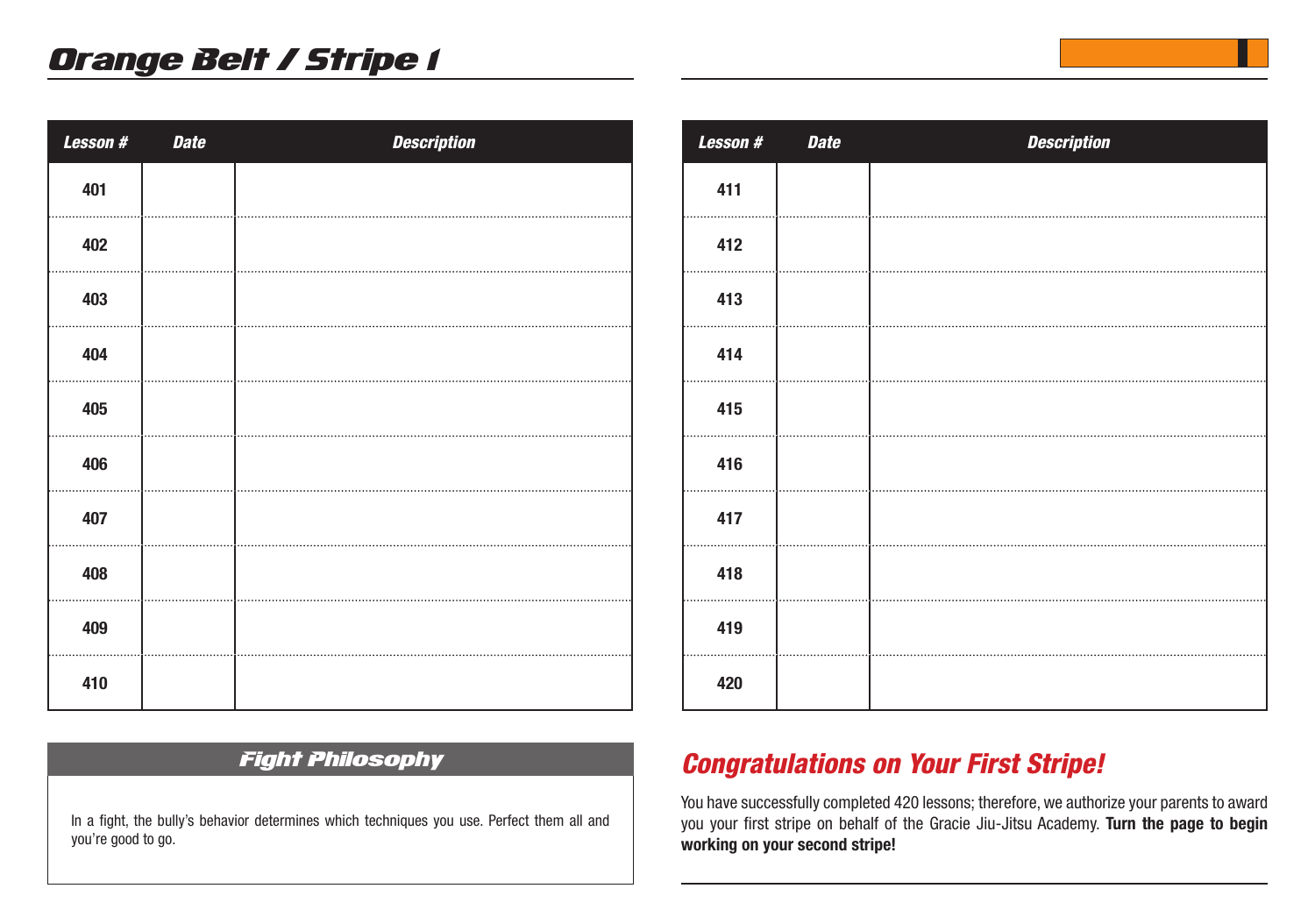| <b>Lesson#</b> | <b>Date</b> | <b>Description</b> |
|----------------|-------------|--------------------|
| 421            |             |                    |
| 422            |             |                    |
| 423            |             |                    |
| 424            |             |                    |
| 425            |             |                    |
| 426            |             |                    |
| 427            |             |                    |
| 428            |             |                    |
| 429            |             |                    |
| 430            |             |                    |

| Lesson # | <b>Date</b> | <b>Description</b> |
|----------|-------------|--------------------|
| 431      |             |                    |
| 432      |             |                    |
| 433      |             |                    |
| 434      |             |                    |
| 435      |             |                    |
| 436      |             |                    |
| 437      |             |                    |
| 438      |             |                    |
| 439      |             |                    |
| 440      |             |                    |

#### Silly Story

After Rorion's tenth child, Ricon, was born, it took him three months to think of a name. During that time, Ricon was referred to as R10.

## *Congratulations on Your Second Stripe!*

You have successfully completed 440 lessons; therefore, we authorize your parents to award you your second stripe on behalf of the Gracie Jiu-Jitsu Academy. **Turn the page to begin working on your third stripe!**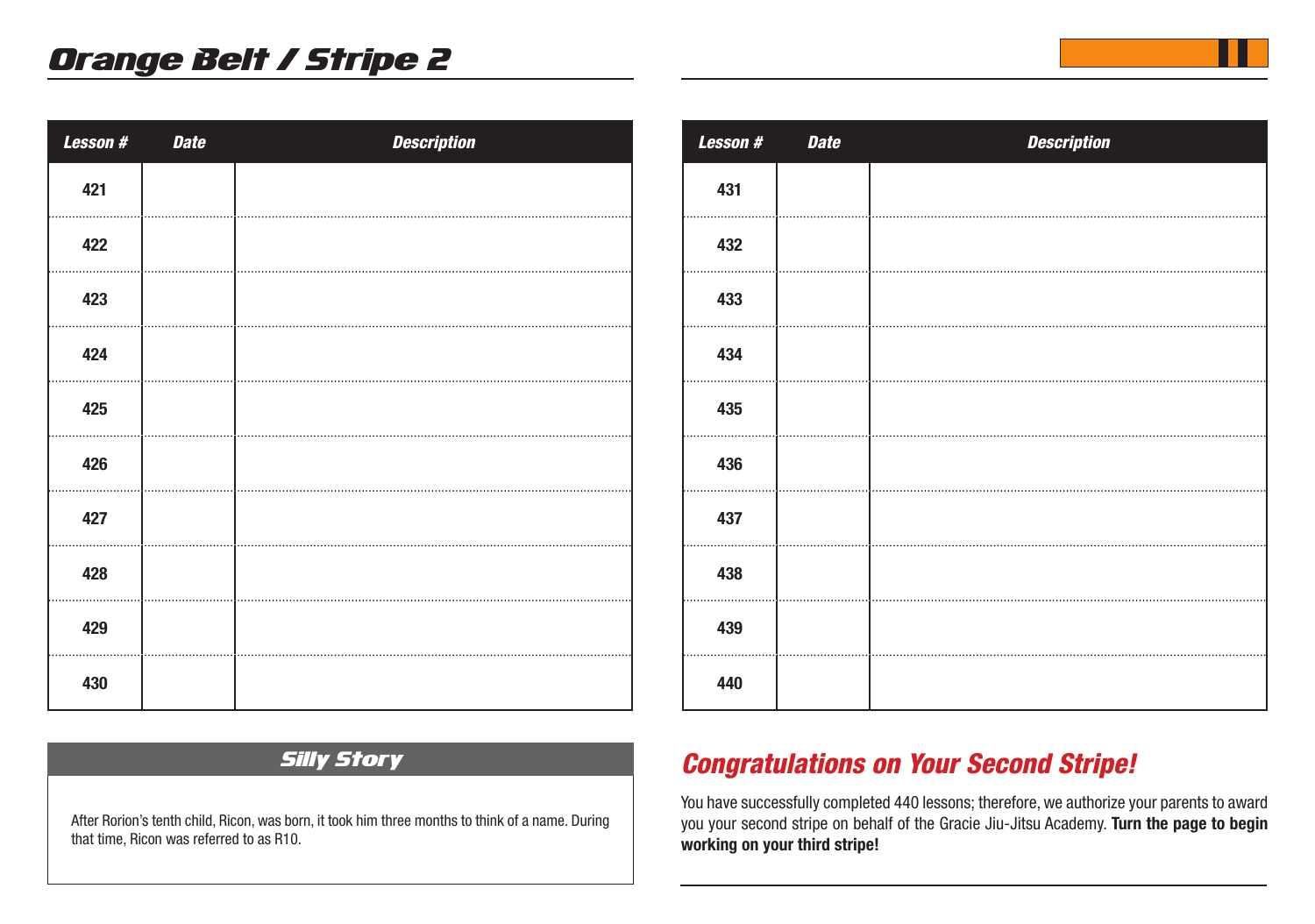| <b>Lesson#</b> | <b>Date</b> | <b>Description</b> |
|----------------|-------------|--------------------|
| 441            |             |                    |
| 442            |             |                    |
| 443            |             |                    |
| 444            |             |                    |
| 445            |             |                    |
| 446            |             |                    |
| 447            |             |                    |
| 448            |             |                    |
| 449            |             |                    |
| 450            |             |                    |

| <b>Lesson#</b> | <b>Date</b> | <b>Description</b> |
|----------------|-------------|--------------------|
| 451            |             |                    |
| 452            |             |                    |
| 453            |             |                    |
| 454            |             |                    |
| 455            |             |                    |
| 456            |             |                    |
| 457            |             |                    |
| 458            |             |                    |
| 459            |             |                    |
| 460            |             |                    |

#### Family Fact

In 1955, when Helio Gracie was 42 years old, he fought Waldemar Santana for 3 hours and 40 minutes. It was the longest no-holds-barred fight in recorded history.

## *Congratulations on Your Third Stripe!*

You have successfully completed 460 lessons; therefore, we authorize your parents to award you your third stripe on behalf of the Gracie Jiu-Jitsu Academy. **Turn the page to begin working on your fourth stripe!**

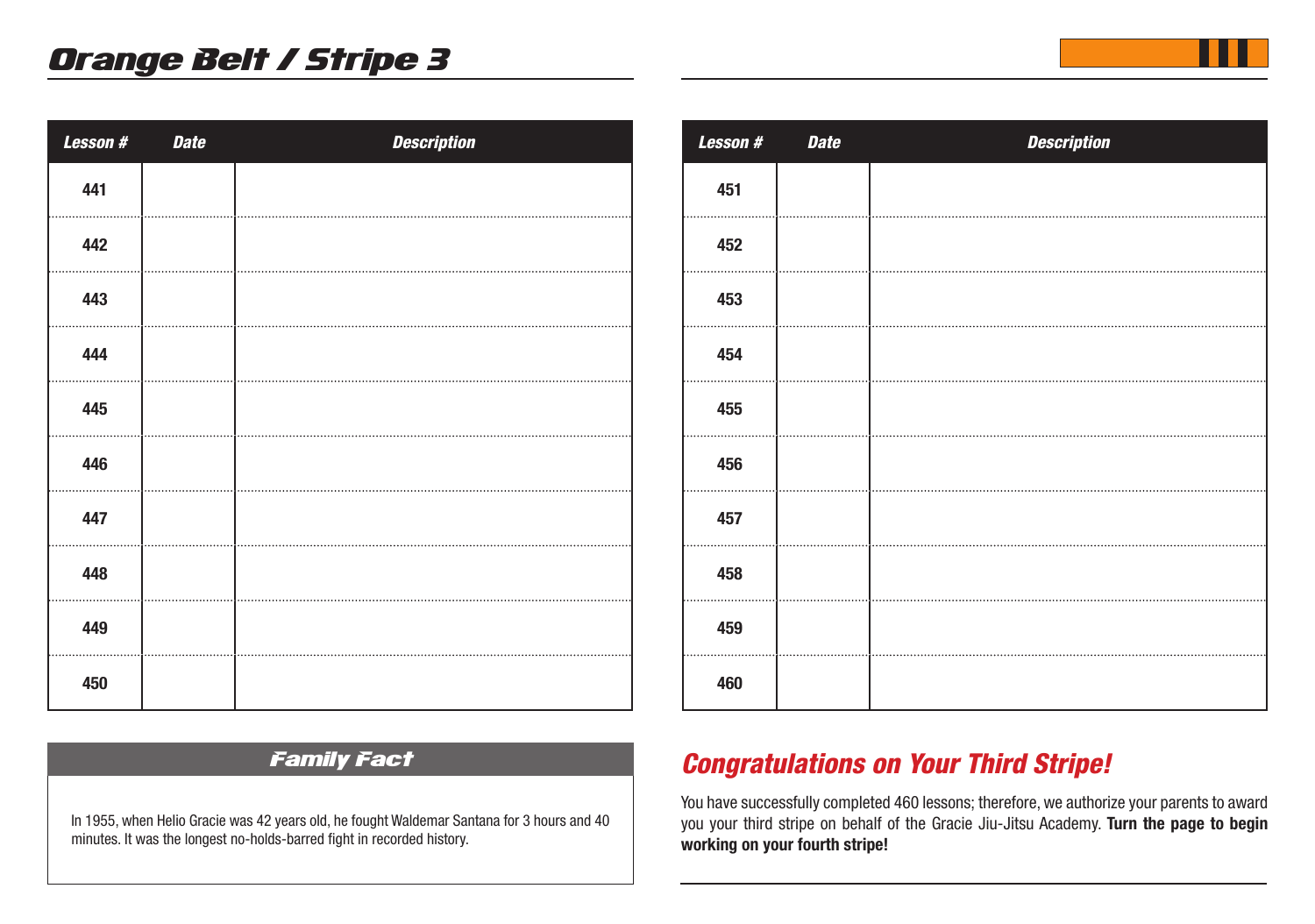| <b>Lesson#</b> | <b>Date</b> | <b>Description</b> |
|----------------|-------------|--------------------|
| 461            |             |                    |
| 462            |             |                    |
| 463            |             |                    |
| 464            |             |                    |
| 465            |             |                    |
| 466            |             |                    |
| 467            |             |                    |
| 468            |             |                    |
| 469            |             |                    |
| 470            |             |                    |

## Critical Question

When Ryron and Rener were kids, their father would give them \$5 if they won a match and \$10 if they lost. Why?

*Lesson # Date Description* 

## *Congratulations on Your Fourth Stripe!*

You have successfully completed 480 lessons; therefore, we authorize your parents to award you your fourth stripe on behalf of the Gracie Jiu-Jitsu Academy, and you now qualify to test for your white-green belt! **Turn the page for testing instructions.** 

Answer: Because you learn more when you lose.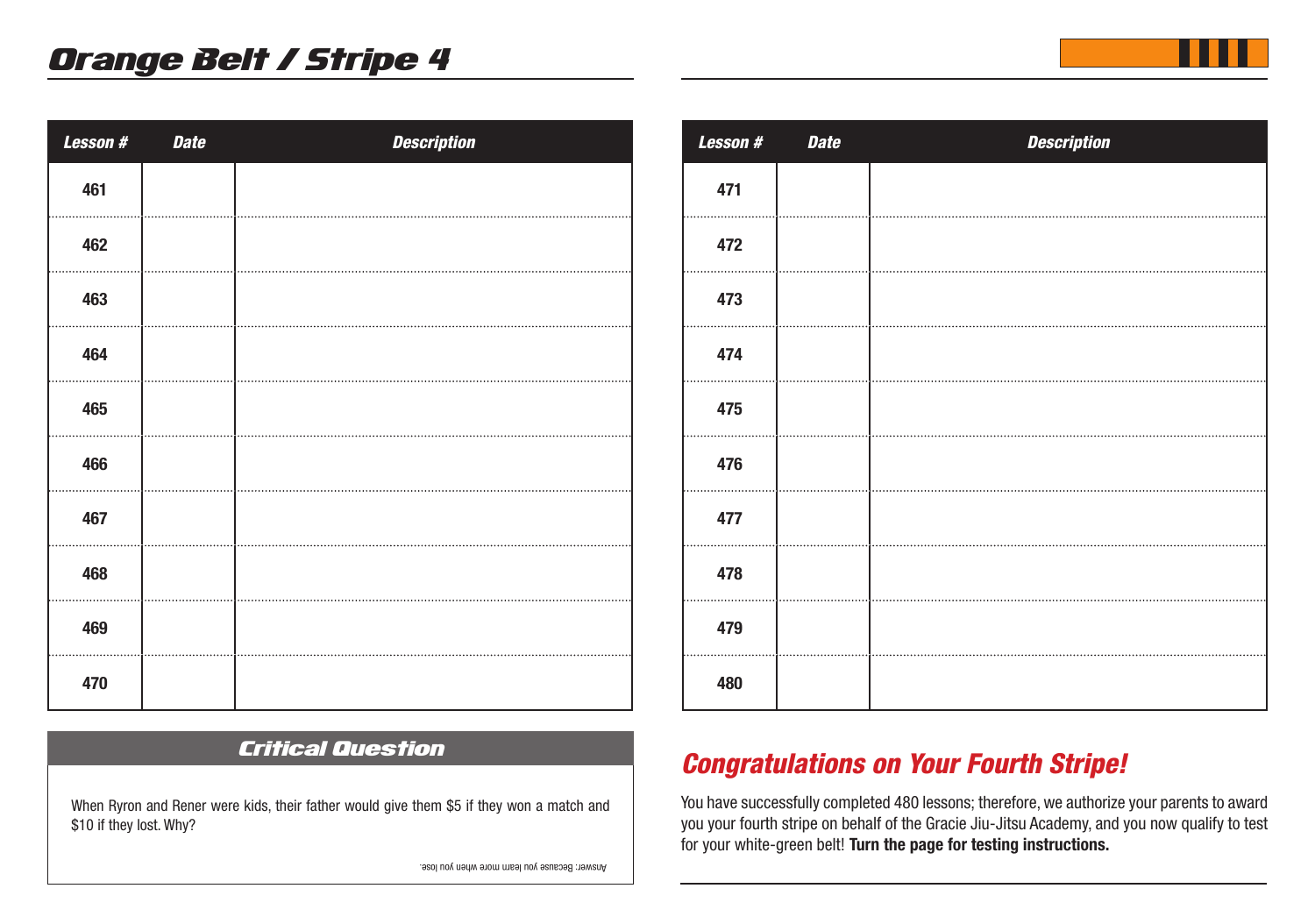# Belt Testing Process

## *White-Green Belt Testing Instructions*

By earning four stripes on your orange belt, you qualify to test for your white-green belt. Use a digital video camera to record your test in one continuous shot. Your test must include the following three parts:

#### *Part 1: BULLYPROOF Intro*

"My name is \_\_\_\_\_\_\_\_\_\_. I am \_\_\_\_ years old, and I'm BULLYPROOF!"

#### *Part 2: Three-Minute Bully Battle*

 Demonstrate all techniques in a three-minute, non-stop bully battle at level 3 intensity.

#### *Part 3: Rules of Engagement*

Recite the Rules of Engagement, word for word.

Once you have digitally recorded your white-green belt test, watch it to ensure that you have met all of the testing requirements. Then, log on to **www.GRACIEkids.com** and upload the video in the Testing Center. A Gracie Academy instructor will evaluate your video and, once you pass, we will send you an official white-green belt in the mail and update your rank on the list of BULLYPROOF Belt Holders!

If you do not pass the test this time, then train hard and try again. If you do pass the test, record the date in the designated box on the belt chart, and then turn the page to begin working on your yellow-green belt.

Keep up the good work!



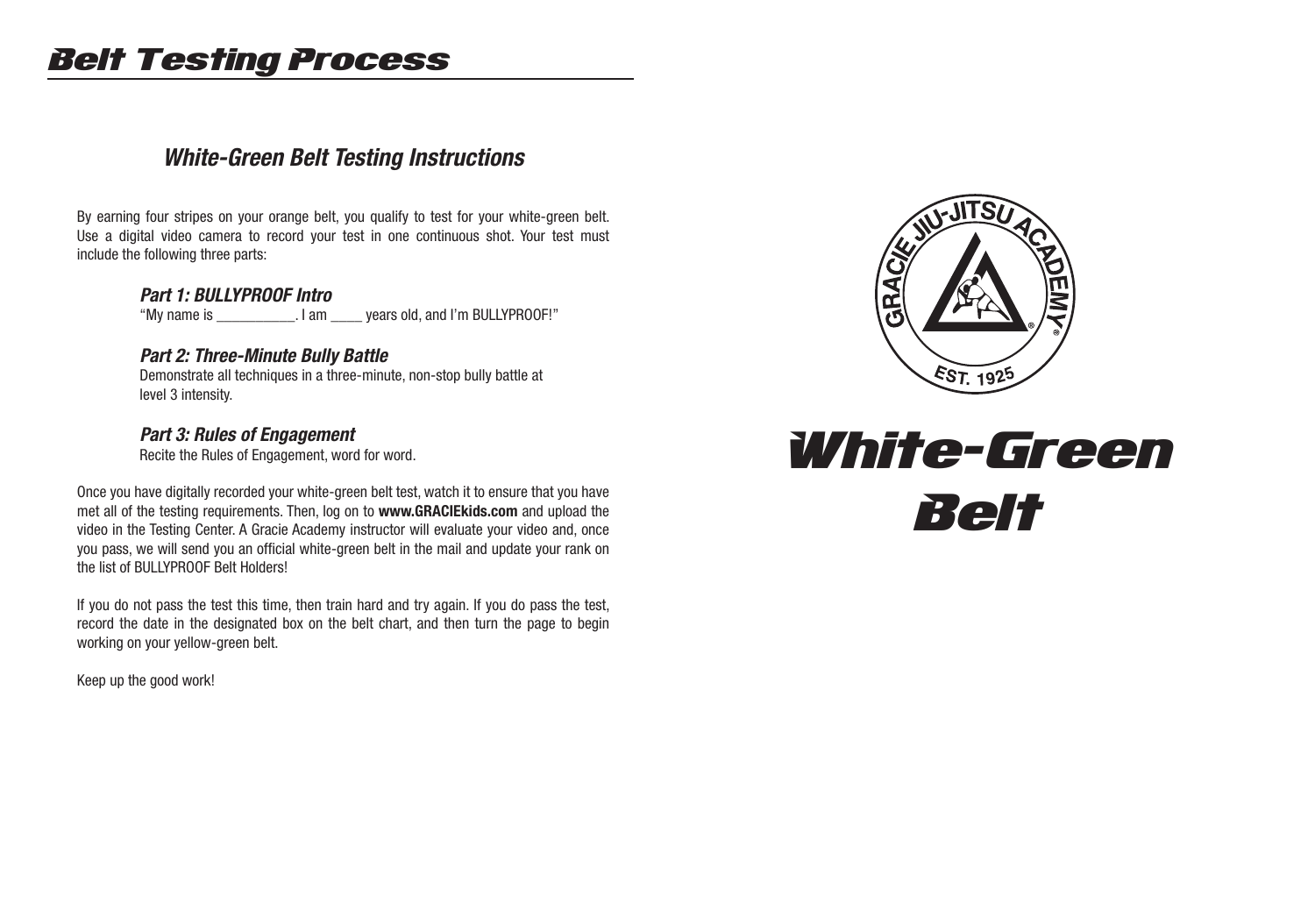| Lesson # | <b>Date</b> | <b>Description</b> |
|----------|-------------|--------------------|
| 481      |             |                    |
| 482      |             |                    |
| 483      |             |                    |
| 484      |             |                    |
| 485      |             |                    |
| 486      |             |                    |
| 487      |             |                    |
| 488      |             |                    |
| 489      |             |                    |
| 490      |             |                    |

| Lesson # | <b>Date</b> | <b>Description</b> |
|----------|-------------|--------------------|
| 491      |             |                    |
| 492      |             |                    |
| 493      |             |                    |
| 494      |             |                    |
| 495      |             |                    |
| 496      |             |                    |
| 497      |             |                    |
| 498      |             |                    |
| 499      |             |                    |
| 500      |             |                    |

### Fight Philosophy

With great power comes great responsibility. Follow the Rules of Engagement at all times, and never abuse your power.

## *Congratulations on Your First Stripe!*

You have successfully completed 500 lessons; therefore, we authorize your parents to award you your first stripe on behalf of the Gracie Jiu-Jitsu Academy. **Turn the page to begin working on your second stripe!**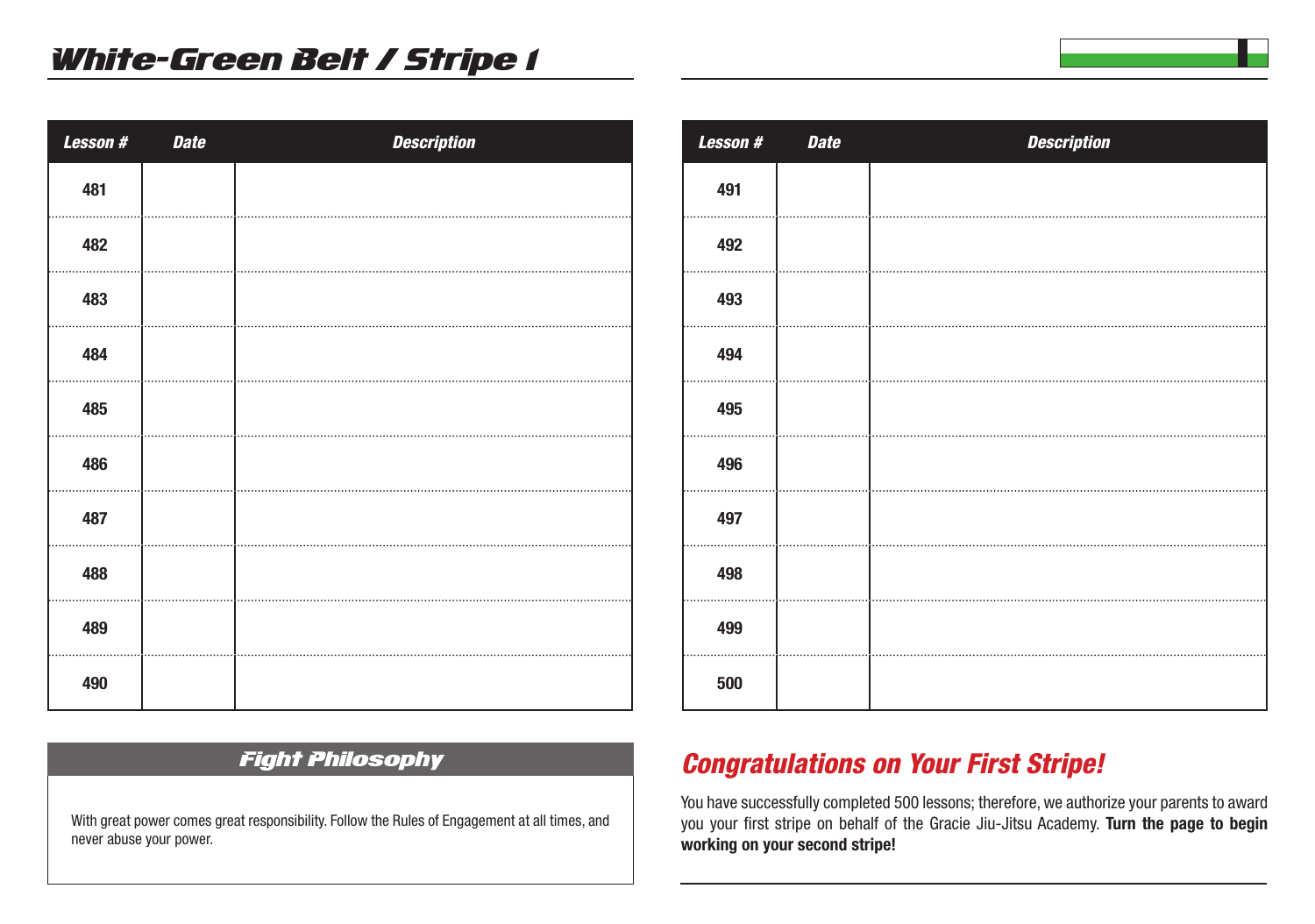| Lesson # | <b>Date</b> | <b>Description</b> |
|----------|-------------|--------------------|
| 501      |             |                    |
| 502      |             |                    |
| 503      |             |                    |
| 504      |             |                    |
| 505      |             |                    |
| 506      |             |                    |
| 507      |             |                    |
| 508      |             |                    |
| 509      |             |                    |
| 510      |             |                    |

| Lesson # | <b>Date</b> | <b>Description</b> |
|----------|-------------|--------------------|
| 511      |             |                    |
| 512      |             |                    |
| 513      |             |                    |
| 514      |             |                    |
| 515      |             |                    |
| 516      |             |                    |
| 517      |             |                    |
| 518      |             |                    |
| 519      |             |                    |
| 520      |             |                    |
|          |             |                    |

### Silly Story

In 1970, when Rorion first came to the United States, someone stole his return airplane ticket and his money. As a result, he spent a period of time panhandling on street corners.

## *Congratulations on Your Second Stripe!*

You have successfully completed 520 lessons; therefore, we authorize your parents to award you your second stripe on behalf of the Gracie Jiu-Jitsu Academy. **Turn the page to begin working on your third stripe!**

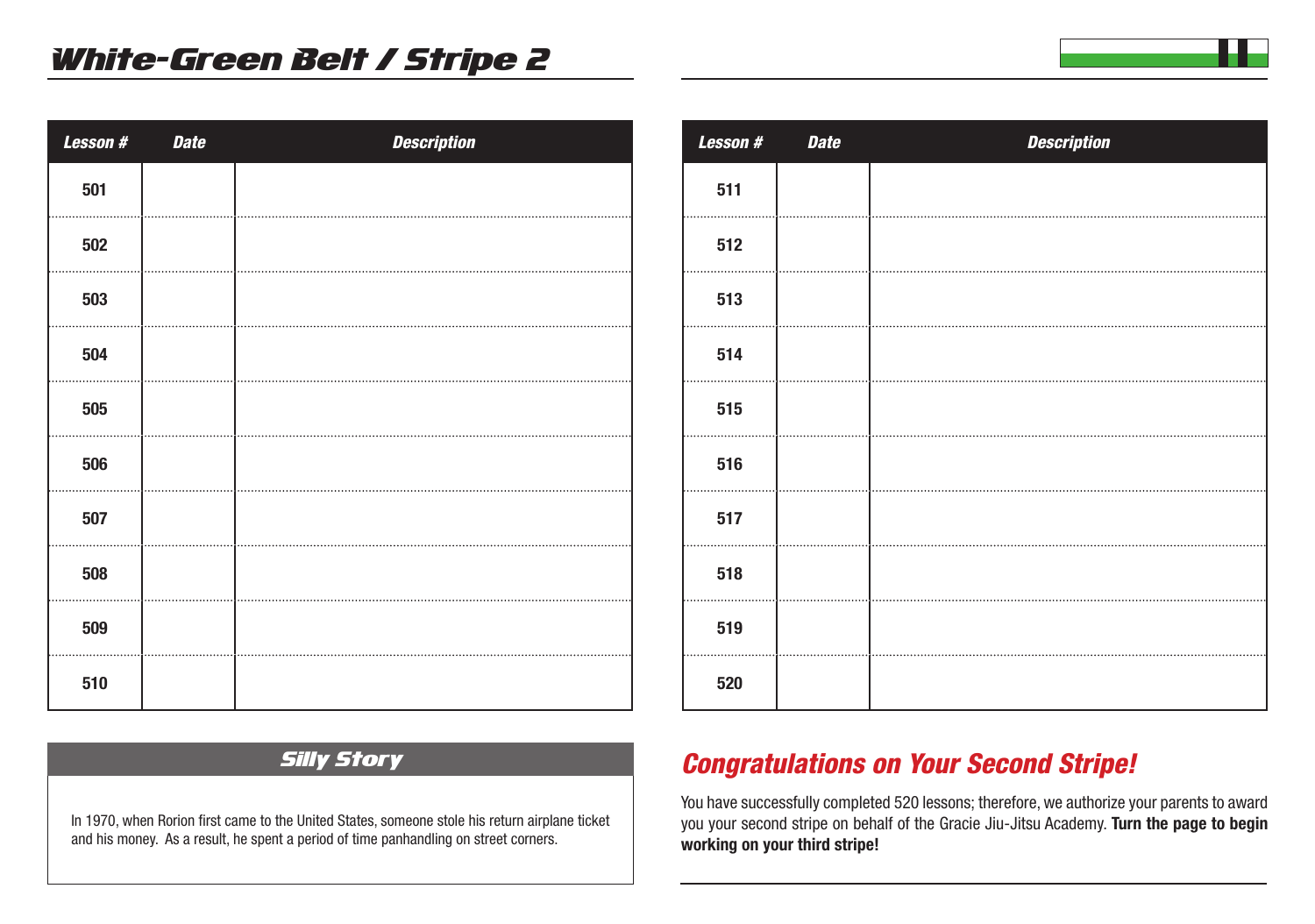| Lesson # | <b>Date</b> | <b>Description</b> |
|----------|-------------|--------------------|
| 521      |             |                    |
| 522      |             |                    |
| 523      |             |                    |
| 524      |             |                    |
| 525      |             |                    |
| 526      |             |                    |
| 527      |             |                    |
| 528      |             |                    |
| 529      |             |                    |
| 530      |             |                    |

# *Lesson # Date Description*

#### Family Fact

In 1993, Rorion Gracie created the Ultimate Fighting Championship® to show the world that Gracie Jiu-Jitsu is the most effective system of self-defense.

# *Congratulations on Your Third Stripe!*

You have successfully completed 540 lessons; therefore, we authorize your parents to award you your third stripe on behalf of the Gracie Jiu-Jitsu Academy. **Turn the page to begin working on your fourth stripe!**

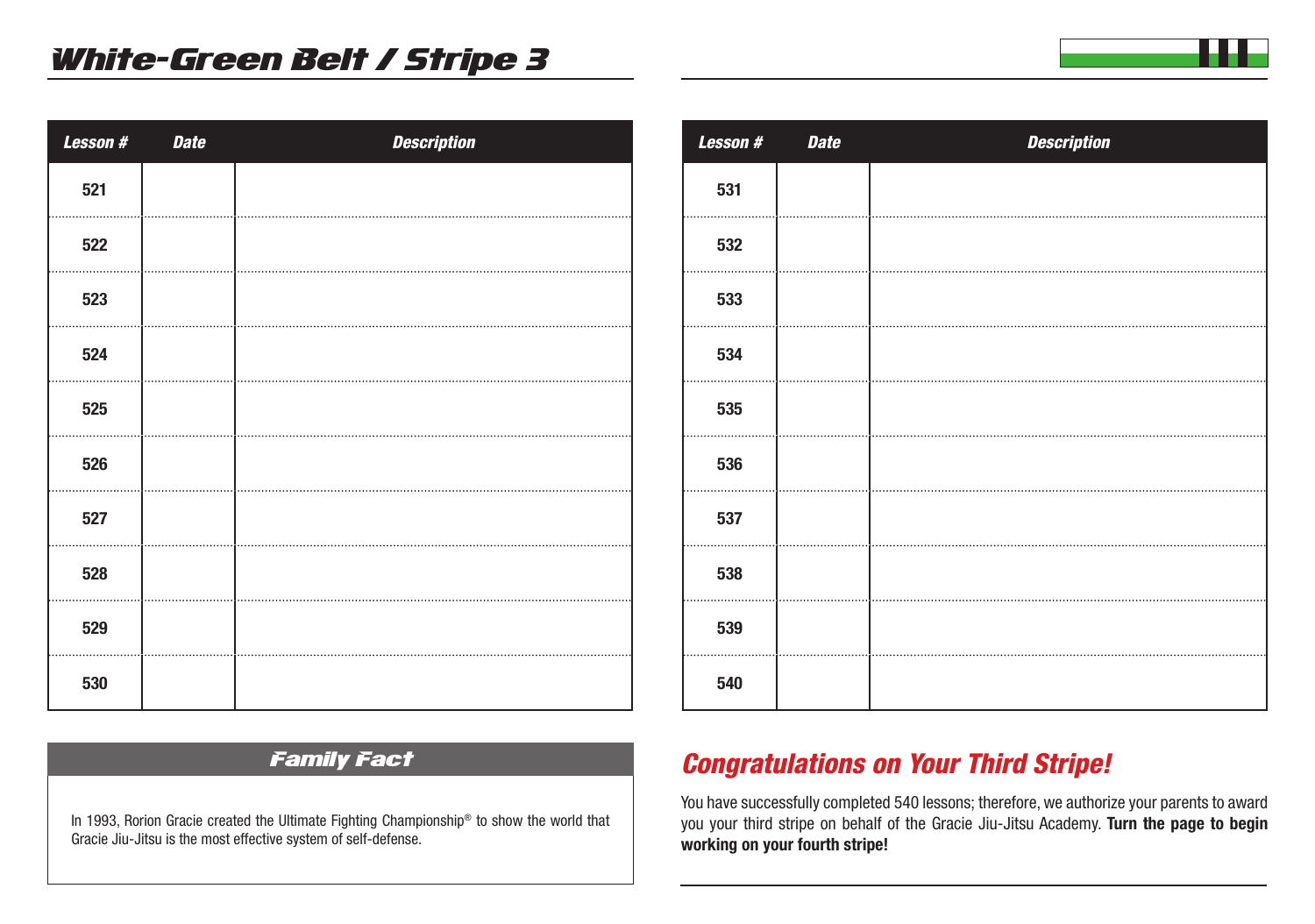| <b>Lesson#</b> | <b>Date</b> | <b>Description</b> |
|----------------|-------------|--------------------|
| 541            |             |                    |
| 542            |             |                    |
| 543            |             |                    |
| 544            |             |                    |
| 545            |             |                    |
| 546            |             |                    |
| 547            |             |                    |
| 548            |             |                    |
| 549            |             |                    |
| 550            |             |                    |

## Critical Question

If, after school, a stranger says, "Your mother sent me to pick you up," how do you know if he's telling the truth?

*Lesson # Date Description* 

## *Congratulations on Your Fourth Stripe!*

You have successfully completed 560 lessons; therefore, we authorize your parents to award you your fourth stripe on behalf of the Gracie Jiu-Jitsu Academy, and you now qualify to test for your yellow-green belt! **Turn the page for testing instructions.** 

Answer: Ask for the codeword (Refer to Gracie KidSAFE program for details).

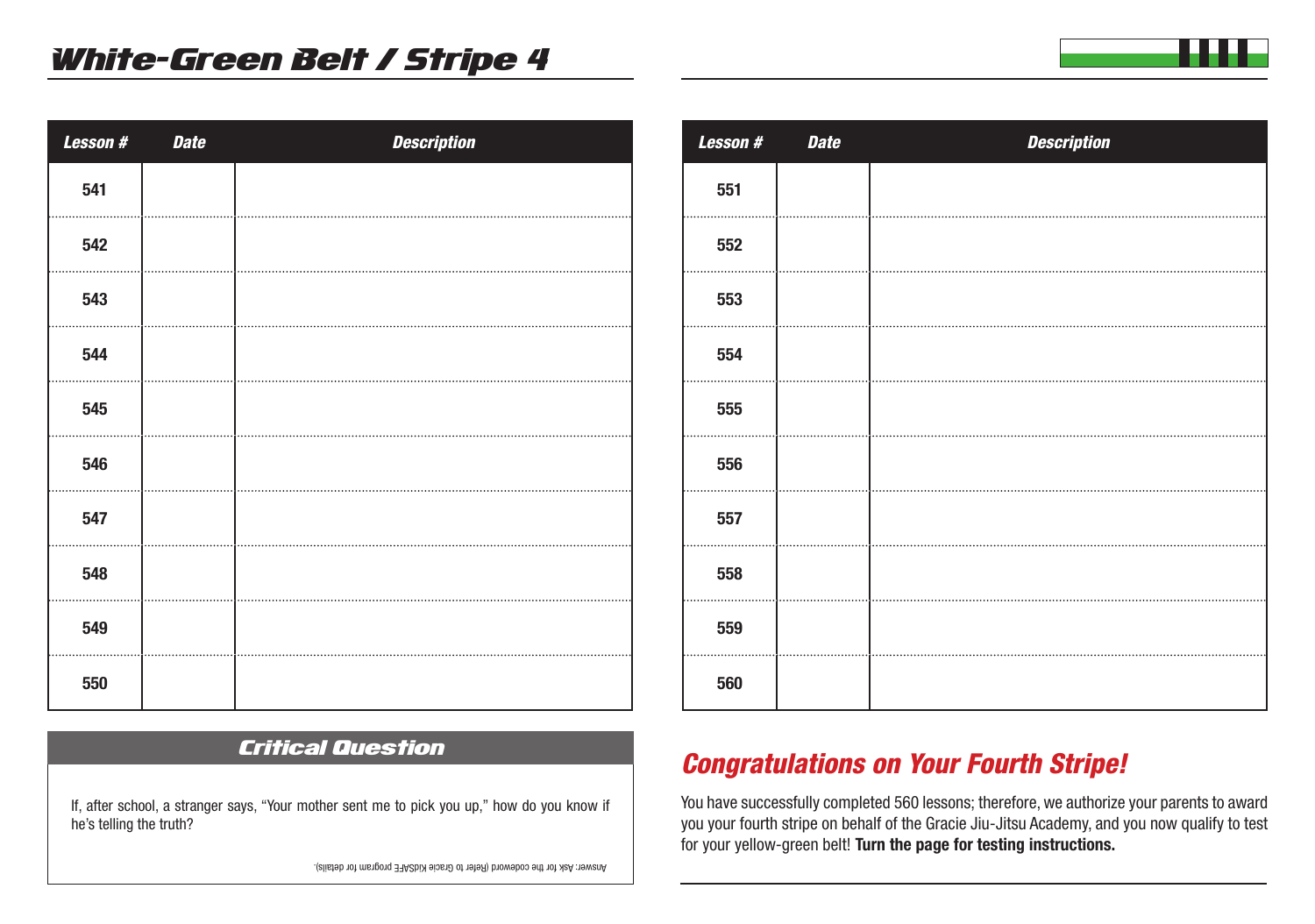# Belt Testing Process

## *Yellow-Green Belt Testing Instructions*

By earning four stripes on your white-green belt, you qualify to test for your yellow-green belt. Use a digital video camera to record your test in one continuous shot. Your test must include the following three parts:

#### *Part 1: BULLYPROOF Intro*

"My name is \_\_\_\_\_\_\_\_\_\_. I am \_\_\_\_ years old, and I'm BULLYPROOF!"

#### *Part 2: Three-Minute Bully Battle*

 Demonstrate all techniques in a three-minute, non-stop bully battle at level 3 intensity.

#### *Part 3: Rules of Engagement*

Recite the Rules of Engagement, word for word.

Once you have digitally recorded your yellow-green belt test, watch it to ensure that you have met all of the testing requirements. Then, log on to **www.GRACIEkids.com** and upload the video in the Testing Center. A Gracie Academy instructor will evaluate your video and, once you pass, we will send you an official yellow-green belt in the mail and update your rank on the list of BULLYPROOF Belt Holders!

If you do not pass the test this time, then train hard and try again. If you do pass the test, record the date in the designated box on the belt chart, and then turn the page to begin working on your orange-green belt.

Keep up the good work!



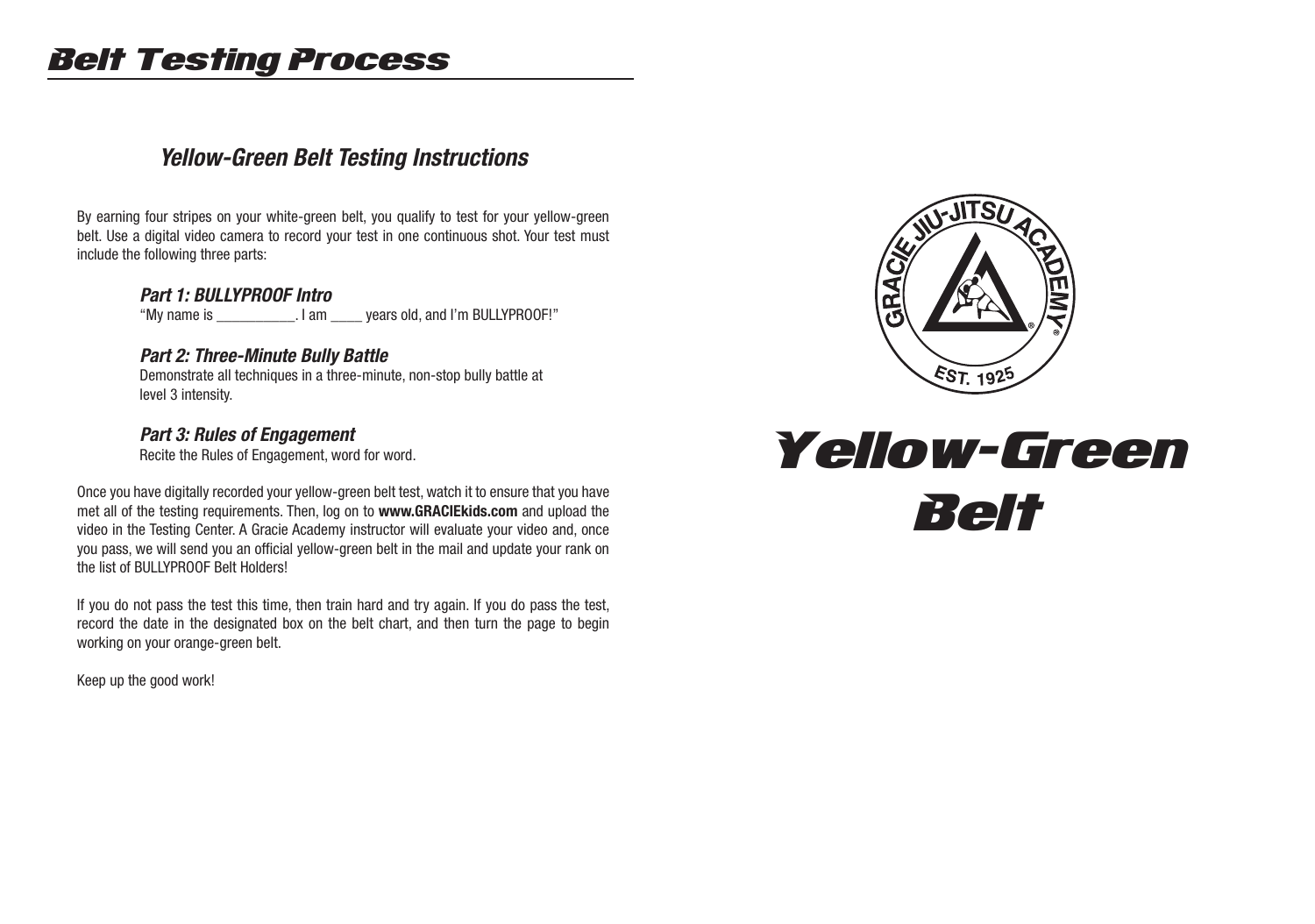| Lesson # | <b>Date</b> | <b>Description</b> |
|----------|-------------|--------------------|
| 561      |             |                    |
| 562      |             |                    |
| 563      |             |                    |
| 564      |             |                    |
| 565      |             |                    |
| 566      |             |                    |
| 567      |             |                    |
| 568      |             |                    |
| 569      |             |                    |
| 570      |             |                    |

| <b>Lesson#</b> | <b>Date</b> | <b>Description</b> |
|----------------|-------------|--------------------|
| 571            |             |                    |
| 572            |             |                    |
| 573            |             |                    |
| 574            |             |                    |
| 575            |             |                    |
| 576            |             |                    |
| 577            |             |                    |
| 578            |             |                    |
| 579            |             |                    |
| 580            |             |                    |

### Fight Philosophy

If technique can be used to defeat a giant in a fight, it can also be used to overcome any of life's challenges. With the right technique, anything is possible.

## *Congratulations on Your First Stripe!*

You have successfully completed 580 lessons; therefore, we authorize your parents to award you your first stripe on behalf of the Gracie Jiu-Jitsu Academy. **Turn the page to begin working on your second stripe!**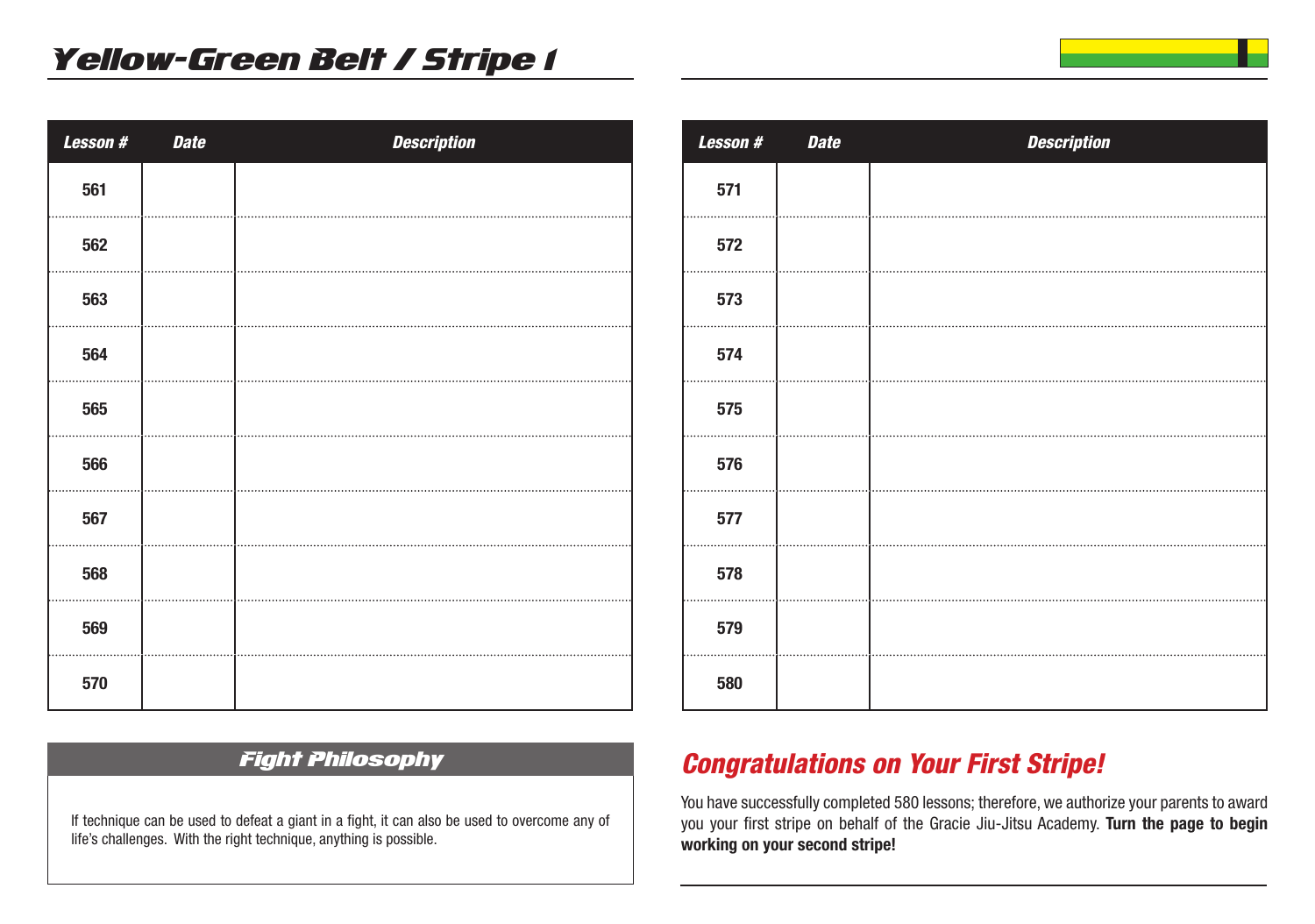| Lesson # | <b>Date</b> | <b>Description</b> |
|----------|-------------|--------------------|
| 581      |             |                    |
| 582      |             |                    |
| 583      |             |                    |
| 584      |             |                    |
| 585      |             |                    |
| 586      |             |                    |
| 587      |             |                    |
| 588      |             |                    |
| 589      |             |                    |
| 590      |             |                    |

| <b>Lesson#</b> | <b>Date</b> | <b>Description</b> |
|----------------|-------------|--------------------|
| 591            |             |                    |
| 592            |             |                    |
| 593            |             |                    |
| 594            |             |                    |
| 595            |             |                    |
| 596            |             |                    |
| 597            |             |                    |
| 598            |             |                    |
| 599            |             |                    |
| 600            |             |                    |

### Silly Story

One night, when Rener was an infant, he was crying out of thirst. His father brought him some water, but Rener wouldn't drink it because he wanted watermelon juice.

## *Congratulations on Your Second Stripe!*

You have successfully completed 600 lessons; therefore, we authorize your parents to award you your second stripe on behalf of the Gracie Jiu-Jitsu Academy. **Turn the page to begin working on your third stripe!**

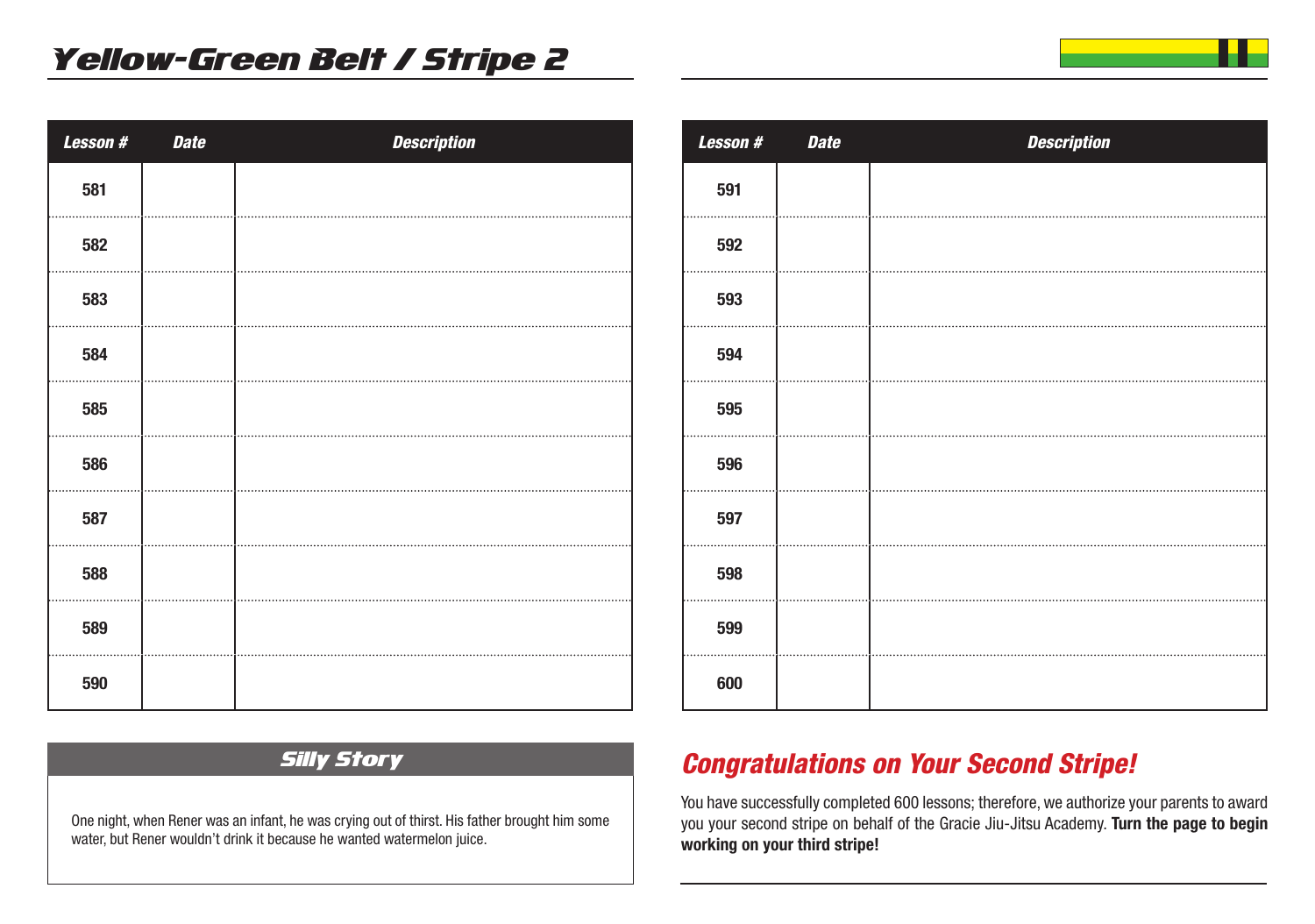| Lesson # | <b>Date</b> | <b>Description</b> |
|----------|-------------|--------------------|
| 601      |             |                    |
| 602      |             |                    |
| 603      |             |                    |
| 604      |             |                    |
| 605      |             |                    |
| 606      |             |                    |
| 607      |             |                    |
| 608      |             |                    |
| 609      |             |                    |
| 610      |             |                    |

| Lesson # | <b>Date</b> | <b>Description</b> |
|----------|-------------|--------------------|
| 611      |             |                    |
| 612      |             |                    |
| 613      |             |                    |
| 614      |             |                    |
| 615      |             |                    |
| 616      |             |                    |
| 617      |             |                    |
| 618      |             |                    |
| 619      |             |                    |
| 620      |             |                    |

## Family Fact

In 2003, the United States Army revised its hand-to-hand combat manual to include the techniques featured in the Gracie Combatives course. Today, the United States Air Force is following the Army's example.

## *Congratulations on Your Third Stripe!*

You have successfully completed 620 lessons; therefore, we authorize your parents to award you your third stripe on behalf of the Gracie Jiu-Jitsu Academy. **Turn the page to begin working on your fourth stripe!**

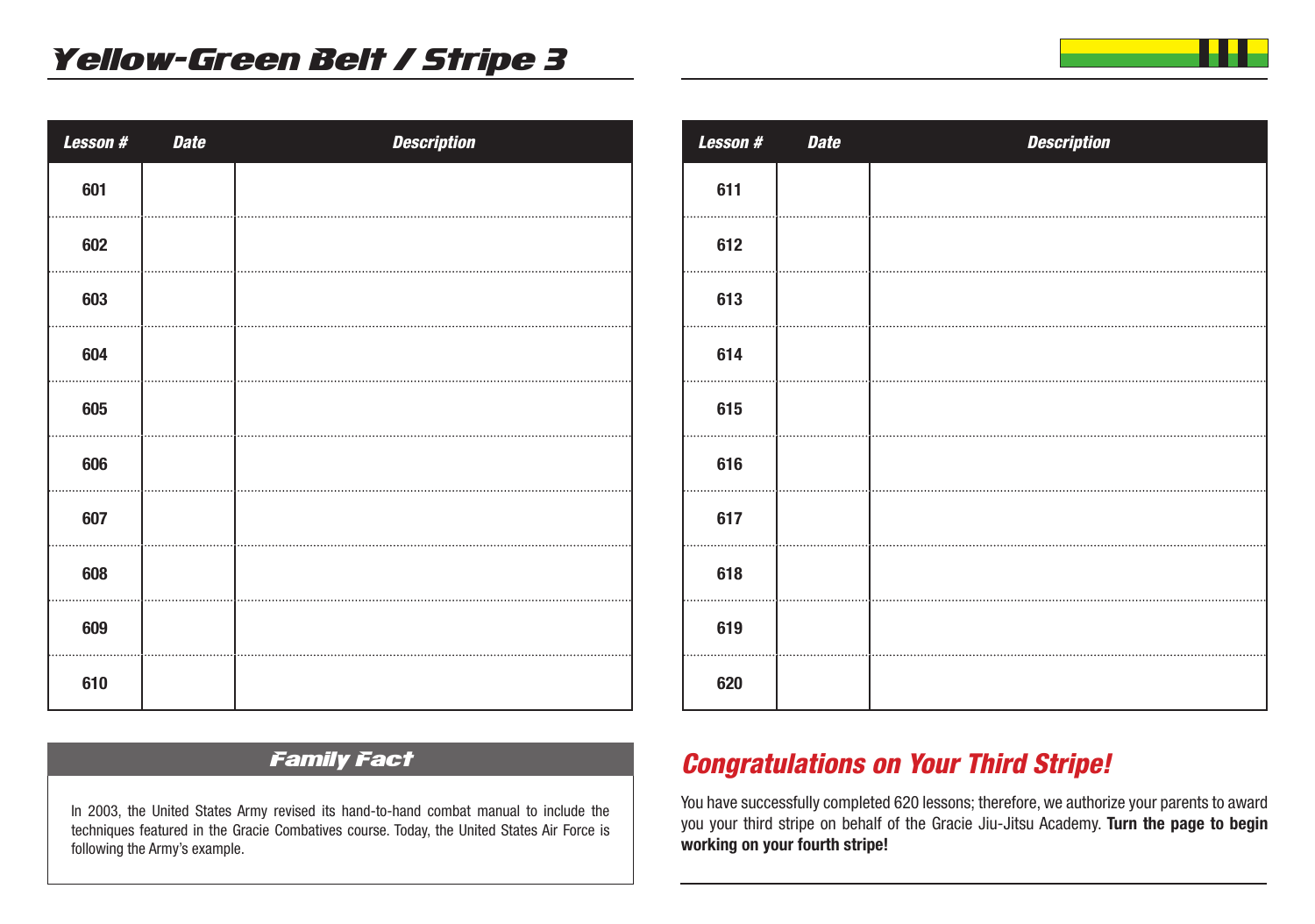| Lesson # | <b>Date</b> | <b>Description</b> |
|----------|-------------|--------------------|
| 621      |             |                    |
| 622      |             |                    |
| 623      |             |                    |
| 624      |             |                    |
| 625      |             |                    |
| 626      |             |                    |
| 627      |             |                    |
| 628      |             |                    |
| 629      |             |                    |
| 630      |             |                    |

Critical Question

If you get lost at an amusement park, what should you do?

| Lesson # | <b>Date</b> | <b>Description</b> |
|----------|-------------|--------------------|
| 631      |             |                    |
| 632      |             |                    |
| 633      |             |                    |
| 634      |             |                    |
| 635      |             |                    |
| 636      |             |                    |
| 637      |             |                    |
| 638      |             |                    |
| 639      |             |                    |
| 640      |             |                    |

## *Congratulations on Your Fourth Stripe!*

You have successfully completed 640 lessons; therefore, we authorize your parents to award you your fourth stripe on behalf of the Gracie Jiu-Jitsu Academy, and you now qualify to test for your orange-green belt! **Turn the page for testing instructions.** 

Answer: Find an employee and ask for help.

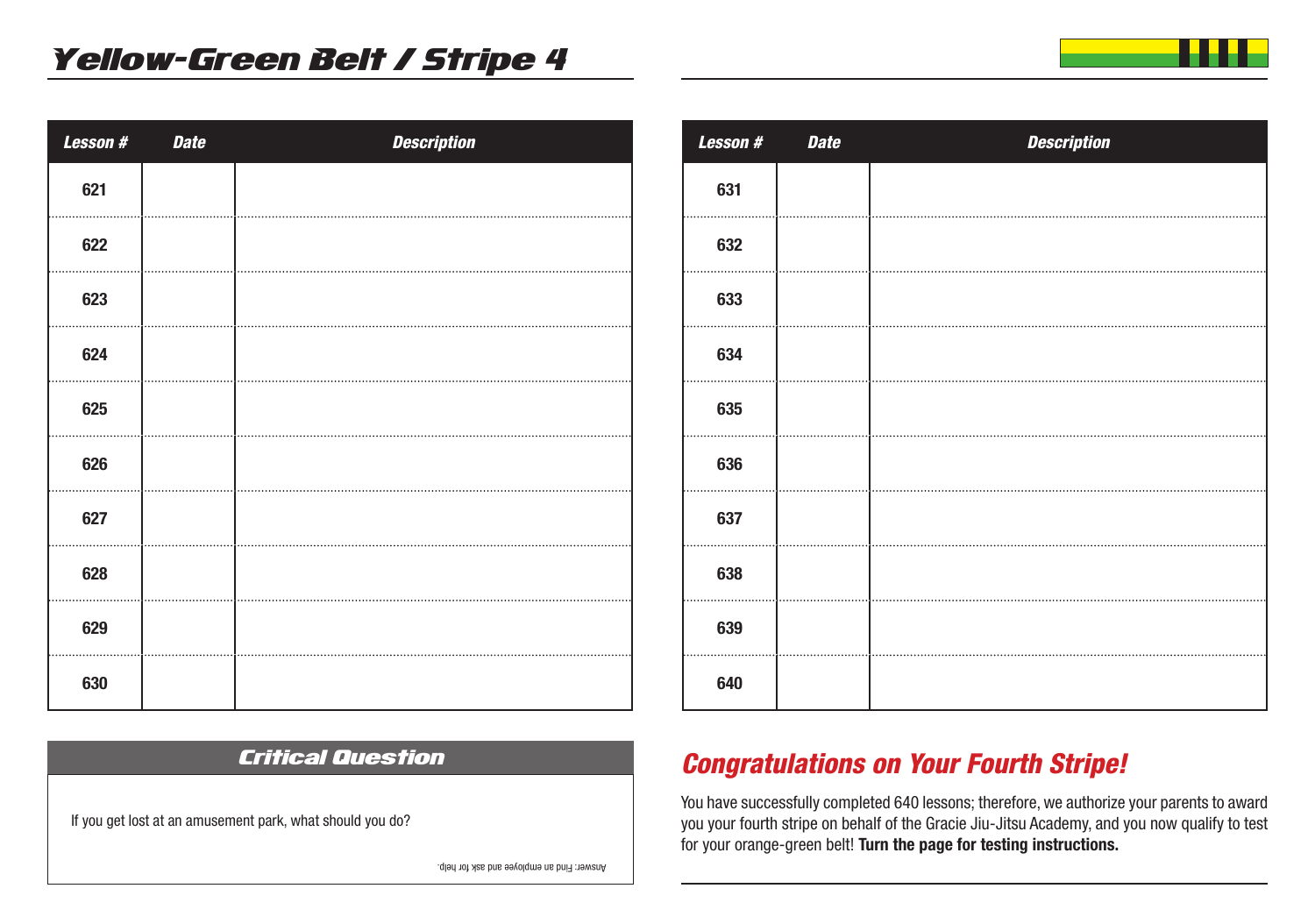# Belt Testing Process

## *Orange-Green Belt Testing Instructions*

By earning four stripes on your yellow-green belt, you qualify to test for your orange-green belt. Use a digital video camera to record your test in one continuous shot. Your test must include the following three parts:

#### *Part 1: BULLYPROOF Intro*

"My name is \_\_\_\_\_\_\_\_\_\_. I am \_\_\_\_ years old, and I'm BULLYPROOF!"

#### *Part 2: Three-Minute Bully Battle*

 Demonstrate all techniques in a three-minute, non-stop bully battle at level 3 intensity.

#### *Part 3: Rules of Engagement*

Recite the Rules of Engagement, word for word.

Once you have digitally recorded your orange-green belt test, watch it to ensure that you have met all of the testing requirements. Then, log on to **www.GRACIEkids.com** and upload the video in the Testing Center. A Gracie Academy instructor will evaluate your video and, once you pass, we will send you an official orange-green belt in the mail and update your rank on the list of BULLYPROOF Belt Holders!

If you do not pass the test this time, then train hard and try again. If you do pass the test, record the date in the designated box on the belt chart, and then turn the page to begin working on your green belt.

Keep up the good work!



# Orange-Green Belt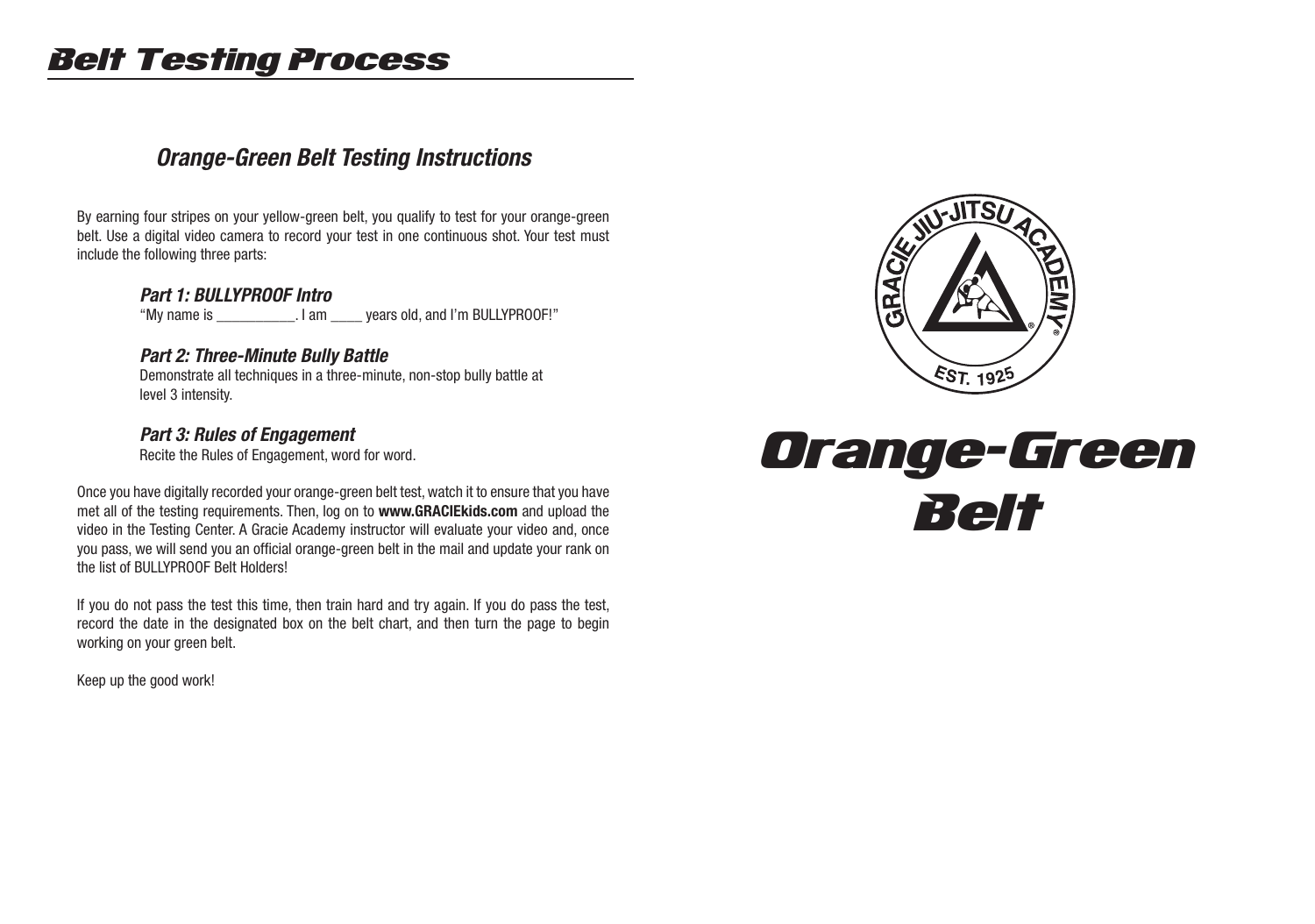| Lesson# | <b>Date</b> | <b>Description</b> |
|---------|-------------|--------------------|
| 641     |             |                    |
| 642     |             |                    |
| 643     |             |                    |
| 644     |             |                    |
| 645     |             |                    |
| 646     |             |                    |
| 647     |             |                    |
| 648     |             |                    |
| 649     |             |                    |
| 650     |             |                    |

| <b>Lesson#</b> | <b>Date</b> | <b>Description</b> |
|----------------|-------------|--------------------|
| 651            |             |                    |
| 652            |             |                    |
| 653            |             |                    |
| 654            |             |                    |
| 655            |             |                    |
| 656            |             |                    |
| 657            |             |                    |
| 658            |             |                    |
| 659            |             |                    |
| 660            |             |                    |

### Fight Philosophy

Once you perfect the techniques on one side, try to achieve the same level of effectiveness on the other side. In a fight, you never know where you're going to land.

## *Congratulations on Your First Stripe!*

You have successfully completed 660 lessons; therefore, we authorize your parents to award you your first stripe on behalf of the Gracie Jiu-Jitsu Academy. **Turn the page to begin working on your second stripe!**

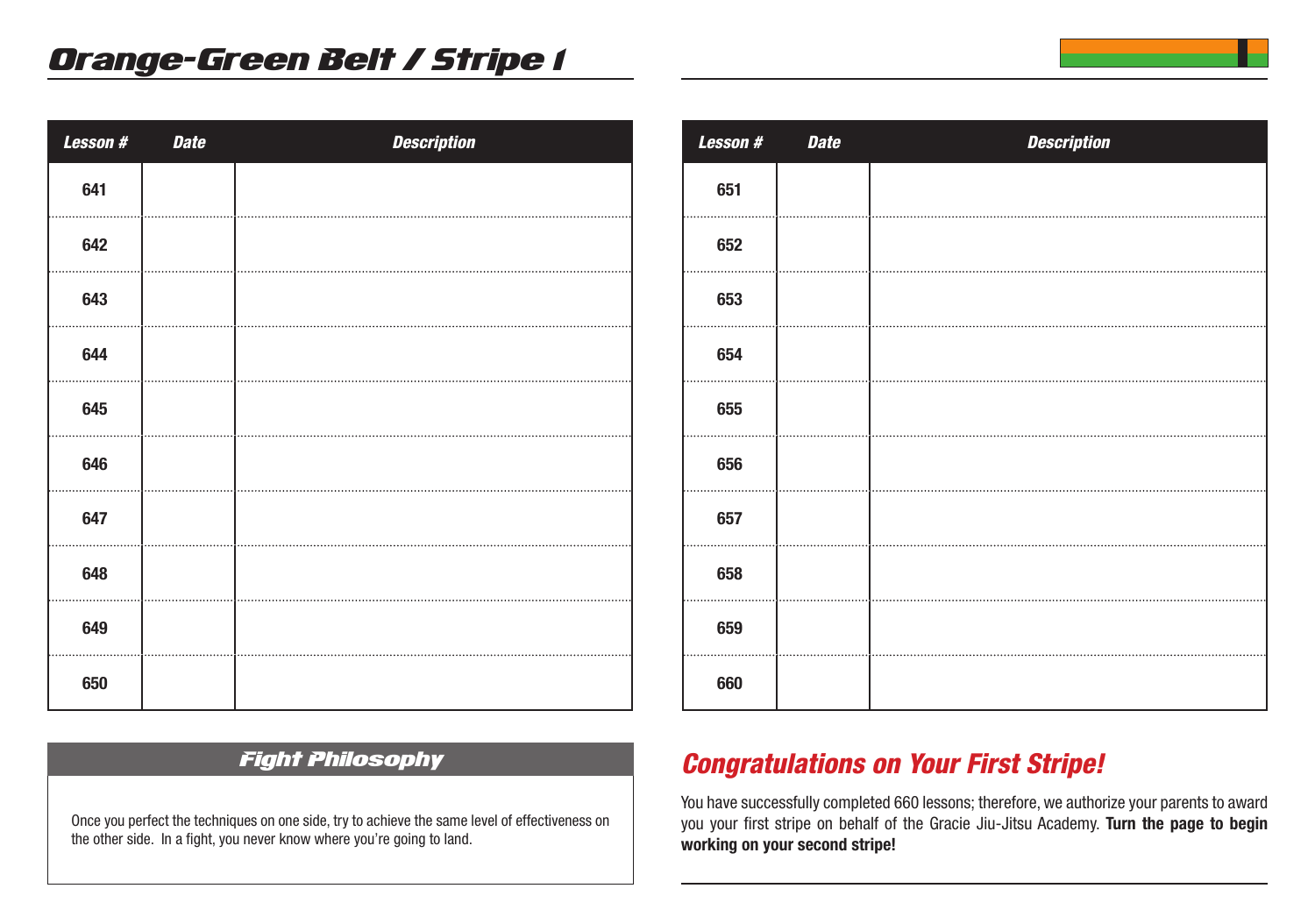| Lesson # | <b>Date</b> | <b>Description</b> |
|----------|-------------|--------------------|
| 661      |             |                    |
| 662      |             |                    |
| 663      |             |                    |
| 664      |             |                    |
| 665      |             |                    |
| 666      |             |                    |
| 667      |             |                    |
| 668      |             |                    |
| 669      |             |                    |
| 670      |             |                    |

| Lesson # | <b>Date</b> | <b>Description</b> |
|----------|-------------|--------------------|
| 671      |             |                    |
| 672      |             |                    |
| 673      |             |                    |
| 674      |             |                    |
| 675      |             |                    |
| 676      |             |                    |
| 677      |             |                    |
| 678      |             |                    |
| 679      |             |                    |
| 680      |             |                    |
|          |             |                    |

### Silly Story

All the Gracies are good at jiu-jitsu; Reylan is the only one who is good at everything: skate boarding, surfing, golfing, car racing, video games, etc.

## *Congratulations on Your Second Stripe!*

You have successfully completed 680 lessons; therefore, we authorize your parents to award you your second stripe on behalf of the Gracie Jiu-Jitsu Academy. **Turn the page to begin working on your third stripe!**

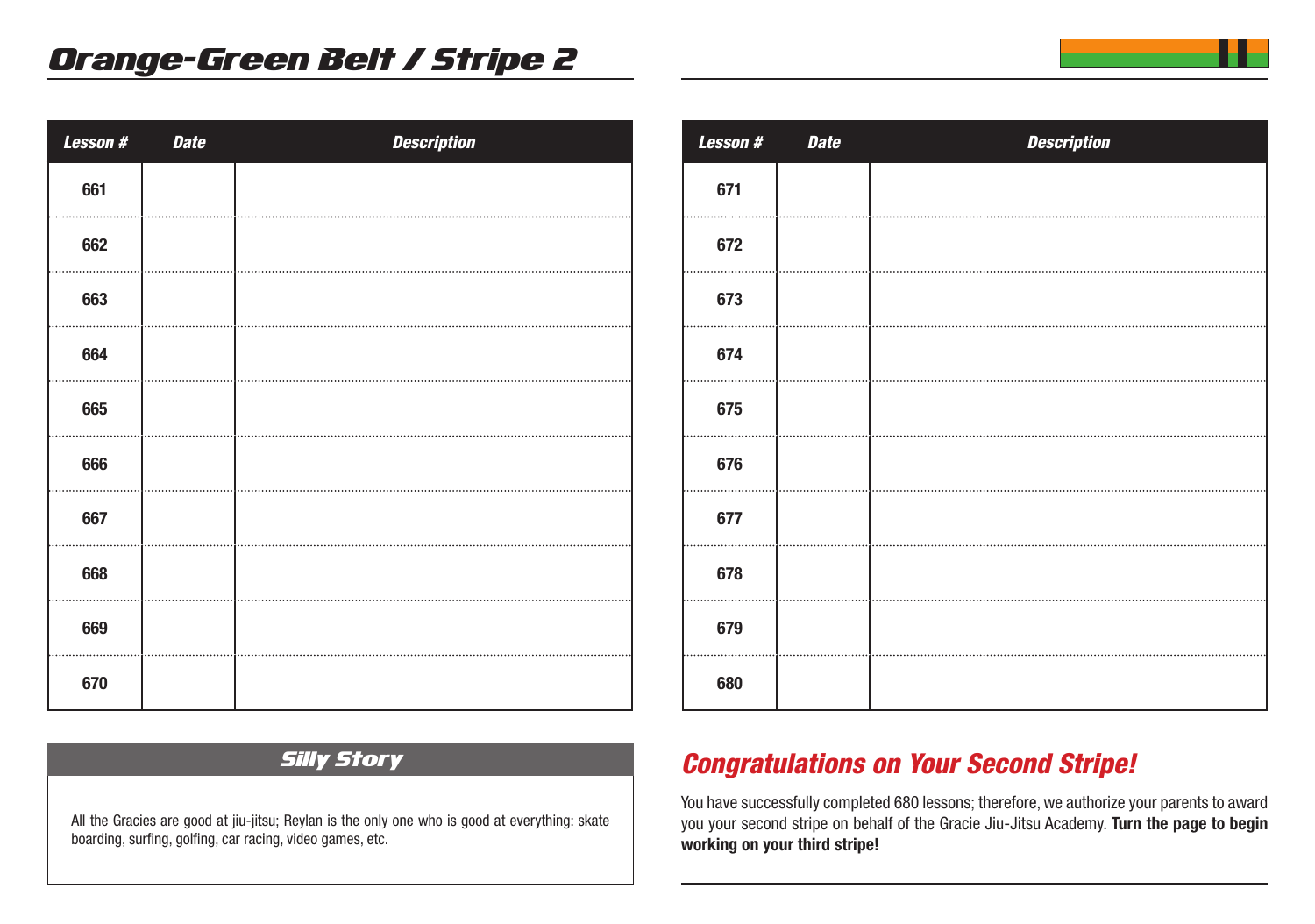| Lesson # | <b>Date</b> | <b>Description</b> |
|----------|-------------|--------------------|
| 681      |             |                    |
| 682      |             |                    |
| 683      |             |                    |
| 684      |             |                    |
| 685      |             |                    |
| 686      |             |                    |
| 687      |             |                    |
| 688      |             |                    |
| 689      |             |                    |
| 690      |             |                    |

| Lesson # | <b>Date</b> | <b>Description</b> |
|----------|-------------|--------------------|
| 691      |             |                    |
| 692      |             |                    |
| 693      |             |                    |
| 694      |             |                    |
| 695      |             |                    |
| 696      |             |                    |
| 697      |             |                    |
| 698      |             |                    |
| 699      |             |                    |
| 700      |             |                    |

## Family Fact

In 2008, Ryron and Rener developed the first online learning center for Gracie Jiu-Jitsu, GracieUniversity.com, so that students could learn the complete system from anywhere in the world.

## *Congratulations on Your Third Stripe!*

You have successfully completed 700 lessons; therefore, we authorize your parents to award you your third stripe on behalf of the Gracie Jiu-Jitsu Academy. **Turn the page to begin working on your fourth stripe!**

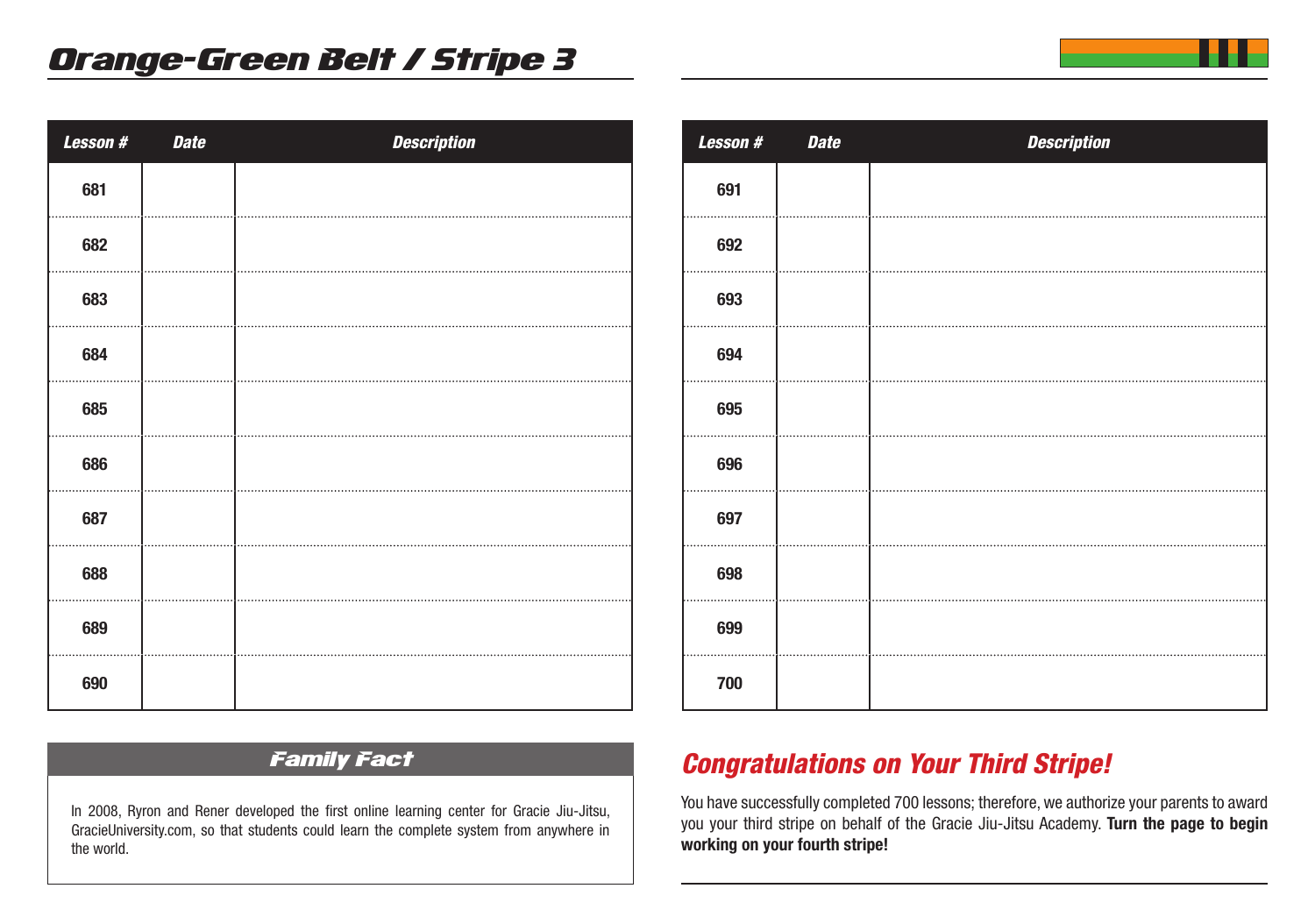| Lesson # | <b>Date</b> | <b>Description</b> |
|----------|-------------|--------------------|
| 701      |             |                    |
| 702      |             |                    |
| 703      |             |                    |
| 704      |             |                    |
| 705      |             |                    |
| 706      |             |                    |
| 707      |             |                    |
| 708      |             |                    |
| 709      |             |                    |
| 710      |             |                    |

Critical Question

| <b>Lesson#</b> | <b>Date</b> | <b>Description</b> |
|----------------|-------------|--------------------|
| 711            |             |                    |
| 712            |             |                    |
| 713            |             |                    |
| 714            |             |                    |
| 715            |             |                    |
| 716            |             |                    |
| 717            |             |                    |
| 718            |             |                    |
| 719            |             |                    |
| 720            |             |                    |

## *Congratulations on Your Fourth Stripe!*

You have successfully completed 720 lessons; therefore, we authorize your parents to award you your fourth stripe on behalf of the Gracie Jiu-Jitsu Academy, and you now qualify to test for your green belt! **Turn the page for testing instructions.** 

Why would your parents give you water instead of soda?

Answer: Because they love you and they care about your health.

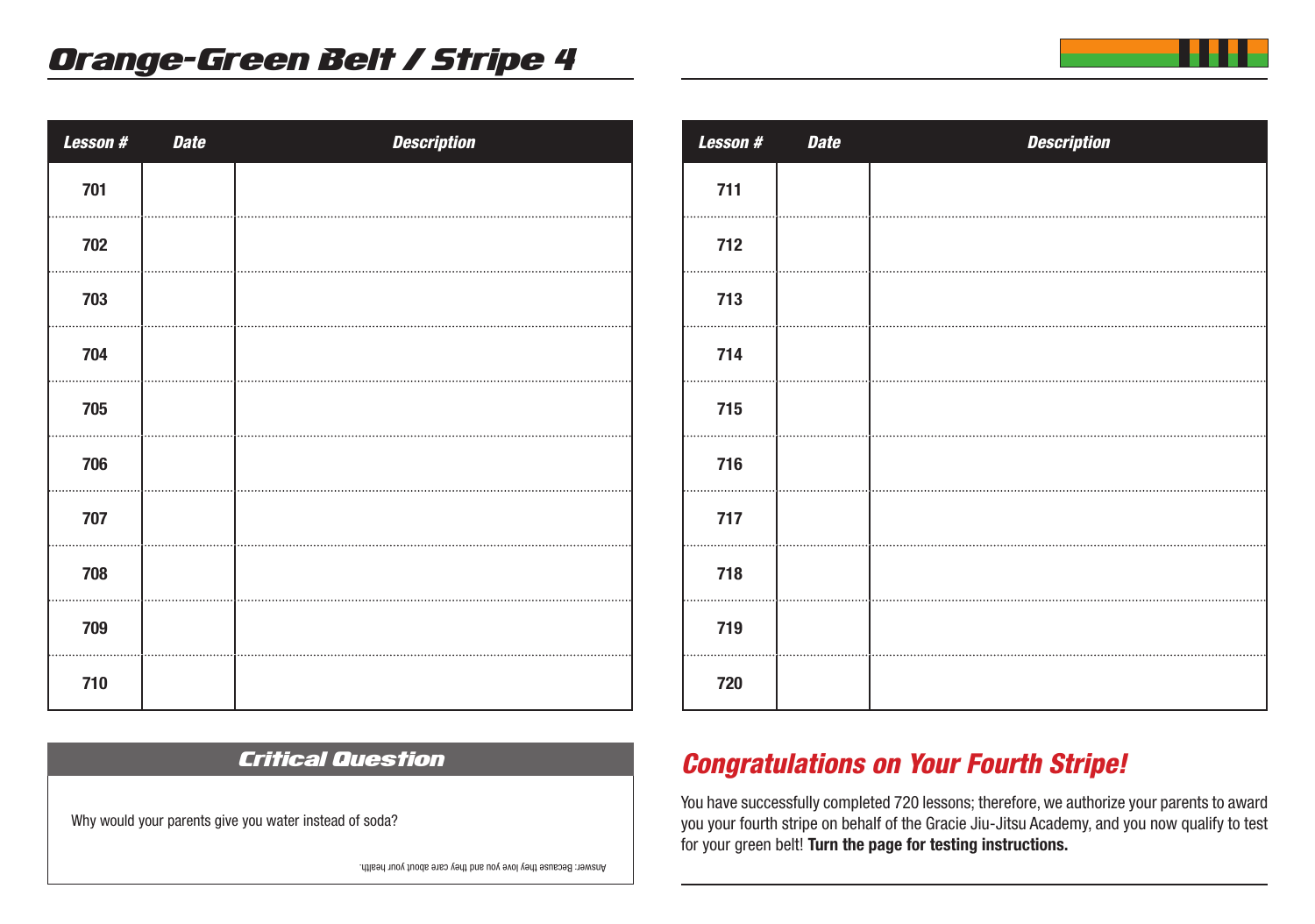# Belt Testing Process

## *Green Belt Testing Instructions*

By earning four stripes on your orange-green belt, you qualify to test for your green belt. Use a digital video camera to record your test in one continuous shot. Your test must include the following three parts:

#### *Part 1: BULLYPROOF Intro*

"My name is \_\_\_\_\_\_\_\_\_\_. I am \_\_\_\_ years old, and I'm BULLYPROOF!"

#### *Part 2: Three-Minute Bully Battle*

 Demonstrate all techniques in a three-minute, non-stop bully battle at level 3 intensity.

#### *Part 3: Rules of Engagement*

Recite the Rules of Engagement, word for word.

Once you have digitally recorded your green belt test, watch it to ensure that you have met all of the testing requirements. Then, log on to **www.GRACIEkids.com** and upload the video in the Testing Center. A Gracie Academy instructor will evaluate your video and, once you pass, we will send you an official green belt in the mail and then turn the page to begin working on your green belt stripes.

If you do not pass the test this time, then train hard and try again. If you do pass the test, record the date in the designated box on the belt chart, and then turn the page to begin working on your blue belt.

Keep up the good work!



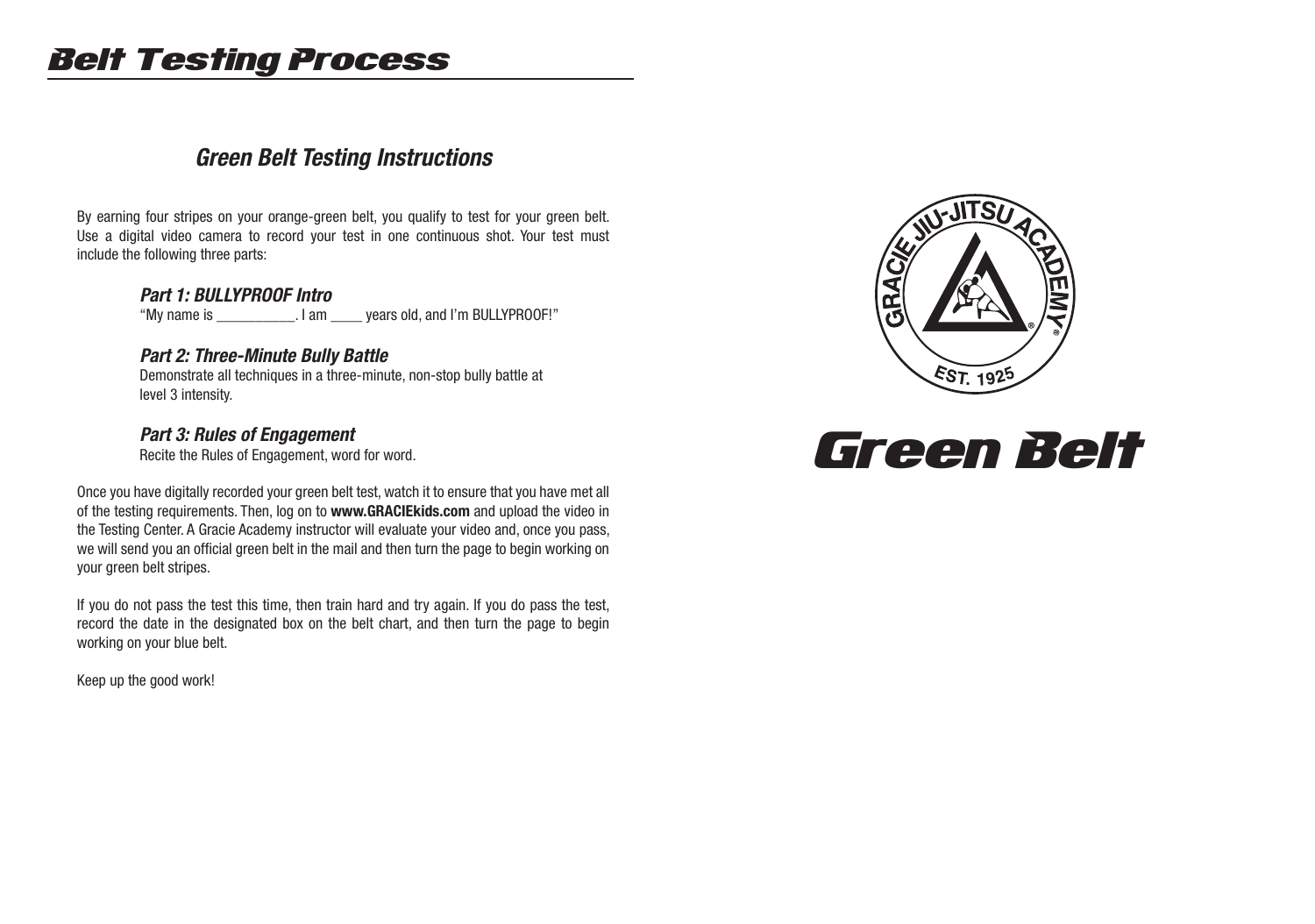| <b>Lesson#</b> | <b>Date</b> | <b>Description</b> |
|----------------|-------------|--------------------|
| 721            |             |                    |
| 722            |             |                    |
| 723            |             |                    |
| 724            |             |                    |
| 725            |             |                    |
| 726            |             |                    |
| 727            |             |                    |
| 728            |             |                    |
| 729            |             |                    |
| 730            |             |                    |

| <b>Lesson#</b> | <b>Date</b> | <b>Description</b> |
|----------------|-------------|--------------------|
| 731            |             |                    |
| 732            |             |                    |
| 733            |             |                    |
| 734            |             |                    |
| 735            |             |                    |
| 736            |             |                    |
| 737            |             |                    |
| 738            |             |                    |
| 739            |             |                    |
| 740            |             |                    |

## Fight Philosophy

Ryron and Rener were each defeated at least 2,000 times before their grandfather awarded them their black belts. If you ever lose a fight, don't be upset. Instead, be happy that you are one step closer to black belt.

## *Congratulations on Your First Stripe!*

You have successfully completed 740 lessons; therefore, we authorize your parents to award you your first stripe on behalf of the Gracie Jiu-Jitsu Academy. **Turn the page to begin working on your second stripe!**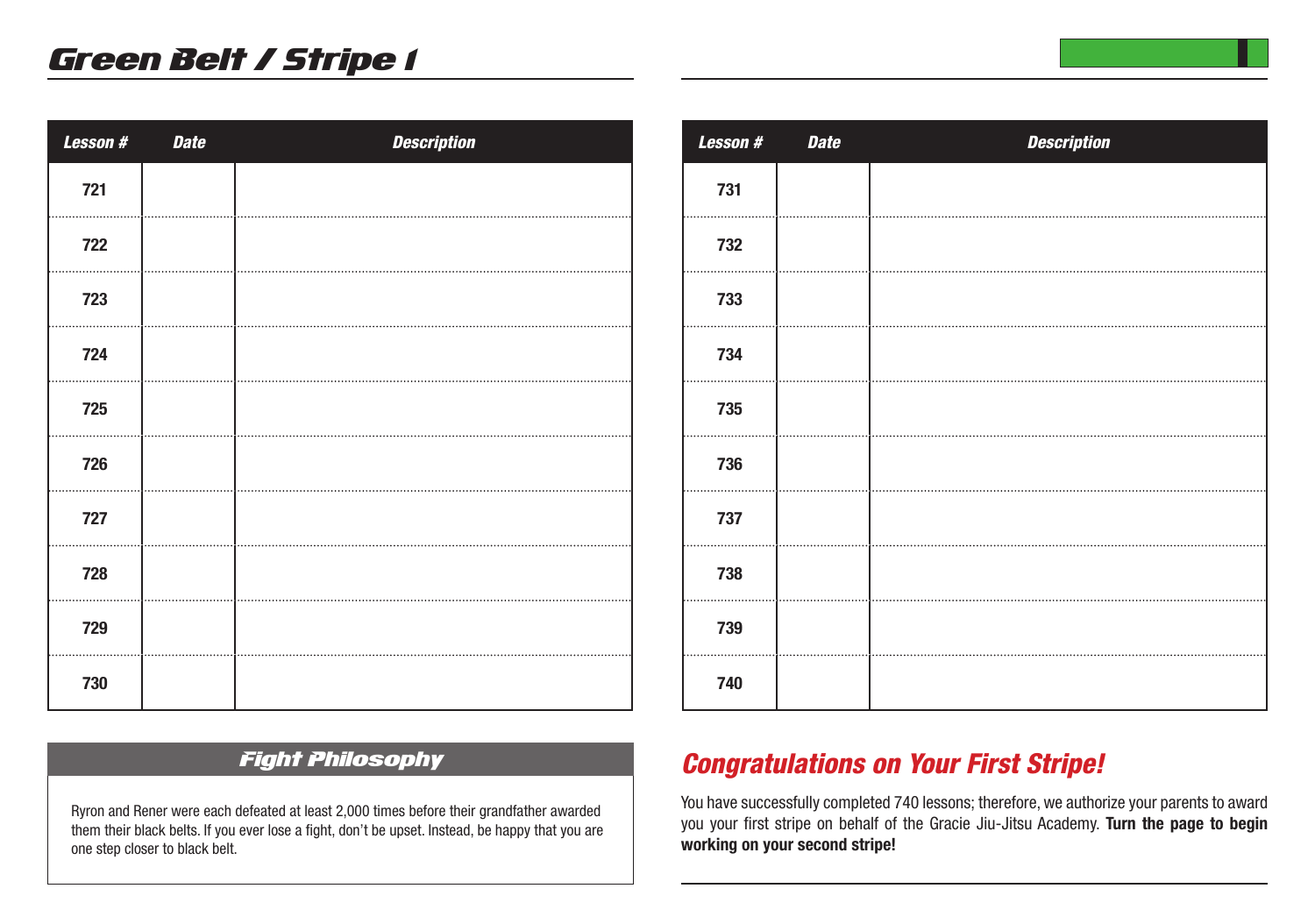| Lesson # | <b>Date</b> | <b>Description</b> |
|----------|-------------|--------------------|
| 741      |             |                    |
| 742      |             |                    |
| 743      |             |                    |
| 744      |             |                    |
| 745      |             |                    |
| 746      |             |                    |
| 747      |             |                    |
| 748      |             |                    |
| 749      |             |                    |
| 750      |             |                    |

| <b>Lesson#</b> | <b>Date</b> | <b>Description</b> |
|----------------|-------------|--------------------|
| 751            |             |                    |
| 752            |             |                    |
| 753            |             |                    |
| 754            |             |                    |
| 755            |             |                    |
| 756            |             |                    |
| 757            |             |                    |
| 758            |             |                    |
| 759            |             |                    |
| 760            |             |                    |

#### Silly Story

Grand Master Helio Gracie had nine children, and his older brother, Carlos, had 21 children. Between the two of them, they had 105 grandchildren!

## *Congratulations on Your Second Stripe!*

You have successfully completed 760 lessons; therefore, we authorize your parents to award you your second stripe on behalf of the Gracie Jiu-Jitsu Academy. **Turn the page to begin working on your third stripe!**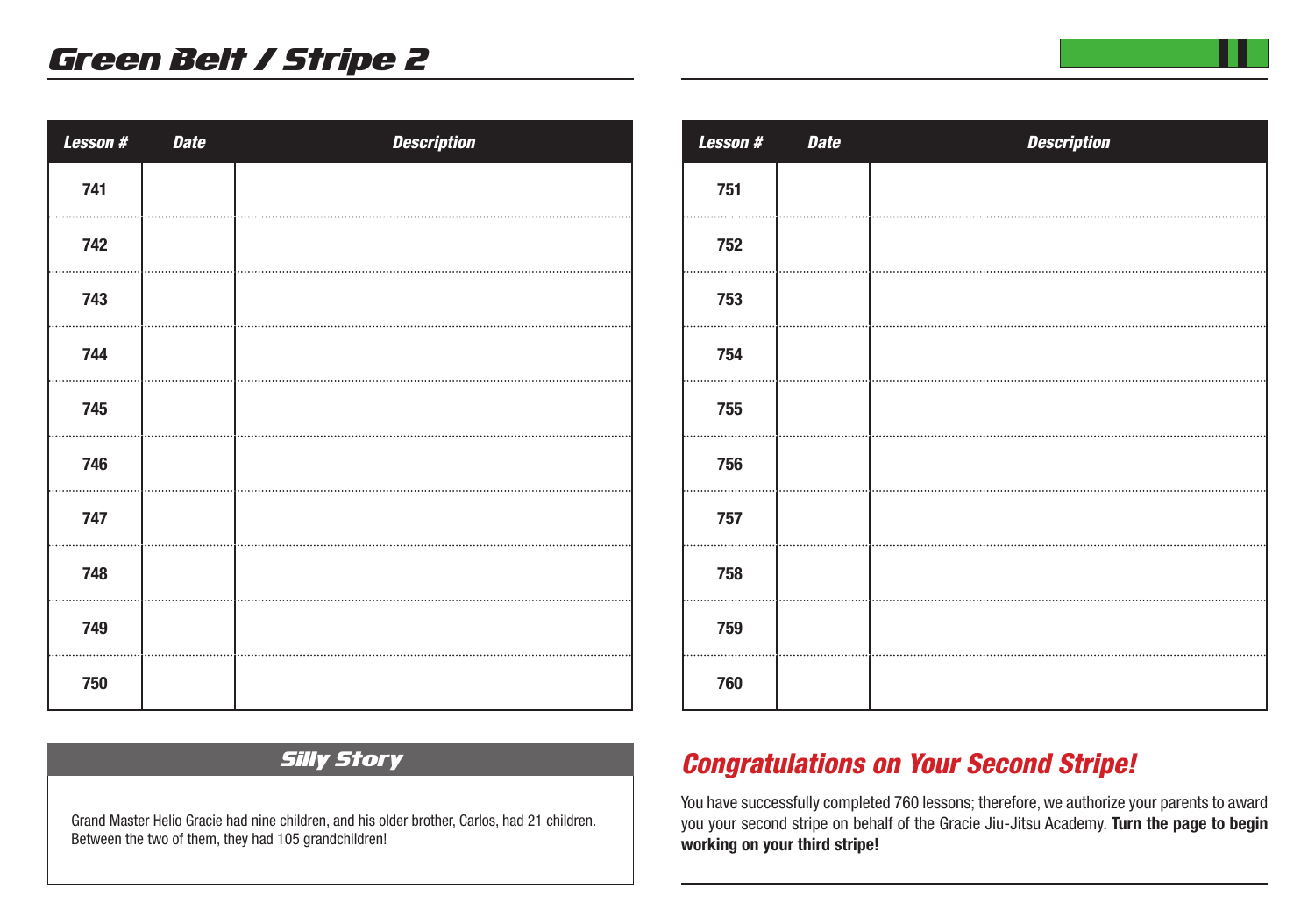| Lesson # | <b>Date</b> | <b>Description</b> |
|----------|-------------|--------------------|
| 761      |             |                    |
| 762      |             |                    |
| 763      |             |                    |
| 764      |             |                    |
| 765      |             |                    |
| 766      |             |                    |
| 767      |             |                    |
| 768      |             |                    |
| 769      |             |                    |
| 770      |             |                    |

| Lesson # | <b>Date</b> | <b>Description</b> |
|----------|-------------|--------------------|
| 771      |             |                    |
| 772      |             |                    |
| 773      |             |                    |
| 774      |             |                    |
| 775      |             |                    |
| 776      |             |                    |
| 777      |             |                    |
| 778      |             |                    |
| 779      |             |                    |
| 780      |             |                    |

### Family Fact

For health reasons and for self-defense reasons, members of the Gracie Family do not consume drugs or alcohol.

## *Congratulations on Your Third Stripe!*

You have successfully completed 780 lessons; therefore, we authorize your parents to award you your third stripe on behalf of the Gracie Jiu-Jitsu Academy. **Turn the page to begin working on your fourth stripe!**

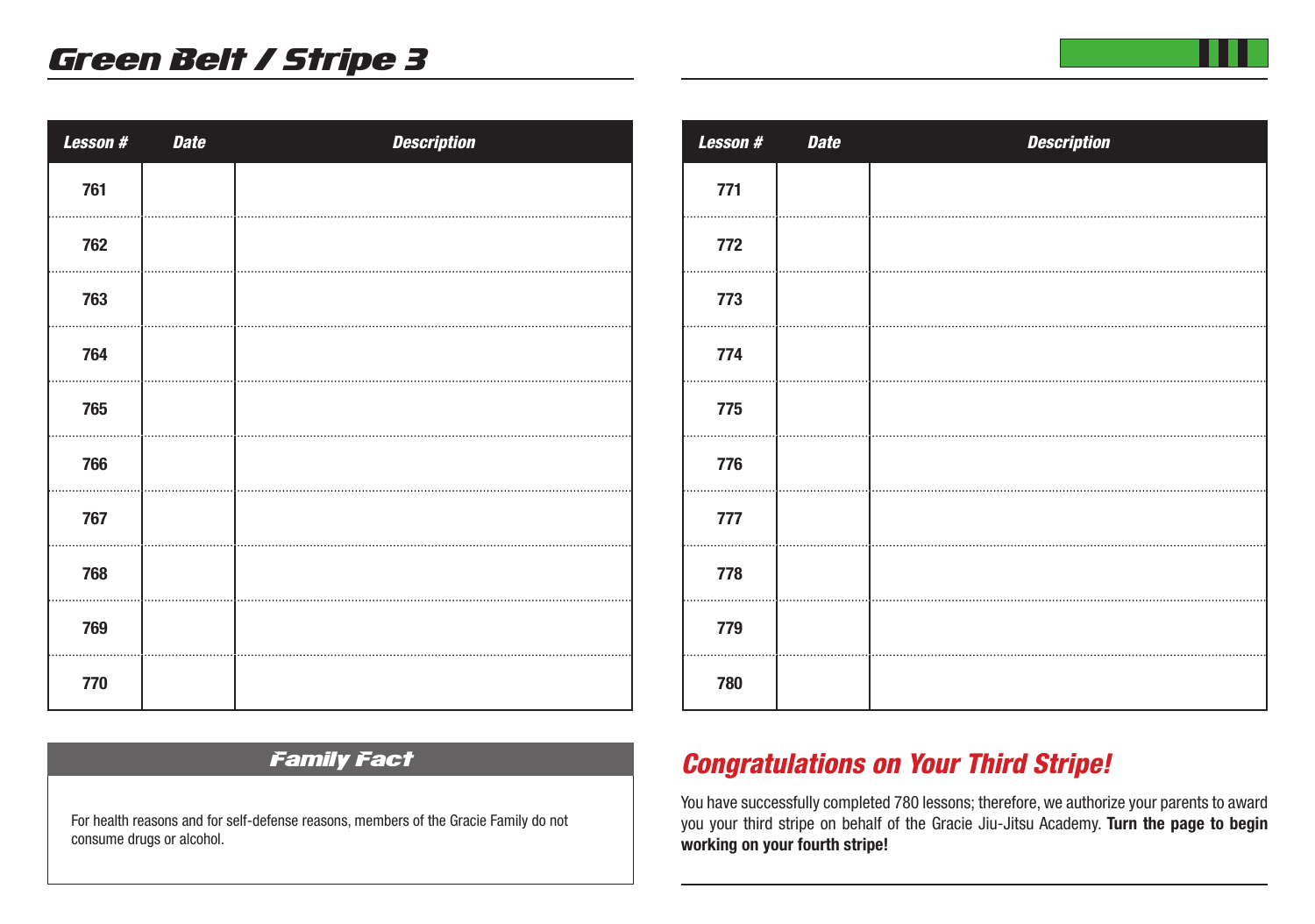| Lesson # | <b>Date</b> | <b>Description</b> |
|----------|-------------|--------------------|
| 781      |             |                    |
| 782      |             |                    |
| 783      |             |                    |
| 784      |             |                    |
| 785      |             |                    |
| 786      |             |                    |
| 787      |             |                    |
| 788      |             |                    |
| 789      |             |                    |
| 790      |             |                    |

## Critical Question

What was Grand Master Helio Gracie's secret to a long and healthy life?

Answer: The Gracie Diet.

| Lesson # | <b>Date</b> | <b>Description</b> |
|----------|-------------|--------------------|
| 791      |             |                    |
| 792      |             |                    |
| 793      |             |                    |
| 794      |             |                    |
| 795      |             |                    |
| 796      |             |                    |
| 797      |             |                    |
| 798      |             |                    |
| 799      |             |                    |
| 800      |             |                    |

## *You Made It!!*

As a four-stripe green belt, you have achieved the highest rank in the Gracie Jiu-Jitsu kids' belt system. Congratulations on this incredible accomplishment! You will remain at this belt level until you turn 16, at which point you will test for your blue belt. **Turn the page for some helpful information on the adult belt testing process.**